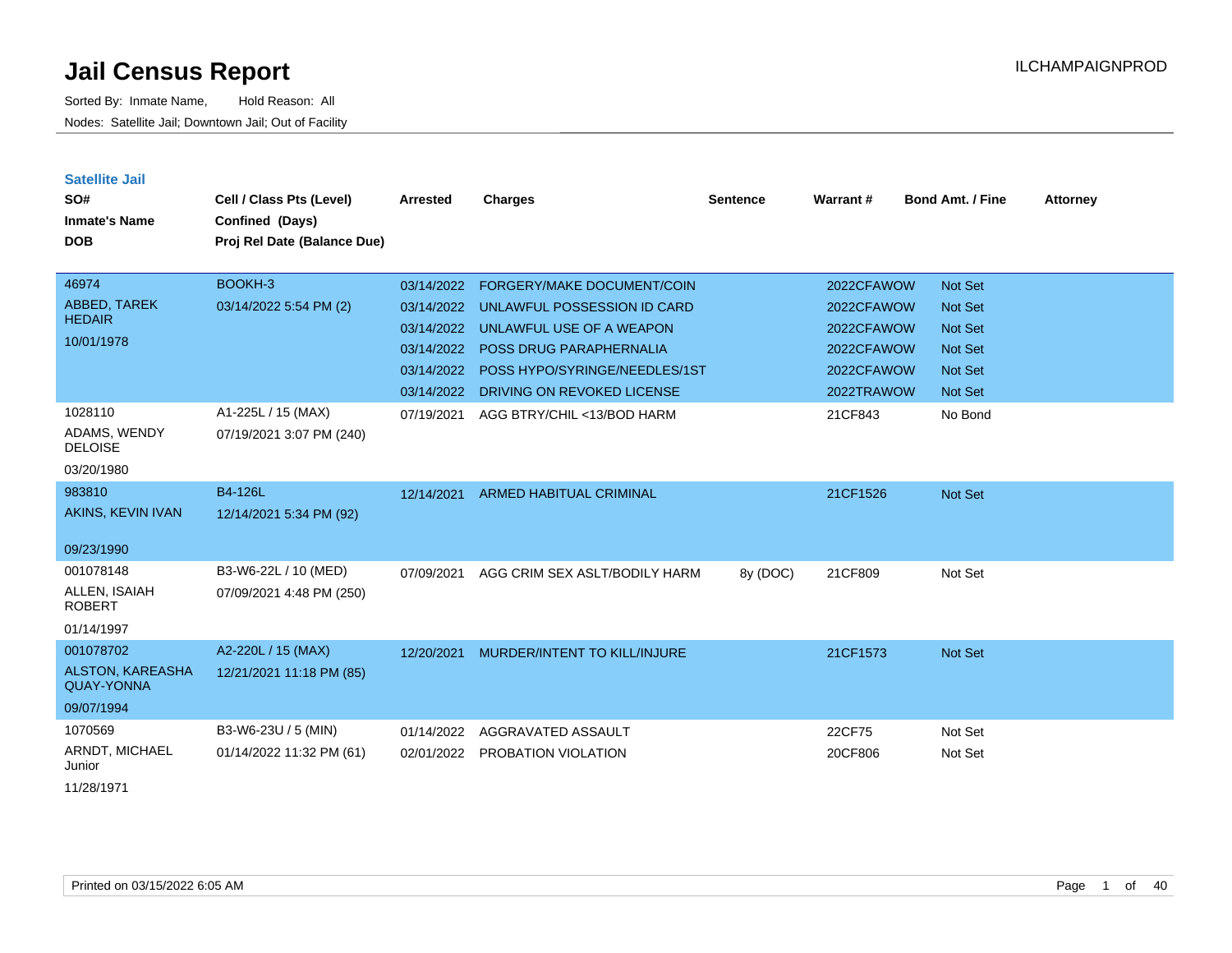| SO#<br><b>Inmate's Name</b><br><b>DOB</b><br>952871      | Cell / Class Pts (Level)<br>Confined (Days)<br>Proj Rel Date (Balance Due)<br>BOOKH-8 / 5 (MIN) | <b>Arrested</b>          | <b>Charges</b><br>03/13/2022 METH DELIVERY/5<15 GRAMS | <b>Sentence</b> | Warrant#<br>22CF300    | <b>Bond Amt. / Fine</b><br>No Bond | <b>Attorney</b> |
|----------------------------------------------------------|-------------------------------------------------------------------------------------------------|--------------------------|-------------------------------------------------------|-----------------|------------------------|------------------------------------|-----------------|
| AUTEBERRY, JOSHUA 03/13/2022 7:24 PM (3)<br><b>DAVID</b> |                                                                                                 |                          |                                                       |                 |                        |                                    |                 |
| 12/28/1984                                               |                                                                                                 |                          |                                                       |                 |                        |                                    |                 |
| 001078565                                                | B1-106L / 15 (ADS)                                                                              | 11/05/2021               | POSSESSION OF STOLEN FIREARM                          |                 | 21CF1366               | Not Set                            |                 |
| <b>BARBER, MARK</b><br>ANTHONY, Junior                   | 11/05/2021 7:40 AM (131)                                                                        | 11/05/2021<br>11/05/2021 | RECEIVE/POSS/SELL STOLEN VEH<br><b>BURGLARY</b>       |                 | 2021CF1309<br>21CF1369 | 25000.00<br>Not Set                |                 |
| 09/24/2003                                               |                                                                                                 |                          |                                                       |                 |                        |                                    |                 |
| 65868                                                    | A3-214L / 15 (ADS)                                                                              |                          | 03/11/2022 METH DELIVERY/15<100 GRAMS                 | 8y (DOC)        | 20CF1249               | No Bond                            |                 |
| <b>BARBER, MARK</b><br><b>ANTHONY, Senior</b>            | 03/11/2022 10:13 AM (5)                                                                         |                          |                                                       |                 |                        |                                    |                 |
| 08/15/1983                                               |                                                                                                 |                          |                                                       |                 |                        |                                    |                 |
| 518851                                                   | B1-105U / 10 (MED)                                                                              | 01/11/2022               | DRIVING ON REVOKED LICENSE                            |                 | 2020TR16539            | 1500.00                            |                 |
| BARKER, ALEXANDER  01/11/2022 2:37 PM (64)               |                                                                                                 |                          | 01/11/2022 OBSTRUCTING IDENTIFICATION                 |                 | 2020CM222              | 1500.00                            |                 |
| <b>MASSIE</b>                                            |                                                                                                 |                          | 01/11/2022 FELON POSS/USE WEAPON/FIREARM              |                 | 20CF361                | 15000.00                           |                 |
| 09/24/1986                                               |                                                                                                 | 01/11/2022               | POSS AMT CON SUB EXCEPT(A)/(D)                        |                 | 2020CF863              | 15000.00                           |                 |
|                                                          |                                                                                                 |                          | 01/11/2022 BAD CHK/OBTAIN CON PROP/>150               |                 | 20CF192                | 15000.00                           |                 |
|                                                          |                                                                                                 | 01/11/2022               | BAD CHK/OBTAIN CON PROP/>150                          |                 | 19CF1686               | 15000.00                           |                 |
|                                                          |                                                                                                 |                          | 01/11/2022 METH DELIVERY/15<100 GRAMS                 | 20y (DOC)       | 20CF1383               | No Bond                            |                 |
| 001078891                                                | A4-203U / 10 (MED)                                                                              | 02/28/2022               | AGGRAVATED BATTERY                                    |                 | 22CF242                | Not Set                            |                 |
| <b>BARR, JOHN D</b>                                      | 02/28/2022 6:38 PM (16)                                                                         |                          | 02/28/2022 WARRANT OUT OF COUNTY                      |                 | 21-725                 | 5000.00                            |                 |
| 01/25/1995                                               |                                                                                                 |                          |                                                       |                 |                        |                                    |                 |
| 31984                                                    | BOOKH-8 / 10 (MED)                                                                              | 03/07/2022               | POSSESS DRUG PARAPHERNALIA                            |                 | 21CM54                 | 10000.00                           |                 |
| BEASLEY, TROY ALLAN 03/07/2022 11:26 AM (9)              |                                                                                                 |                          | 03/07/2022 VIOLATE SEX OFFENDER REGIS                 |                 | 22CF275                | Not Set                            |                 |
| 04/01/1969                                               |                                                                                                 |                          |                                                       |                 |                        |                                    |                 |
| 969121                                                   | A4-206L / 15 (MAX)                                                                              |                          | 11/25/2021 CRIM TRESPASS TO RESIDENCE                 |                 | 21CF1444               | <b>Not Set</b>                     |                 |
| <b>BECKLEY, ANTHONY</b><br><b>PATRICK</b>                | 11/25/2021 7:16 PM (111)                                                                        |                          |                                                       |                 |                        |                                    |                 |
| 06/30/1989                                               |                                                                                                 |                          |                                                       |                 |                        |                                    |                 |
|                                                          |                                                                                                 |                          |                                                       |                 |                        |                                    |                 |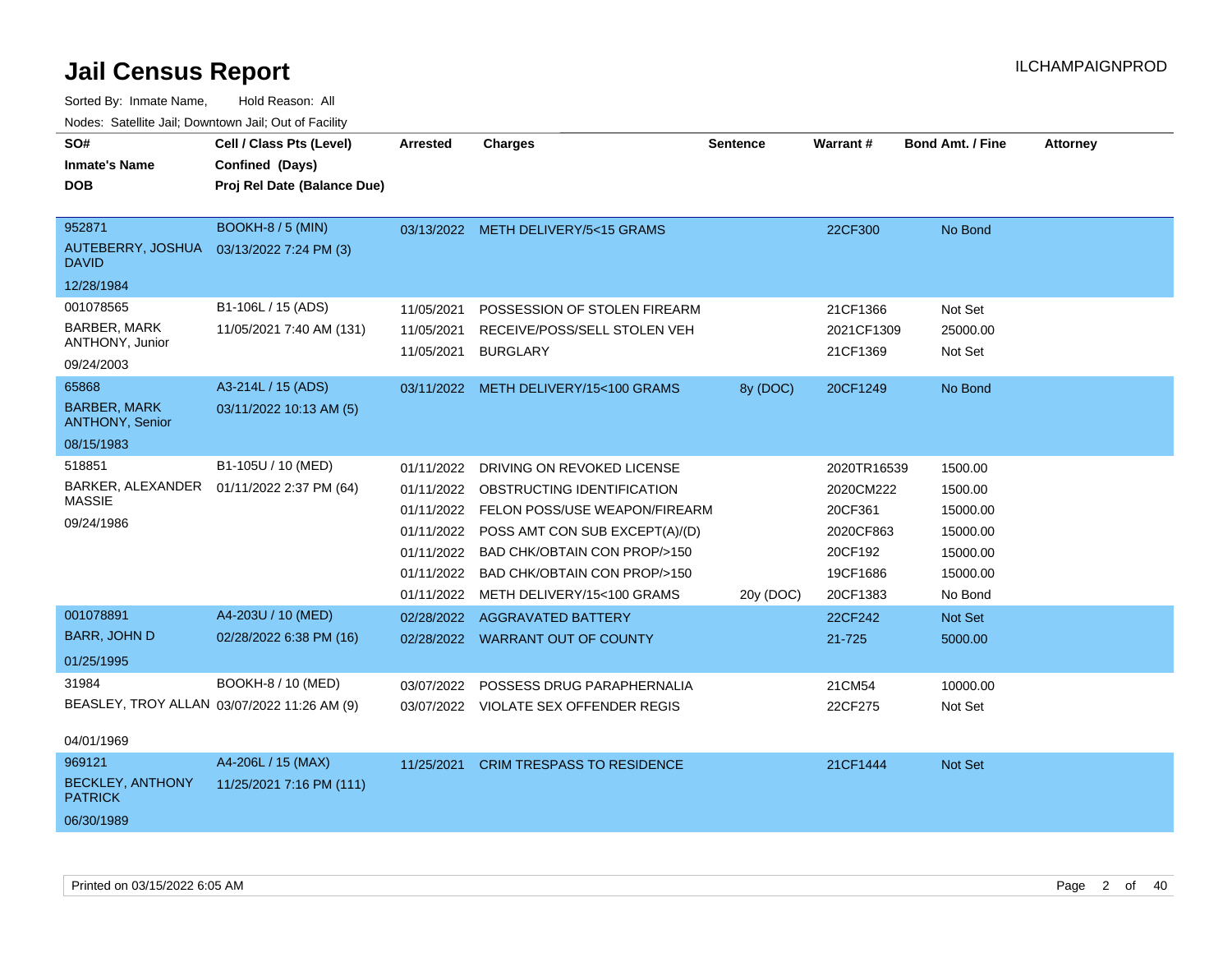| ivuutos. Saltiilit Jali, Duwilluwii Jali, Oul of Facility |                             |                 |                                           |                 |             |                  |                 |
|-----------------------------------------------------------|-----------------------------|-----------------|-------------------------------------------|-----------------|-------------|------------------|-----------------|
| SO#                                                       | Cell / Class Pts (Level)    | <b>Arrested</b> | <b>Charges</b>                            | <b>Sentence</b> | Warrant#    | Bond Amt. / Fine | <b>Attorney</b> |
| <b>Inmate's Name</b>                                      | Confined (Days)             |                 |                                           |                 |             |                  |                 |
| <b>DOB</b>                                                | Proj Rel Date (Balance Due) |                 |                                           |                 |             |                  |                 |
|                                                           |                             |                 |                                           |                 |             |                  |                 |
| 001078950                                                 | BOOKF-2                     |                 | 03/15/2022 WARRANT OUT OF COUNTY          |                 | 2021-CF-503 | No Bond          |                 |
| <b>BOOKER, BRITTNEY</b><br><b>MARIE</b>                   | 03/15/2022 1:28 AM (1)      |                 |                                           |                 |             |                  |                 |
| 02/25/1991                                                |                             |                 |                                           |                 |             |                  |                 |
| 517915                                                    | B3-W3-11U / 5 (MIN)         | 08/03/2021      | <b>BURGLARY</b>                           |                 | 21CF289     | 20000.00         |                 |
| BOXLEY, CHARLES                                           | 08/03/2021 2:18 PM (225)    | 08/03/2021      | <b>BURGLARY</b>                           |                 | 21CF679     | 20000.00         |                 |
| <b>OMAR</b>                                               |                             | 08/03/2021      | FORGERY/ISSUE/DELIVER DOCUMENT            |                 |             | No Bond          |                 |
| 01/10/1985                                                |                             |                 |                                           |                 |             |                  |                 |
| 993169                                                    | A1-125U / 10 (MED)          |                 | 03/04/2022 RESIDENTIAL BURGLARY           | 6y (DOC)        | 21CF1059    | No Bond          |                 |
| <b>BRAATEN, KAYLAN</b><br><b>AMBER</b>                    | 03/04/2022 9:40 AM (12)     |                 |                                           |                 |             |                  |                 |
| 10/29/1990                                                |                             |                 |                                           |                 |             |                  |                 |
| 776095                                                    | A3-114L / 5 (MIN)           |                 | 03/10/2022 DOMESTIC BATTERY               |                 | 20CM446     | No Bond          |                 |
| <b>BRADDOCK, MICHAEL</b><br>LEE                           | 03/10/2022 10:24 AM (6)     |                 |                                           |                 |             |                  |                 |
| 04/16/1982                                                | 3/23/2022 (0.00)            |                 |                                           |                 |             |                  |                 |
| 923208                                                    | B3-W3-12L / 10 (MED)        |                 | 01/22/2022 CRIM TRES TO RES/PERS PRESENT  |                 | 22CF92      | Not Set          |                 |
| <b>BREADY, ANDREW</b><br><b>NICHOLAS</b>                  | 01/22/2022 7:43 PM (53)     |                 |                                           |                 |             |                  |                 |
| 06/08/1988                                                |                             |                 |                                           |                 |             |                  |                 |
| 955653                                                    | BOOKH-7                     | 03/14/2022      | <b>FUGITIVE FROM JUSTICE</b>              |                 | 22CFAWOW    | Not Set          |                 |
| <b>BRITT, ISAIAH</b><br><b>ANTONIO</b>                    | 03/14/2022 9:13 AM (2)      |                 | 03/14/2022 RECEIVE/POSS/SELL STOLEN VEH   |                 | 21CF1413    | 10000.00         |                 |
| 05/30/1987                                                |                             |                 |                                           |                 |             |                  |                 |
| 001078880                                                 | A4-105L / 15 (MAX)          | 02/25/2022      | ARMED VIOLENCE/CATEGORY I                 |                 | 22CF237     | Not Set          |                 |
| <b>BROACH, CAREU</b>                                      | 02/25/2022 3:58 PM (19)     | 02/25/2022      | AGG DISCHARGE FIREARM/BLDG/SCH            |                 | 22600096201 | No Bond          |                 |
| 02/27/2003                                                |                             |                 | 02/25/2022 PAROLE REVOCATION              |                 | HN-2200660  | No Bond          |                 |
| 61675                                                     | B1-202L / 10 (MED)          |                 | 02/10/2022 AGG DISCHARGE FIREARM/OCC BLDG |                 | 20CF374     | 100000.00        |                 |
| <b>BROWN, ANTONIO</b><br><b>BURNETT</b>                   | 02/10/2022 3:28 PM (34)     |                 |                                           |                 |             |                  |                 |
| 03/04/1983                                                |                             |                 |                                           |                 |             |                  |                 |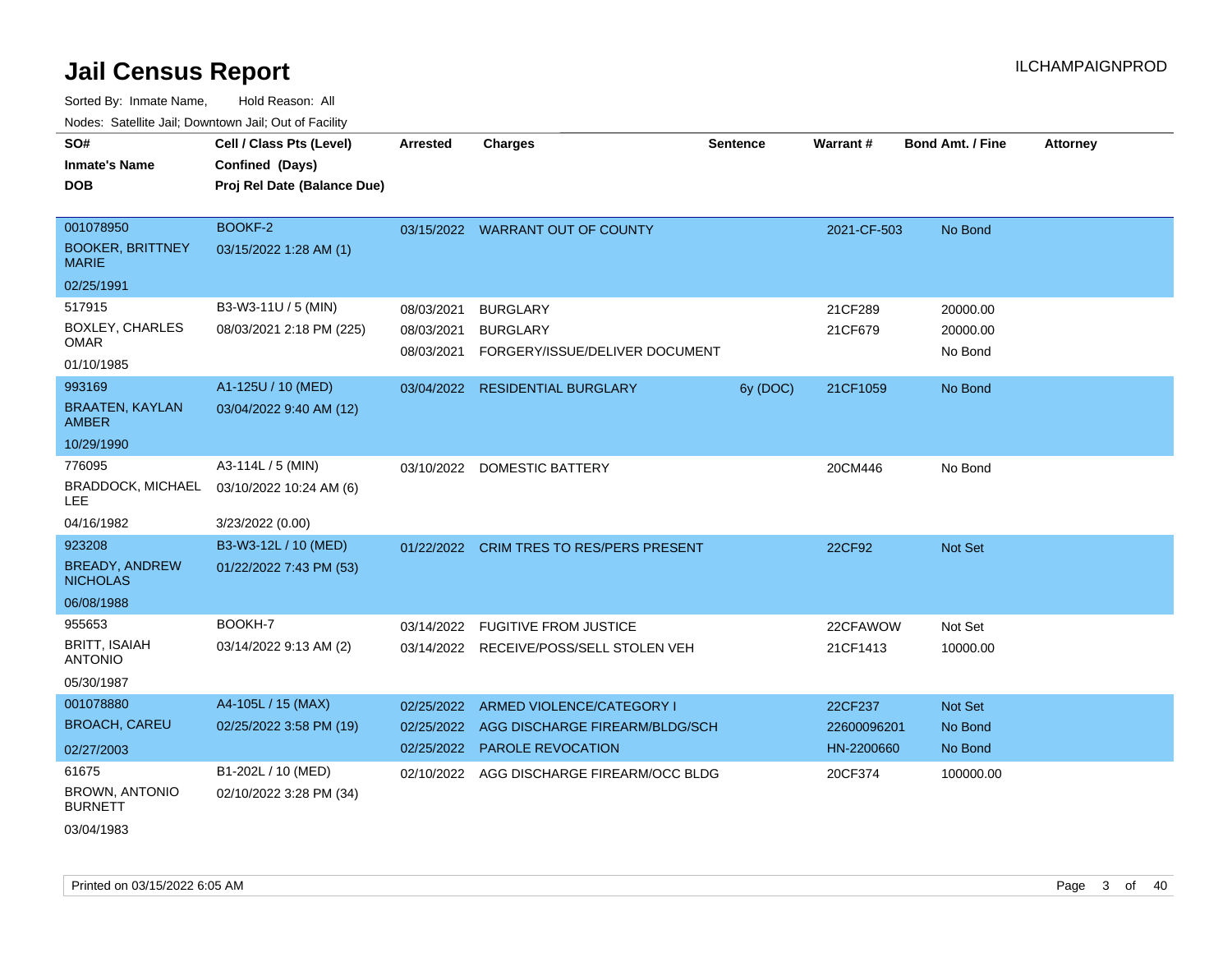Sorted By: Inmate Name, Hold Reason: All Nodes: Satellite Jail; Downtown Jail; Out of Facility

| SO#                                          | Cell / Class Pts (Level)    | <b>Arrested</b>   | <b>Charges</b>                                                           | <b>Sentence</b> | <b>Warrant#</b>       | <b>Bond Amt. / Fine</b> | <b>Attorney</b> |
|----------------------------------------------|-----------------------------|-------------------|--------------------------------------------------------------------------|-----------------|-----------------------|-------------------------|-----------------|
| <b>Inmate's Name</b>                         | Confined (Days)             |                   |                                                                          |                 |                       |                         |                 |
| <b>DOB</b>                                   | Proj Rel Date (Balance Due) |                   |                                                                          |                 |                       |                         |                 |
|                                              |                             |                   |                                                                          |                 |                       |                         |                 |
| 1018137                                      | A1-224U / 5 (MIN)           | 02/23/2022        | POSSESSING A CONTROLLED SUBSTANC                                         |                 | 20 CF 1009            | No Bond                 |                 |
| <b>BROWN, ASHLEY</b><br><b>SHAUNTRELL</b>    | 02/23/2022 3:25 PM (21)     |                   |                                                                          |                 |                       |                         |                 |
| 09/08/1993                                   | 3/24/2022 (0.00)            |                   |                                                                          |                 |                       |                         |                 |
| 001078008                                    | A4-103U / 15 (ADS)          | 02/15/2022        | AGG BATTERY/DISCHARGE FIREARM                                            |                 | 21CF1090              | 500000.00               |                 |
| BROWN, CODY<br><b>RUSSELL</b>                | 02/15/2022 9:17 AM (29)     |                   |                                                                          |                 |                       |                         |                 |
| 02/15/2004                                   |                             |                   |                                                                          |                 |                       |                         |                 |
| 51247                                        | B1-202U / 10 (MED)          | 04/15/2021        | FELON POSS/USE WEAPON/FIREARM                                            |                 | 21CF411               | Not Set                 |                 |
| <b>BROWN, DANTE</b><br><b>MAURICE</b>        | 04/15/2021 6:24 PM (335)    |                   |                                                                          |                 |                       |                         |                 |
| 04/19/1979                                   |                             |                   |                                                                          |                 |                       |                         |                 |
| 990921                                       | B4-122L / 15 (MAX)          | 01/20/2022        | MFG/DEL 1<15 GR COCAINE/ANLG                                             |                 | 19CF369               | 25000.00                |                 |
| <b>BROWN, QUINTIN</b><br><b>MARSHAUN</b>     | 01/20/2022 7:19 PM (55)     |                   | 01/20/2022 ARMED HABITUAL CRIMINAL                                       |                 | 21CF935               | 750000.00               |                 |
| 09/26/1991                                   |                             |                   |                                                                          |                 |                       |                         |                 |
| 29957                                        | B4-222L / 15 (MAX)          | 11/13/2021        | FELON POSS/USE WEAPON/FIREARM                                            |                 | 21CF1390              | Not Set                 |                 |
| <b>BROWN, RODNEY</b><br>LOUIS                | 11/13/2021 8:57 PM (123)    | 11/13/2021        | AGG CRIM SX AB/>5 YR OLDER VIC                                           |                 | 2019CF0718            | 250000.00               |                 |
| 01/07/1968                                   |                             |                   |                                                                          |                 |                       |                         |                 |
| 981645                                       | B4-224L / 15 (MAX)          | 01/27/2022 MURDER |                                                                          |                 | 22CF114               | 1000000.00              |                 |
| <b>BRUMFIELD.</b><br><b>JONATHAN EZEKEIL</b> | 01/27/2022 8:15 PM (48)     |                   |                                                                          |                 |                       |                         |                 |
| 08/03/1989                                   |                             |                   |                                                                          |                 |                       |                         |                 |
| 001078739                                    | A2-122L / 5 (ADS)           |                   | 01/05/2022 CRIMINAL TRESPASS BUILDING                                    |                 | 2020CM392             | 1000.00                 |                 |
| BRYANT, JUDITH ANN                           | 01/05/2022 6:36 PM (70)     |                   |                                                                          |                 |                       |                         |                 |
| 10/22/1957                                   |                             |                   |                                                                          |                 |                       |                         |                 |
| 49431                                        | A3-115L / 10 (MED)          | 03/11/2022        | AGG BTRY/PREGNANT/HANDICAPPED                                            |                 | 2018CF1744            | 10000.00                |                 |
| <b>BUFFORD, LANCE</b><br><b>CORNELL</b>      | 03/11/2022 5:01 PM (5)      |                   | 03/11/2022 VIO BAIL BOND/CLASS X OFFENSE<br>03/11/2022 CIVIL FTA WARRANT | 3y (DOC)        | 2018CF350<br>2005F180 | No Bond<br>15000.00     |                 |
| 12/18/1979                                   |                             |                   |                                                                          |                 |                       |                         |                 |

Printed on 03/15/2022 6:05 AM Page 4 of 40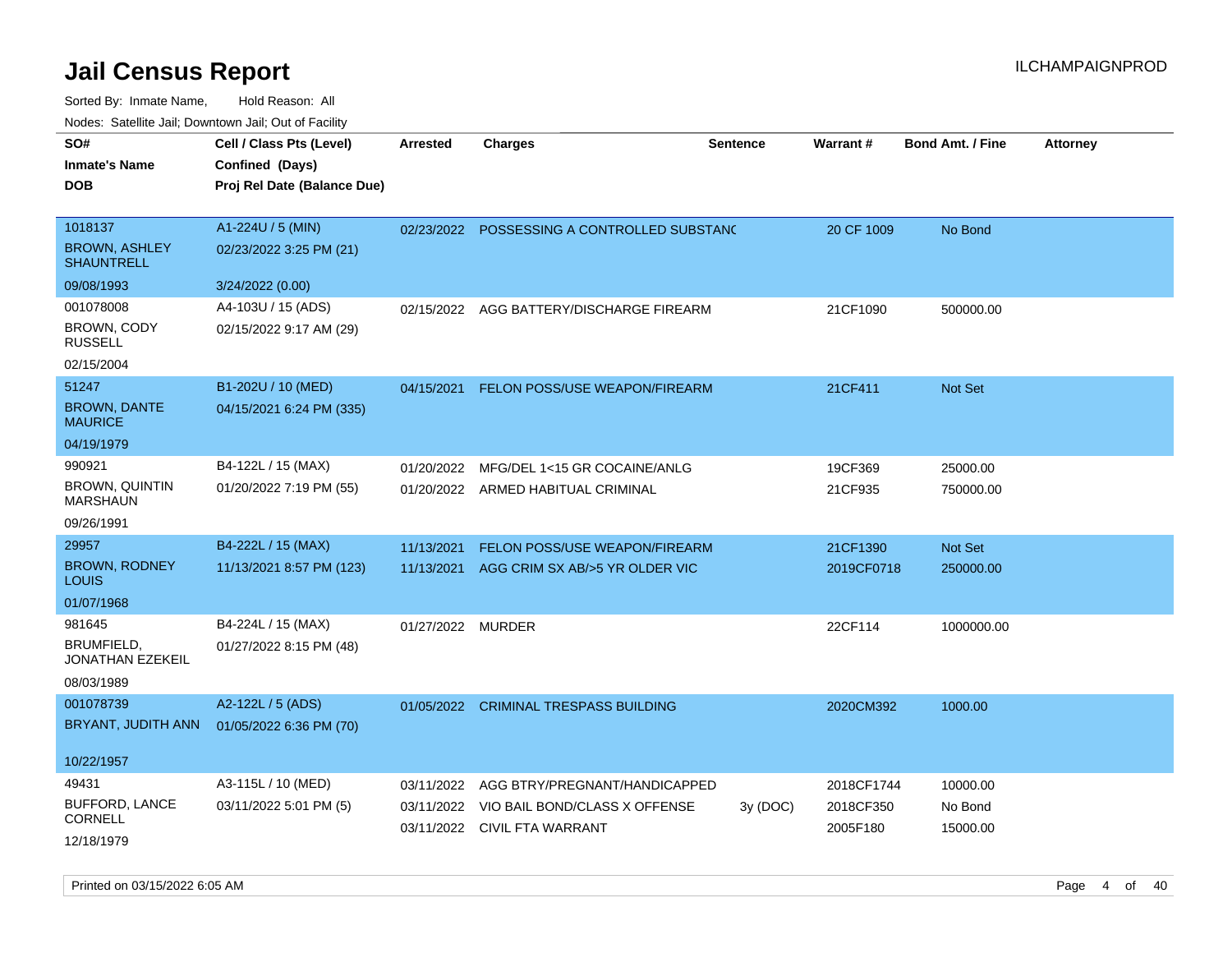| ivouss. Satellite Jali, Downtown Jali, Out of Facility |                                             |                 |                                               |                 |           |                         |                 |
|--------------------------------------------------------|---------------------------------------------|-----------------|-----------------------------------------------|-----------------|-----------|-------------------------|-----------------|
| SO#                                                    | Cell / Class Pts (Level)                    | <b>Arrested</b> | <b>Charges</b>                                | <b>Sentence</b> | Warrant#  | <b>Bond Amt. / Fine</b> | <b>Attorney</b> |
| <b>Inmate's Name</b>                                   | Confined (Days)                             |                 |                                               |                 |           |                         |                 |
| <b>DOB</b>                                             | Proj Rel Date (Balance Due)                 |                 |                                               |                 |           |                         |                 |
|                                                        |                                             |                 |                                               |                 |           |                         |                 |
| 1047579                                                | A1-124L / 10 (MED)                          |                 | 02/24/2022 ARMED ROBBERY/NO FIREARM           |                 | 22CF232   | <b>Not Set</b>          |                 |
| <b>BUTLER, TAMYRA</b><br><b>COSHAWN</b>                | 02/24/2022 5:40 AM (20)                     |                 |                                               |                 |           |                         |                 |
| 07/06/1988                                             |                                             |                 |                                               |                 |           |                         |                 |
| 001077954                                              | B3-W7-26L / 10 (MED)                        | 12/21/2021      | <b>RESIDENTIAL BURGLARY</b>                   |                 | 21CF1570  | Not Set                 |                 |
|                                                        | CALKINS, STEVEN RAY 12/21/2021 6:35 AM (85) |                 |                                               |                 |           |                         |                 |
|                                                        |                                             |                 |                                               |                 |           |                         |                 |
| 01/01/1992                                             |                                             |                 |                                               |                 |           |                         |                 |
| 39474                                                  | B1-101U / 10 (ADS)                          | 07/06/2021      | MFG/DEL 15<100 GR HEROIN/ANLG                 |                 | 21CF792   | <b>Not Set</b>          |                 |
| <b>CAMPBELL, AARON</b><br>JACOB                        | 07/06/2021 11:56 PM (253)                   |                 |                                               |                 |           |                         |                 |
| 07/18/1974                                             |                                             |                 |                                               |                 |           |                         |                 |
| 1060436                                                | B1-106U / 10 (MED)                          | 01/06/2022      | AGGRAVATED UNLAWFUL RESTRAINT                 |                 | 22CF29    | Not Set                 |                 |
| CARTER, DERESHEO<br>DEWAYNE                            | 01/06/2022 8:43 PM (69)                     |                 | 01/06/2022 FELON ESCAPE/PEACE OFFICER         |                 | 22CF28    | Not Set                 |                 |
| 09/10/1991                                             |                                             |                 |                                               |                 |           |                         |                 |
| 001077353                                              | B1-104U / 15 (MAX)                          | 02/12/2022      | <b>FELON POSS/USE WEAPON/FIREARM</b>          |                 | 22CF173   | No Bond                 |                 |
| CARTER, JAMES<br>IVORY                                 | 02/13/2022 1:19 AM (31)                     |                 | 02/12/2022 ALCOHOL SALES - MINOR 19-20        |                 | 2020OV127 | 1000.00                 |                 |
| 08/12/2000                                             |                                             |                 |                                               |                 |           |                         |                 |
| 957936                                                 | A3-112L / 15 (ADS)                          |                 | 03/10/2022 DELIVERY OF OR POSSESSION OF W/INT |                 | 22CF295   | Not Set                 |                 |
| CAVETTE, JUSTIN<br>EUGENE                              | 03/10/2022 12:10 PM (6)                     |                 |                                               |                 |           |                         |                 |
| 08/02/1988                                             |                                             |                 |                                               |                 |           |                         |                 |
| 1029088                                                | B1-107L / 10 (MED)                          |                 | 12/21/2021 FELON POSS/USE FIREARM PRIOR       |                 | 21CF1338  | 250000.00               |                 |
| <b>CHAPPLE, MALIK</b><br><b>BIANCO</b>                 | 12/22/2021 10:02 AM (84)                    |                 |                                               |                 |           |                         |                 |
| 10/25/1994                                             |                                             |                 |                                               |                 |           |                         |                 |
| 001078812                                              | B1-206U / 15 (MAX)                          |                 | 02/01/2022 ARMED ROBBERY/ARMED W/FIREARM      |                 | 22CF145   | Not Set                 |                 |
| COBB, SINTRAE<br>SANCHEZ                               | 02/01/2022 8:33 PM (43)                     |                 |                                               |                 |           |                         |                 |
| 07/05/2002                                             |                                             |                 |                                               |                 |           |                         |                 |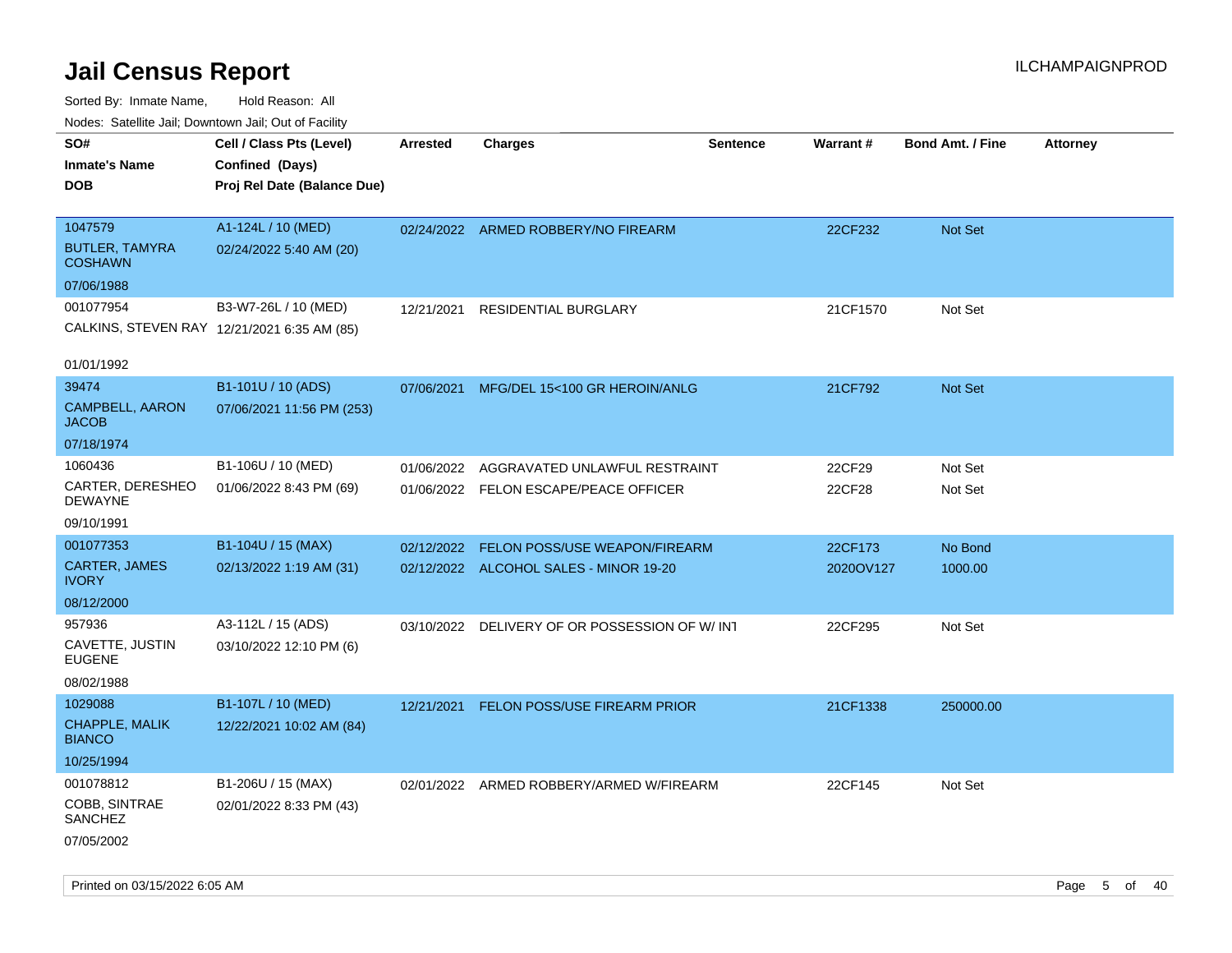Sorted By: Inmate Name, Hold Reason: All Nodes: Satellite Jail; Downtown Jail; Out of Facility

| SO#<br><b>Inmate's Name</b><br><b>DOB</b>  | Cell / Class Pts (Level)<br>Confined (Days)<br>Proj Rel Date (Balance Due) | <b>Arrested</b> | <b>Charges</b>                            | <b>Sentence</b> | Warrant#   | <b>Bond Amt. / Fine</b> | <b>Attorney</b> |
|--------------------------------------------|----------------------------------------------------------------------------|-----------------|-------------------------------------------|-----------------|------------|-------------------------|-----------------|
| 001077485<br><b>COLBERT, ARIEANA</b>       | A1-227U / 15 (MAX)<br>12/21/2021 2:08 PM (85)                              | 12/21/2021      | MURDER/INTENT TO KILL/INJURE              |                 | 2021CF1282 | 1000000.00              |                 |
| <b>FELICIA</b>                             |                                                                            |                 |                                           |                 |            |                         |                 |
| 12/13/2000                                 |                                                                            |                 |                                           |                 |            |                         |                 |
| 34805                                      | B4-227U / 15 (MAX)                                                         | 10/01/2021      | <b>DOMESTIC BATTERY</b>                   |                 | 21CF1183   | Not Set                 |                 |
|                                            | CONERLY, KIN JOSEPH 10/01/2021 1:53 AM (166)                               | 10/01/2021      | ARMED HABITUAL CRIMINAL                   |                 | 21CF1184   | Not Set                 |                 |
| 11/16/1971                                 |                                                                            |                 | 10/06/2021 POSS STOLEN VEHICLE > \$25,000 |                 | 19CF1786   | Not Set                 |                 |
| 1074319                                    | B1-104L / 15 (MAX)                                                         | 10/12/2021      | AGGRAVATED CRUELTY TO ANIMALS             |                 | 21CF1238   | Not Set                 |                 |
| <b>CRAIG, DAVUCCI</b><br><b>DAVION</b>     | 10/12/2021 11:36 AM (155)                                                  | 10/14/2021      | <b>MURDER</b>                             |                 | 21CF1239   | <b>Not Set</b>          |                 |
| 08/02/2001                                 |                                                                            |                 |                                           |                 |            |                         |                 |
| 001078832                                  | B1-201L / 10 (MED)                                                         |                 | 02/10/2022 FELON POSS/USE WEAPON/FIREARM  | 3y(DOC)         | 21CF350    | No Bond                 |                 |
| CRAWFORD,<br><b>LAMARKUS LAVELL</b>        | 02/10/2022 2:32 PM (34)                                                    |                 |                                           |                 |            |                         |                 |
| 07/04/1989                                 |                                                                            |                 |                                           |                 |            |                         |                 |
| 001077549                                  | B2-T3-10L / 10 (SPH)                                                       | 12/22/2020      | PRED CRIM SEX ASLT/VICTIM <13             |                 | 2020CF1469 | Not Set                 |                 |
| CRISTOBAL-MATEO,<br><b>CRISTOBAL</b>       | 12/22/2020 1:17 PM (449)                                                   |                 |                                           |                 |            |                         |                 |
| 12/02/1988                                 |                                                                            |                 |                                           |                 |            |                         |                 |
| 988538                                     | B3-W6-24L / 10 (MED)                                                       | 12/21/2021      | AGGRAVATED DOMESTIC BATTERY               |                 | 21CF1564   | Not Set                 |                 |
| DAVIDSON, HARLEY<br><b>KYLE SCOTT</b>      | 12/21/2021 5:45 AM (85)                                                    |                 |                                           |                 |            |                         |                 |
| 08/05/1990                                 | 4/18/2022 (0.00)                                                           |                 |                                           |                 |            |                         |                 |
| 1023587                                    | A4-102L / 15 (MAX)                                                         | 09/24/2021      | MFG/DEL CANNABIS/2.5-10 GRAMS             |                 | 21CF1155   | Not Set                 |                 |
| DAVIS, MARTIN<br><b>DENNIS</b>             | 09/24/2021 9:38 PM (173)                                                   |                 | 09/24/2021 ARMED HABITUAL CRIMINAL        |                 | 2021-CF681 | 500000.00               |                 |
| 12/02/1994                                 |                                                                            |                 |                                           |                 |            |                         |                 |
| 001078949                                  | BOOKF-2                                                                    | 03/14/2022      | <b>DOMESTIC BATTERY</b>                   |                 | 21CM14     | 1000.00                 |                 |
| DAVIS, UNIQUE JANEA 03/14/2022 7:12 PM (2) |                                                                            |                 |                                           |                 |            |                         |                 |

02/19/1987

Printed on 03/15/2022 6:05 AM Page 6 of 40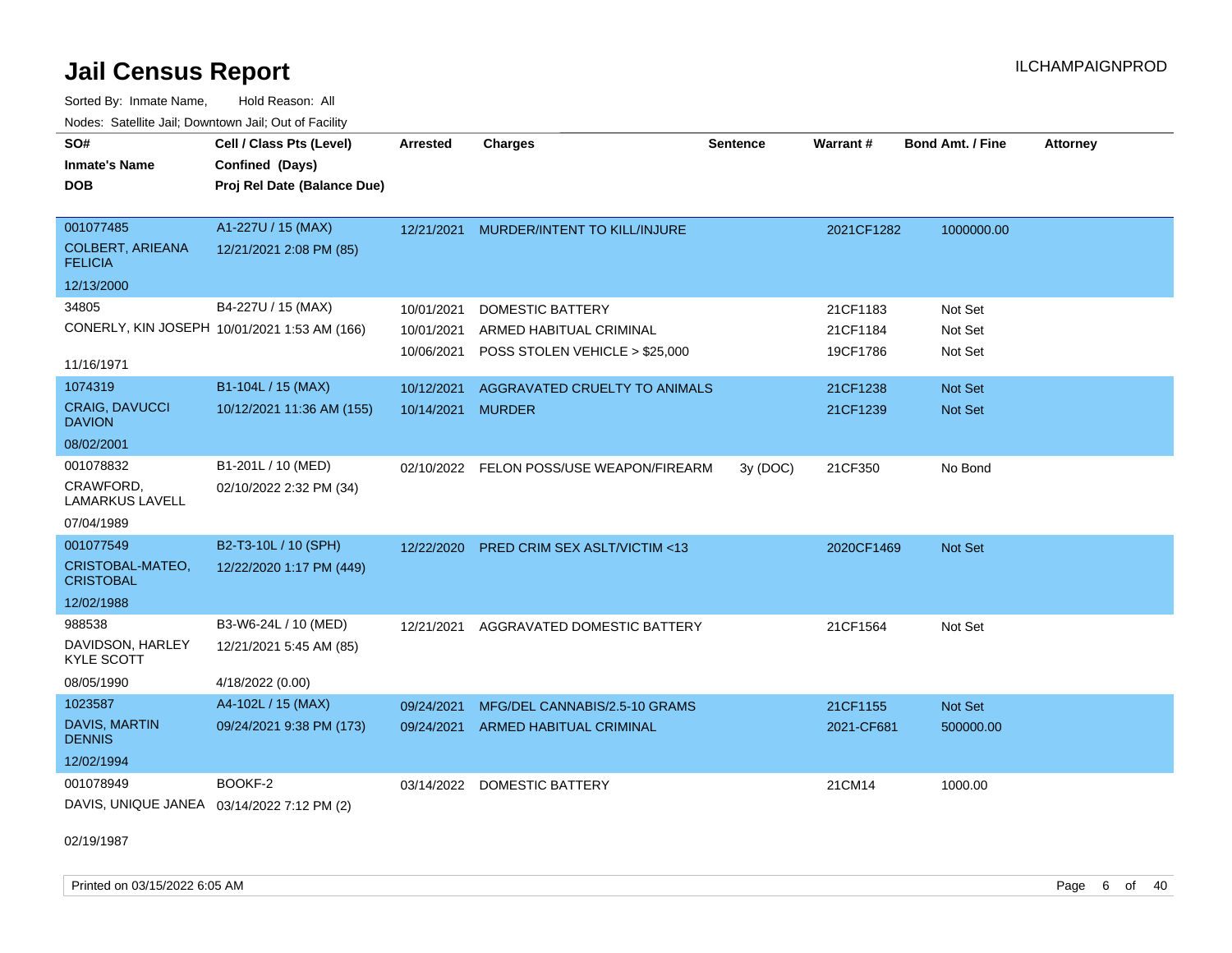| SO#                                   | Cell / Class Pts (Level)    | <b>Arrested</b>      | <b>Charges</b>                           | <b>Sentence</b> | Warrant# | Bond Amt. / Fine | <b>Attorney</b> |
|---------------------------------------|-----------------------------|----------------------|------------------------------------------|-----------------|----------|------------------|-----------------|
| <b>Inmate's Name</b>                  | Confined (Days)             |                      |                                          |                 |          |                  |                 |
| <b>DOB</b>                            | Proj Rel Date (Balance Due) |                      |                                          |                 |          |                  |                 |
|                                       |                             |                      |                                          |                 |          |                  |                 |
| 001078538                             | A4-107L / 10 (MED)          |                      | 10/26/2021 CRIM SEX ASSAULT/FORCE        |                 | 21CF1301 | Not Set          |                 |
| DAWKINS, LEN                          | 10/26/2021 8:18 PM (141)    |                      |                                          |                 |          |                  |                 |
| 03/23/1987                            |                             |                      |                                          |                 |          |                  |                 |
| 56972                                 | B3-W8-32L / 10 (MED)        | 08/30/2021           | POSS STOLEN VEHICLE > \$25,000           |                 | 21CF1044 | Not Set          |                 |
| DAY, DANIEL JOSEPH                    | 08/30/2021 3:07 PM (198)    | 09/04/2021           | <b>BURGLARY</b>                          |                 | 21CF1054 | Not Set          |                 |
|                                       |                             |                      |                                          |                 |          |                  |                 |
| 10/16/1982                            |                             |                      |                                          |                 |          |                  |                 |
| 64070                                 | A4-205L / 10 (MED)          | 02/18/2022           | <b>BURGLARY</b>                          |                 | 21CF1176 | 20000.00         |                 |
| DECKER, ANTHONY V                     | 02/18/2022 6:52 PM (26)     |                      | 02/18/2022 POSSESSION OF METH<5 GRAMS    |                 | 21CF1205 | 15000.00         |                 |
|                                       |                             |                      |                                          |                 |          |                  |                 |
| 11/27/1982                            |                             |                      |                                          |                 |          |                  |                 |
| 64463                                 | B4-226L / 15 (MAX)          | 02/11/2022           | AGG DUI/3/BAC 0.16+                      | 14m (DOC)       | 21CF676  | No Bond          |                 |
| DOOLEY, CALVIN<br><b>DARWOOD</b>      | 02/11/2022 11:24 AM (33)    |                      | 02/11/2022 AGG DUI/3/BAC 0.16+           | 18m (DOC)       | 20CF1326 | No Bond          |                 |
| 05/13/1982                            |                             |                      |                                          |                 |          |                  |                 |
| 36298                                 | BOOKH-8 / 5 (MIN)           | 03/11/2022 AGG DUI/3 |                                          |                 | 21CF380  | Not Set          |                 |
| DUCEY, SCOTT<br><b>ROBERT</b>         | 03/11/2022 12:49 PM (5)     |                      |                                          |                 |          |                  |                 |
| 04/02/1969                            |                             |                      |                                          |                 |          |                  |                 |
| 1024895                               | B1-103L / 10 (MED)          | 12/15/2021           | MFG/DEL 100<400 GR COCA/ANLG             |                 | 21CF1535 | Not Set          |                 |
| <b>EDWARDS, GEORGE</b>                | 12/15/2021 12:26 PM (91)    | 12/15/2021           | <b>AGGRAVATED BATTERY</b>                |                 | 21CF1536 | Not Set          |                 |
| CORTEZ                                |                             |                      |                                          |                 |          |                  |                 |
| 06/19/1994                            |                             |                      |                                          |                 |          |                  |                 |
| 1074720                               | B2-T4-13U / 15 (SPH)        |                      | 01/19/2022 PRED CRIM SEX ASLT/VICTIM <13 |                 | 21CF1414 | 500000.00        |                 |
| ELVIR-REYES, JORGE<br><b>LEONARDO</b> | 01/19/2022 1:43 PM (56)     |                      |                                          |                 |          |                  |                 |
| 06/03/1988                            |                             |                      |                                          |                 |          |                  |                 |
| 43977                                 | B2-T1-02L / 5 (SPH)         | 12/20/2021           | AGG FLEEING POLICE/21 MPH OVER           |                 | 21CF1566 | Not Set          |                 |
| <b>EMKES, DOUGLAS</b>                 | 12/20/2021 9:59 AM (86)     | 12/20/2021           | PAROLE REVOCATION                        |                 |          | No Bond          |                 |
| ALAN                                  |                             |                      |                                          |                 |          |                  |                 |
| 06/08/1959                            |                             |                      |                                          |                 |          |                  |                 |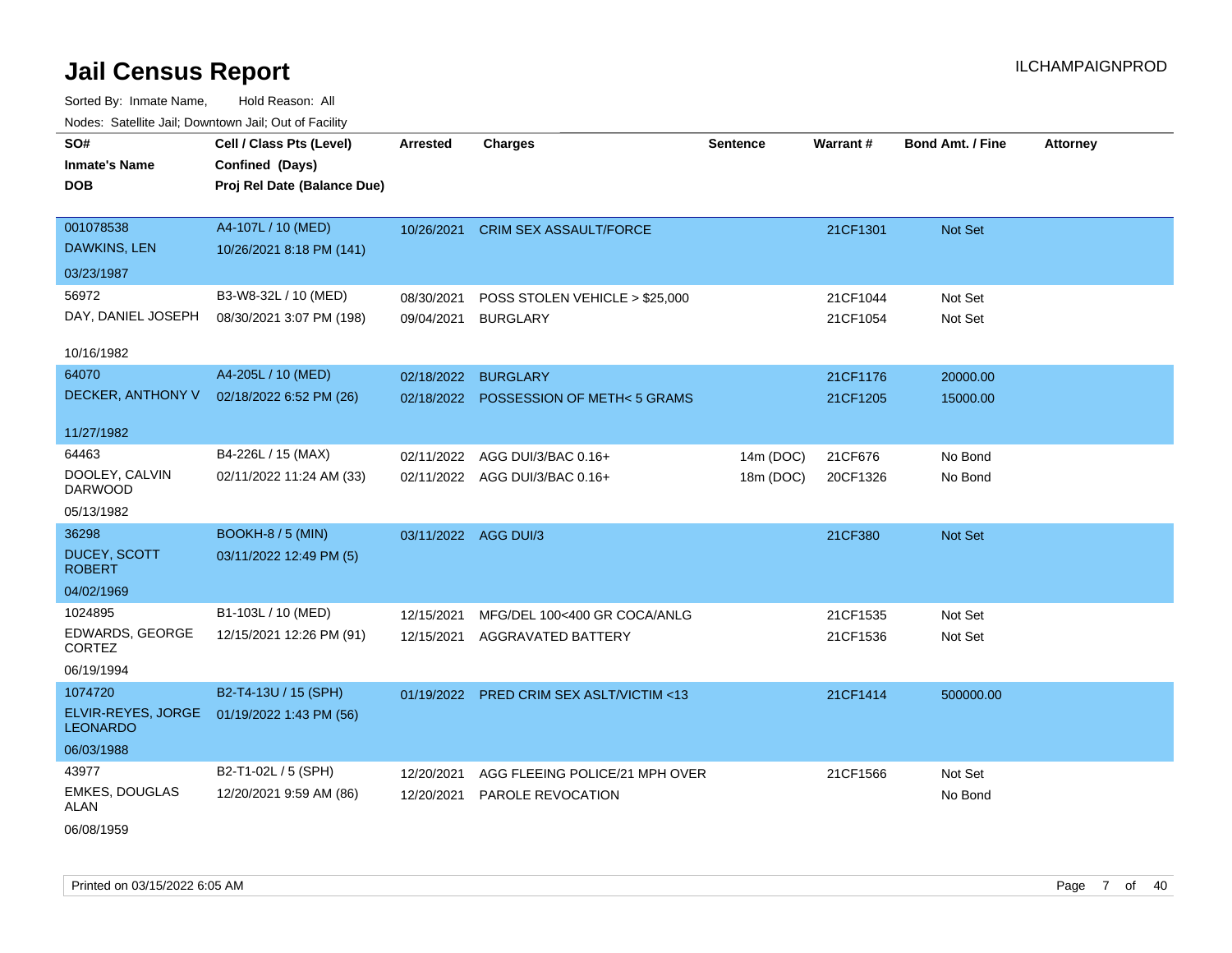Sorted By: Inmate Name, Hold Reason: All

| Nodes: Satellite Jail; Downtown Jail; Out of Facility |  |
|-------------------------------------------------------|--|
|                                                       |  |

| SO#<br><b>Inmate's Name</b><br><b>DOB</b>                    | Cell / Class Pts (Level)<br>Confined (Days)<br>Proj Rel Date (Balance Due) | <b>Arrested</b>          | <b>Charges</b>                                                                                         | <b>Sentence</b> | <b>Warrant#</b>                      | <b>Bond Amt. / Fine</b>       | Attorney |
|--------------------------------------------------------------|----------------------------------------------------------------------------|--------------------------|--------------------------------------------------------------------------------------------------------|-----------------|--------------------------------------|-------------------------------|----------|
| 987328<br>ERVIN, DEIDRA ANN<br><b>RUTH</b><br>04/15/1991     | A2-123L / 10 (MED)<br>12/11/2021 8:48 PM (95)                              | 12/11/2021               | AGG ASLT PEACE OFF/FIRE/ER WRK                                                                         |                 | 21CF1515                             | Not Set                       |          |
| 60186<br><b>EVANS, MICHAEL</b><br>WILLIAM<br>08/08/1981      | A3-114U / 10 (MED)<br>03/12/2022 6:03 PM (4)                               | 03/12/2022               | AGG DOMESTIC BATTERY/STRANGLE                                                                          |                 | 22CF304                              | Not Set                       |          |
| 1026175<br>FALCONER, AVERY<br><b>FOX</b><br>04/07/1989       | B4-127U / 10 (MED)<br>02/06/2022 4:49 AM (38)                              | 02/06/2022               | FELON FAIL/RETURN FRM FURLOUGH<br>02/06/2022 CITY OV ARREST<br>02/07/2022 MFG/DEL 1<15 GR COCAINE/ANLG | 6y (DOC)        | 21CF1554<br>2021-OV-65<br>2019CF1617 | No Bond<br>1000.00<br>No Bond |          |
| 527081<br>FERGUSON,<br><b>CHRISTOPHER</b><br>12/21/1981      | B3-W5-20L / 10 (MED)<br>09/06/2021 1:18 PM (191)                           | 09/06/2021               | ARSON/REAL/PERSONAL PROP>\$150                                                                         |                 | 2021 CF 797                          | 25000.00                      |          |
| 66468<br>FERRELL, BRIAN<br><b>JAMAL</b><br>11/15/1985        | A4-106L / 15 (MAX)<br>03/06/2022 9:04 PM (10)                              | 03/06/2022 MURDER        |                                                                                                        |                 | 22CF273                              | 1000000.00                    |          |
| 962759<br>FINLEY, KEVIN DANTE<br>12/28/1988                  | B2-DR / 15 (SPH)<br>07/16/2021 9:44 PM (243)                               | 07/16/2021<br>07/29/2021 | METH DELIVERY<5 GRAMS<br>AGG CRIM SEX ASSAULT/FELONY                                                   |                 | 21CF833<br>21CF891                   | Not Set<br>No Bond            |          |
| 1039744<br>FONVILLE, TREVOY<br><b>JERMAINE</b><br>01/13/1996 | B4-122U / 15 (MAX)<br>12/06/2021 10:52 AM (100)                            | 12/06/2021 MURDER        |                                                                                                        |                 | 20CF959                              | 1000000.00                    |          |
| 001078863<br>FOSTER, JOHN<br>CARELL<br>03/13/1981            | B4-226U / 15 (MAX)<br>02/19/2022 6:01 AM (25)                              |                          | 02/19/2022 POSSESSION OF STOLEN FIREARM                                                                |                 | 22CF203                              | Not Set                       |          |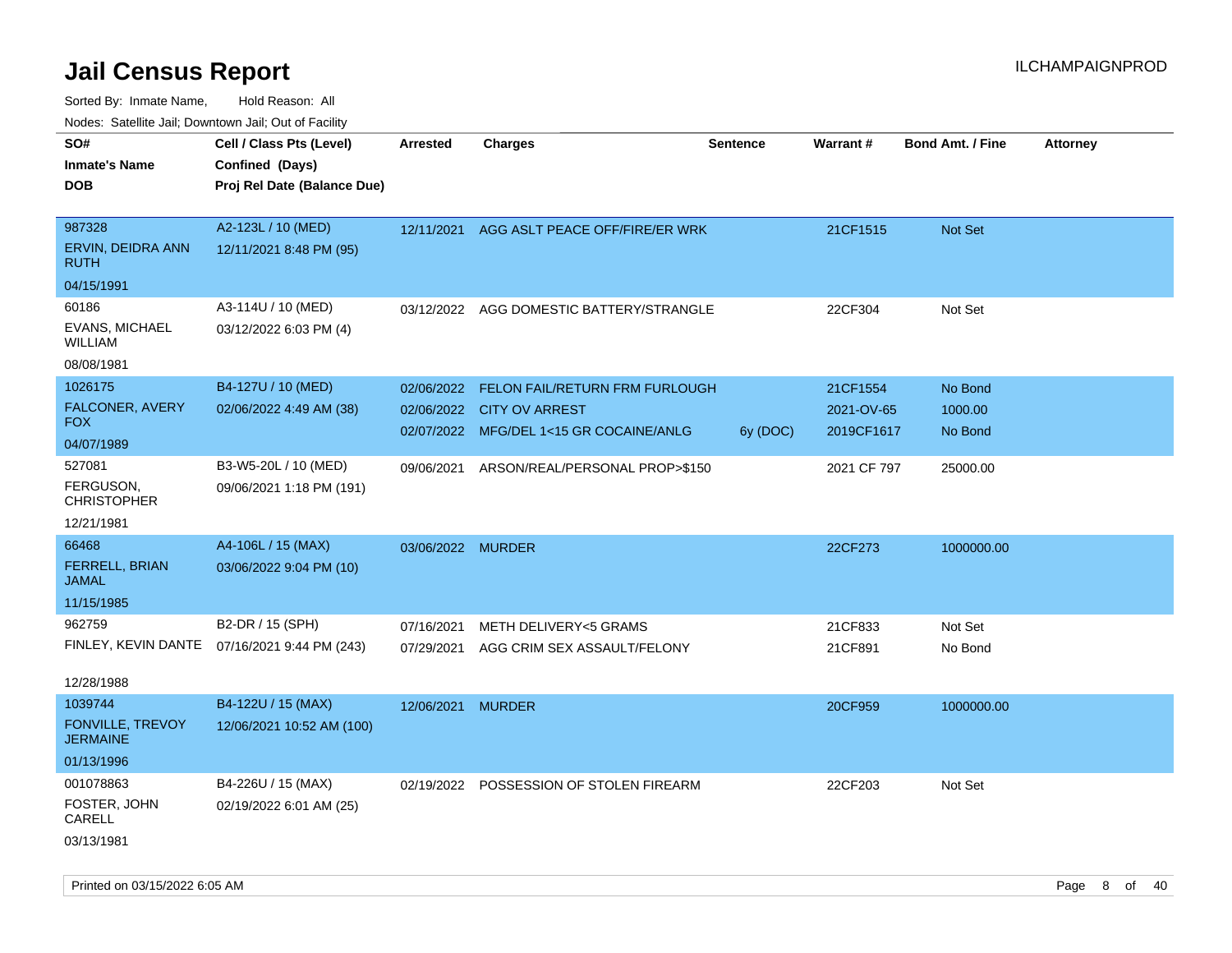Sorted By: Inmate Name, Hold Reason: All

| Nodes: Satellite Jail; Downtown Jail; Out of Facility |                                             |                 |                                          |                 |              |                  |                 |
|-------------------------------------------------------|---------------------------------------------|-----------------|------------------------------------------|-----------------|--------------|------------------|-----------------|
| SO#                                                   | Cell / Class Pts (Level)                    | <b>Arrested</b> | <b>Charges</b>                           | <b>Sentence</b> | Warrant#     | Bond Amt. / Fine | <b>Attorney</b> |
| <b>Inmate's Name</b>                                  | Confined (Days)                             |                 |                                          |                 |              |                  |                 |
| <b>DOB</b>                                            | Proj Rel Date (Balance Due)                 |                 |                                          |                 |              |                  |                 |
|                                                       |                                             |                 |                                          |                 |              |                  |                 |
| 518395                                                | B2-T3-12L / 15 (SPH)                        | 07/07/2020      | <b>CRIMINAL SEXUAL ASSAULT</b>           |                 | 2020-CF735   | 250000.00        |                 |
|                                                       | FRANDLE, MARK RYAN 07/07/2020 3:42 PM (617) |                 |                                          |                 |              |                  |                 |
| 09/10/1985                                            |                                             |                 |                                          |                 |              |                  |                 |
| 001077934                                             | A1-125L / 10 (MED)                          | 08/22/2021      | AGG DUI/ACCIDENT/DEATH                   |                 | 21CF1024     | Not Set          |                 |
| FREED, LOGAN                                          | 08/22/2021 11:45 PM (206)                   | 08/22/2021      | <b>DOMESTIC BATTERY</b>                  |                 | 21 CM 172    | 10000.00         |                 |
| <b>SUZANNE</b>                                        |                                             |                 |                                          |                 |              |                  |                 |
| 08/18/1996                                            |                                             |                 |                                          |                 |              |                  |                 |
| 001078290                                             | A1-224L / 10 (ADS)                          | 08/19/2021      | MACHINE GUN/AUTO WEAPON/VEH              |                 | 21CF1012     | Not Set          |                 |
| <b>FREEMAN, ANGEL</b><br><b>JANILA KAY</b>            | 08/19/2021 1:26 AM (209)                    |                 |                                          |                 |              |                  |                 |
| 12/25/1995                                            |                                             |                 |                                          |                 |              |                  |                 |
| 591514                                                | B2-T2-07U / 10 (SPH)                        |                 |                                          |                 |              |                  |                 |
|                                                       | GAMBLE, SCOTT PAUL 02/25/2022 6:08 PM (19)  |                 | 02/25/2022 AGG CRIM SEX ABUSE/VIC 13-17  |                 | 22CF230      | 100000.00        |                 |
|                                                       |                                             |                 |                                          |                 |              |                  |                 |
| 09/06/1968                                            |                                             |                 |                                          |                 |              |                  |                 |
| 1068917                                               | <b>BOOKF-1 / 5 (MIN)</b>                    |                 | 08/11/2021 VIO ORDER/PRIOR VIO OF ORDER  |                 | 21CF965      | Not Set          |                 |
| <b>GARCIA, JUAN</b>                                   | 08/11/2021 9:24 PM (217)                    |                 |                                          |                 |              |                  |                 |
| <b>CARLOS</b>                                         |                                             |                 |                                          |                 |              |                  |                 |
| 10/21/1997                                            |                                             |                 |                                          |                 |              |                  |                 |
| 001078154                                             | B4-121U / 10 (MED)                          | 01/09/2022      | DRVG UNDER INFLU OF ALCOHOL              |                 | 2021 DT 182  | 5000.00          |                 |
| <b>GENTRY, DAMON</b><br><b>LIONEL</b>                 | 01/09/2022 4:41 PM (66)                     |                 | 01/09/2022 AGG DOMESTIC BATTERY/STRANGLE |                 | 2021 CF 1396 | 50000.00         |                 |
| 12/25/1971                                            |                                             |                 |                                          |                 |              |                  |                 |
| 1003785                                               | A4-202L / 10 (MED)                          |                 | 01/31/2022 THEFT CON INTENT <\$500 PRIOR | 4y (DOC)        | 19CF1558     | No Bond          |                 |
| <b>GENTRY, SIDNEY</b>                                 | 01/31/2022 8:44 AM (44)                     |                 |                                          |                 |              |                  |                 |
| <b>RAYNARD</b>                                        |                                             |                 |                                          |                 |              |                  |                 |
| 05/27/1971                                            |                                             |                 |                                          |                 |              |                  |                 |
| 001078633                                             | B2-T4-15U / 25 (SPH)                        | 12/01/2021      | PRED CRIM SEX ASLT/VICTIM <13            |                 | 21CF1416     | 250000.00        |                 |
| GONZALEZ-GUILLEN,<br><b>EDWARD</b>                    | 12/01/2021 12:08 PM (105)                   |                 |                                          |                 |              |                  |                 |
| 08/25/2002                                            |                                             |                 |                                          |                 |              |                  |                 |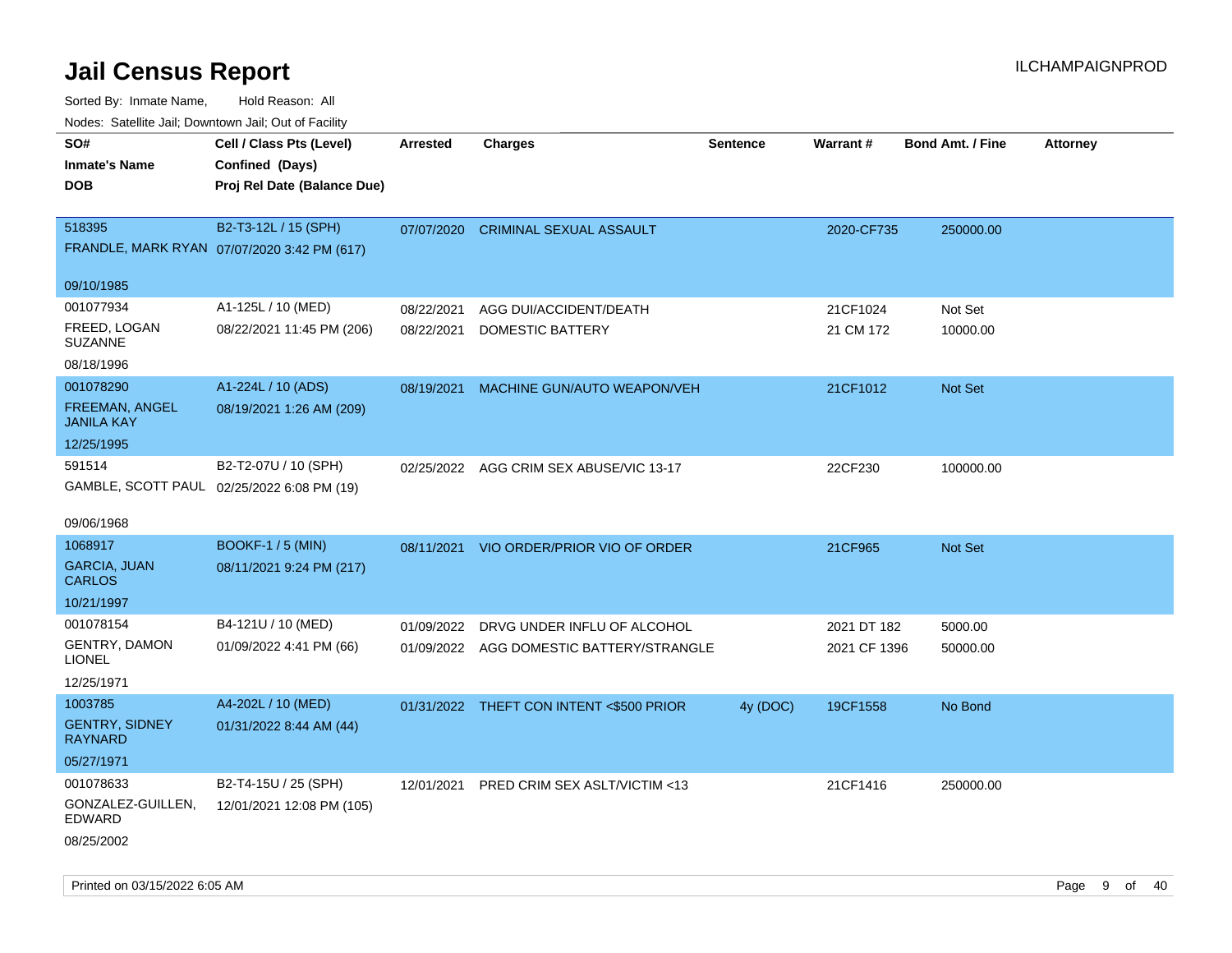| SO#                                   | Cell / Class Pts (Level)                       | <b>Arrested</b> | <b>Charges</b>                            | <b>Sentence</b> | <b>Warrant#</b> | <b>Bond Amt. / Fine</b> | <b>Attorney</b> |
|---------------------------------------|------------------------------------------------|-----------------|-------------------------------------------|-----------------|-----------------|-------------------------|-----------------|
| <b>Inmate's Name</b><br><b>DOB</b>    | Confined (Days)<br>Proj Rel Date (Balance Due) |                 |                                           |                 |                 |                         |                 |
|                                       |                                                |                 |                                           |                 |                 |                         |                 |
| 001078607                             | B4-221L / 15 (MAX)                             | 11/22/2021      | FELON POSS/USE FIREARM/PAROLE             |                 | 21CF1437        | Not Set                 |                 |
| <b>GRAY, WILLIAM</b><br><b>DA'VON</b> | 11/22/2021 2:57 PM (114)                       |                 | 11/22/2021 ATTEMPT (FIRST DEGREE MURDER)  |                 | 21CF1435        | <b>Not Set</b>          |                 |
| 04/18/1984                            |                                                |                 |                                           |                 |                 |                         |                 |
| 56342                                 | B1-206L / 10 (MED)                             | 10/21/2021      | THEFT CONTROL INTENT <\$500               |                 | 17CF1451        | 10000.00                |                 |
| <b>GRIFFIN, NATHAN</b>                | 10/21/2021 4:20 PM (146)                       | 10/21/2021      | DRIVING ON REVOKED LICENSE                |                 | 20TR1979        | 3000.00                 |                 |
| <b>EUGENE</b><br>02/24/1969           |                                                | 10/21/2021      | ARMED HABITUAL CRIMINAL                   |                 | 21CF1279        | Not Set                 |                 |
| 001078868                             | <b>BOOKH-4 / 5 (ADS)</b>                       |                 | 02/24/2022 STALKING/CAUSE FEAR FOR SAFETY |                 | 22CF227         | 150000.00               |                 |
| HARRIS-MINER,<br><b>NICHOLAS</b>      | 02/24/2022 3:56 PM (20)                        |                 |                                           |                 |                 |                         |                 |
| 07/08/1998                            |                                                |                 |                                           |                 |                 |                         |                 |
| 544770                                | A4-105U / 10 (MED)                             | 08/14/2021      | AGG DOMESTIC BATTERY/STRANGLE             | 7y (DOC)        | 2021CF514       | 25000.00                |                 |
| HAYES, DEVON<br><b>JERMAINE</b>       | 08/14/2021 2:56 AM (214)                       |                 |                                           |                 |                 |                         |                 |
| 11/07/1987                            |                                                |                 |                                           |                 |                 |                         |                 |
| 001078488                             | B2-T3-09U / 15 (SPH)                           | 10/14/2021      | PRED CRIM SEX ASLT/VICTIM <13             | 25y (DOC)       | 2021CF1232      | 500000.00               |                 |
| HERNANDEZ-LOPEZ,<br><b>ERNESTO</b>    | 10/14/2021 3:15 PM (153)                       |                 |                                           |                 |                 |                         |                 |
| 11/28/1975                            |                                                |                 |                                           |                 |                 |                         |                 |
| 975293                                | B2-T4-14L / 10 (SPH)                           | 07/21/2021      | VIO ORDER/PRIOR VIO OF ORDER              |                 | 21CF914         | No Bond                 |                 |
| HILL, JACOB MILES                     | 07/21/2021 8:43 PM (238)                       | 07/21/2021      | <b>STALKING</b>                           |                 | 2021CF863       | Not Set                 |                 |
|                                       |                                                | 07/25/2021      | PAROLE REVOCATION                         |                 | CH2104646       | Not Set                 |                 |
| 02/06/1988                            |                                                | 08/18/2021      | HARASS WITNESS/FAMILY MBR/REP             |                 | 21CF992         | Not Set                 |                 |
|                                       |                                                | 09/09/2021      | AGG STALKING/BODILY HARM                  |                 | 21CF1073        | Not Set                 |                 |
| 980802                                | <b>BOOKH-7</b>                                 | 03/14/2022      | <b>DOMESTIC BATTERY</b>                   |                 | 2022DVAWOW      | Not Set                 |                 |
| <b>HILL, JAMES WILLIE</b>             | 03/14/2022 5:06 PM (2)                         |                 |                                           |                 |                 |                         |                 |
| 07/01/1971                            |                                                |                 |                                           |                 |                 |                         |                 |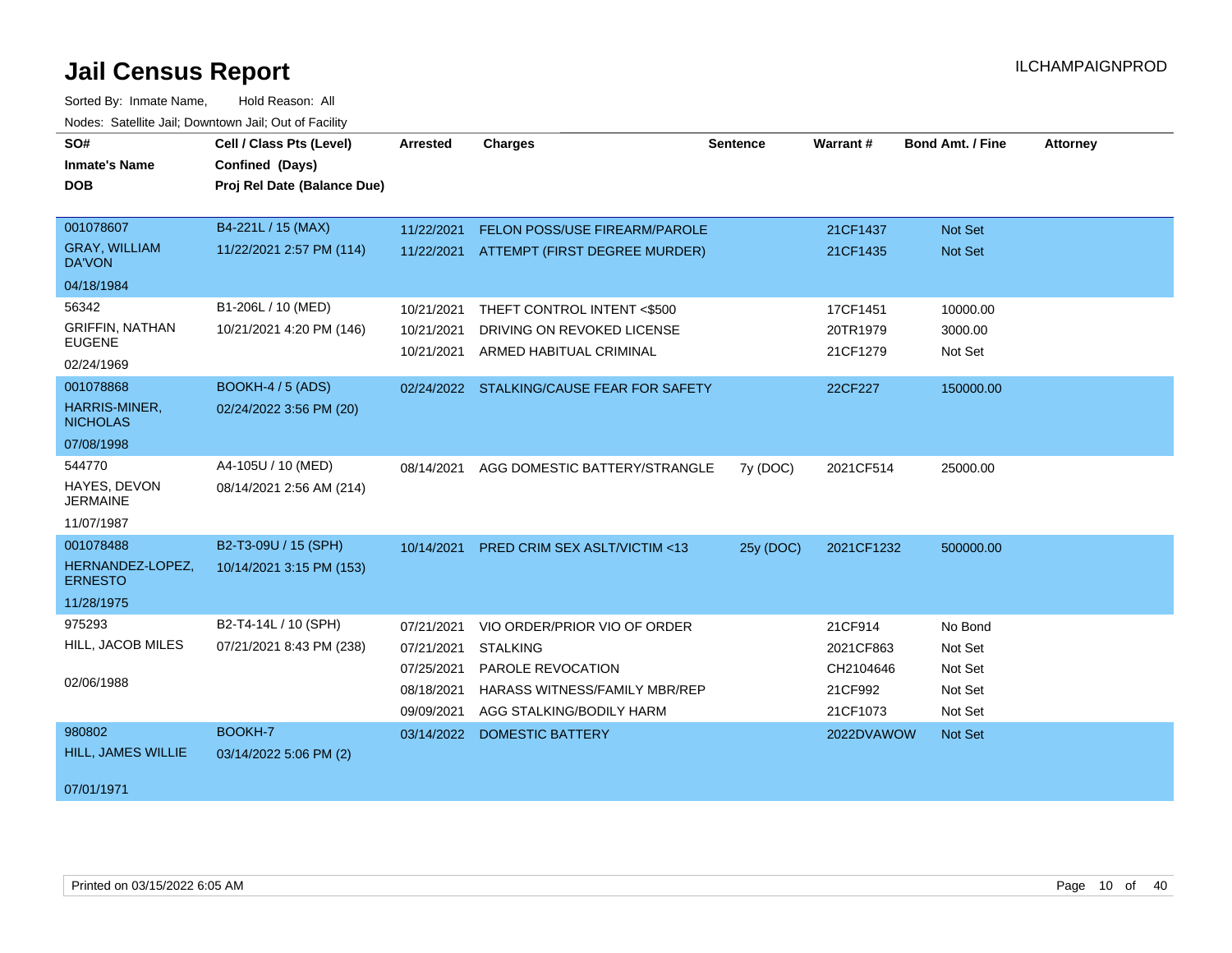| roaco. Catolino dall, Downtown dall, Out of Fability      |                             |                 |                                          |                 |                 |                         |                 |
|-----------------------------------------------------------|-----------------------------|-----------------|------------------------------------------|-----------------|-----------------|-------------------------|-----------------|
| SO#                                                       | Cell / Class Pts (Level)    | <b>Arrested</b> | Charges                                  | <b>Sentence</b> | <b>Warrant#</b> | <b>Bond Amt. / Fine</b> | <b>Attorney</b> |
| <b>Inmate's Name</b>                                      | Confined (Days)             |                 |                                          |                 |                 |                         |                 |
| <b>DOB</b>                                                | Proj Rel Date (Balance Due) |                 |                                          |                 |                 |                         |                 |
|                                                           |                             |                 |                                          |                 |                 |                         |                 |
| 48471                                                     | B1-207L / 15 (MAX)          | 08/08/2021      | AGG BATTERY/DISCHARGE FIREARM            |                 | 21CF946         | Not Set                 |                 |
| <b>HILL, RAMESH</b><br><b>JERMAINE</b>                    | 08/08/2021 4:45 AM (220)    |                 |                                          |                 |                 |                         |                 |
| 12/11/1978                                                |                             |                 |                                          |                 |                 |                         |                 |
| 1072876                                                   | A1-226U / 5 (MIN)           |                 | 02/10/2022 METH DELIVERY/5<15 GRAMS      | 4y (DOC)        | 21CF143         | No Bond                 |                 |
| HOUTCHINS, SAVANNA 02/10/2022 5:10 PM (34)<br><b>BELL</b> |                             |                 |                                          |                 |                 |                         |                 |
| 07/10/1996                                                | 2/17/2022 (0.00)            |                 |                                          |                 |                 |                         |                 |
| 001078884                                                 | A4-207L / 15 (MAX)          |                 | 02/27/2022 ARMED VIOLENCE/CATEGORY I     | 6y (DOC)        | 22CF234         | Not Set                 |                 |
| <b>HOWARD, TREVON</b><br><b>TITRESS</b>                   | 02/27/2022 5:07 AM (17)     |                 |                                          |                 |                 |                         |                 |
| 03/20/1999                                                |                             |                 |                                          |                 |                 |                         |                 |
| 51028                                                     | A4-201L / 10 (MED)          |                 | 02/23/2022 AGG FLEEING/2+ CON DEVICES    |                 | 19CF1839        | 50000.00                |                 |
| HUFFMAN, MICHAEL<br>LEONARD                               | 02/23/2022 3:14 AM (21)     |                 |                                          |                 |                 |                         |                 |
| 07/24/1980                                                |                             |                 |                                          |                 |                 |                         |                 |
| 38993                                                     | A3-117L / 15 (MAX)          |                 | 02/13/2021 ATTEMPT (FIRST DEGREE MURDER) |                 | 21CF181         | Not Set                 |                 |
| <b>JACKSON, LAMONT</b><br><b>JEREMIE</b>                  | 02/13/2021 7:45 AM (396)    |                 |                                          |                 |                 |                         |                 |
| 07/31/1973                                                |                             |                 |                                          |                 |                 |                         |                 |
| 001077487                                                 | B3-W8-30L / 10 (MED)        | 12/03/2020      | FELON POSS/USE WEAPON/FIREARM            | 8y (DOC)        | 20CF1377        | Not Set                 |                 |
| <b>JACKSON, TERRELL</b><br>DANDRE                         | 12/03/2020 10:18 AM (468)   | 11/09/2021      | AGG DISCHARGE FIREARM/OCC VEH            | 8y (DOC)        | 21CR0331401     | No Bond                 |                 |
| 08/11/1990                                                |                             |                 |                                          |                 |                 |                         |                 |
| 001078703                                                 | A1-225U / 15 (ADS)          | 12/20/2021      | MURDER/INTENT TO KILL/INJURE             |                 | 21CF1574        | <b>Not Set</b>          |                 |
| <b>JOHNS, SHANIQUH</b><br><b>THERESA</b>                  | 12/22/2021 6:41 AM (84)     |                 |                                          |                 |                 |                         |                 |
| 04/03/1992                                                |                             |                 |                                          |                 |                 |                         |                 |
| 1042582                                                   | A3-212L / 15 (ADS)          |                 | 03/10/2022 VIOLATE ORDER PROTECTION      |                 | 22CM61          | Not Set                 |                 |
| JONES, DEONTA<br>DANTRAL                                  | 03/10/2022 4:50 AM (6)      |                 |                                          |                 |                 |                         |                 |
| 02/01/1993                                                |                             |                 |                                          |                 |                 |                         |                 |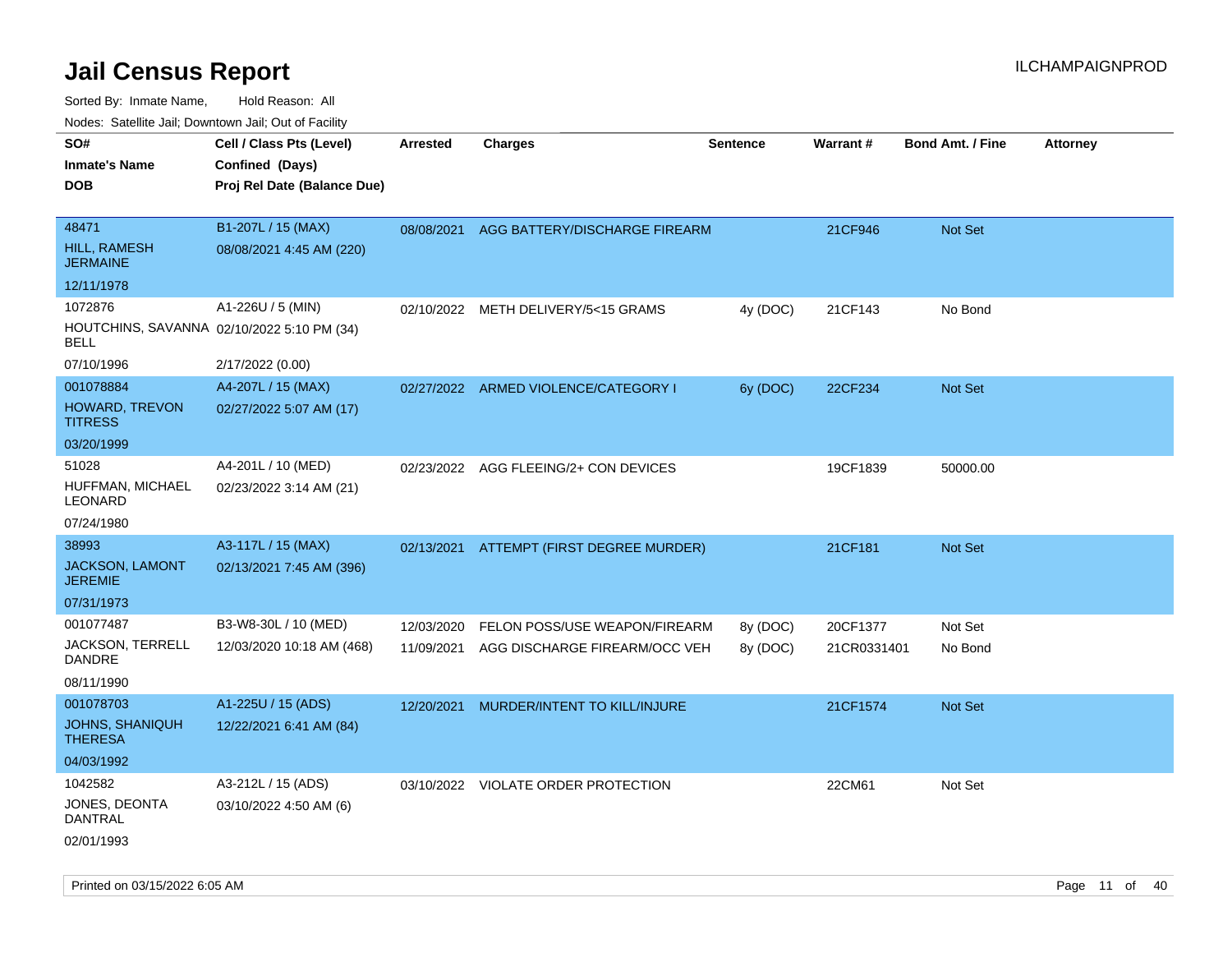| SO#                                      | Cell / Class Pts (Level)    | <b>Arrested</b> | <b>Charges</b>                          | <b>Sentence</b>        | <b>Warrant#</b> | <b>Bond Amt. / Fine</b> | <b>Attorney</b> |
|------------------------------------------|-----------------------------|-----------------|-----------------------------------------|------------------------|-----------------|-------------------------|-----------------|
| <b>Inmate's Name</b>                     | Confined (Days)             |                 |                                         |                        |                 |                         |                 |
| <b>DOB</b>                               | Proj Rel Date (Balance Due) |                 |                                         |                        |                 |                         |                 |
|                                          |                             |                 |                                         |                        |                 |                         |                 |
| 001078645                                | B4-222U / 10 (MED)          | 12/02/2021      | <b>AGG DISCHARGE FIREARM</b>            |                        | 21CF1478        | No Bond                 |                 |
| <b>JONES, KELVIN</b><br><b>KHYRIC</b>    | 12/02/2021 6:56 PM (104)    |                 |                                         |                        |                 |                         |                 |
| 02/27/2001                               |                             |                 |                                         |                        |                 |                         |                 |
| 956822                                   | A4-107U / 15 (MAX)          | 11/25/2021      | AGGRAVATED DOMESTIC BATTERY             |                        | 21CF1442        | Not Set                 |                 |
| JONES, MARIO                             | 11/25/2021 10:37 AM (111)   | 11/25/2021      | PAROLE REVOCATION                       |                        | CH2106361       | No Bond                 |                 |
| <b>NATHANIEL</b>                         |                             | 11/25/2021      | UNLAWFUL RESTRAINT                      |                        | 21CF1443        | Not Set                 |                 |
| 10/27/1987                               |                             |                 |                                         |                        |                 |                         |                 |
| 59668                                    | B2-T1-04L / 10 (SPH)        | 02/11/2022      | FAIL TO RPT CHNG ADDRESS/EMPL           |                        | 20 CF 1241      | 75000.00                |                 |
| <b>JONES, MARTELL</b><br><b>DEANGELO</b> | 02/11/2022 3:19 PM (33)     |                 | 02/11/2022 AGGRAVATED ARSON/BODILY HARM |                        | 22 CF 169       | 75000.00                |                 |
| 07/11/1983                               |                             |                 |                                         |                        |                 |                         |                 |
| 1008468                                  | B4-125L / 10 (MED)          | 12/01/2021      | FELON POSS/USE WEAPON/FIREARM           |                        | 21CF1472        | Not Set                 |                 |
| JONES, MARTEZ<br><b>LAMONTE</b>          | 12/01/2021 1:28 PM (105)    | 12/02/2021      | PROBATION VIOLATION                     |                        | 20CF1151        | Not Set                 |                 |
| 06/22/1993                               |                             |                 |                                         |                        |                 |                         |                 |
| 506244                                   | B1-204L / 15 (MAX)          | 07/15/2021      | ARMED ROBBERY/ARMED W/FIREARM           | 19y/6m (DOC) 2021CF791 |                 | 250000.00               |                 |
| JOSLIN, JASON LEE                        | 07/15/2021 4:38 AM (244)    |                 |                                         |                        |                 |                         |                 |
|                                          |                             |                 |                                         |                        |                 |                         |                 |
| 12/22/1985                               |                             |                 |                                         |                        |                 |                         |                 |
| 1068786                                  | B4-121L / 10 (MED)          | 03/04/2022      | DOMESTIC BATTERY/OTHER PRIOR            |                        | 22CF270         | Not Set                 |                 |
| LACY, MALIK SHAKUR                       | 03/04/2022 7:25 PM (12)     | 03/04/2022      | DOMESTIC BATTERY/HARM/VIO O/P           |                        | 18CM478         | 2500.00                 |                 |
|                                          |                             |                 | 03/04/2022 WARRANT OUT OF COUNTY        |                        | 20TR4604        | 3000.00                 |                 |
| 12/01/1996                               |                             |                 |                                         |                        |                 |                         |                 |
| 1041648                                  | A4-206U / 15 (MAX)          | 01/11/2022      | <b>PAROLE REVOCATION</b>                |                        | CH2200221       | Not Set                 |                 |
| LANE, DEMETRIUS<br><b>LAQUAN</b>         | 01/11/2022 5:27 AM (64)     |                 | 01/11/2022 ARMED HABITUAL CRIMINAL      |                        | 22CF41          | Not Set                 |                 |
| 07/04/1996                               |                             |                 |                                         |                        |                 |                         |                 |
| 1070011                                  | B4-124U / 15 (MAX)          | 08/03/2021      | AGG DISCH FIREARM/1ST AID PERS          |                        | 21CF929         | Not Set                 |                 |
| LAWS, WILLIAM<br>ZARAK, Third            | 08/03/2021 3:53 PM (225)    |                 |                                         |                        |                 |                         |                 |
| 07/06/1999                               |                             |                 |                                         |                        |                 |                         |                 |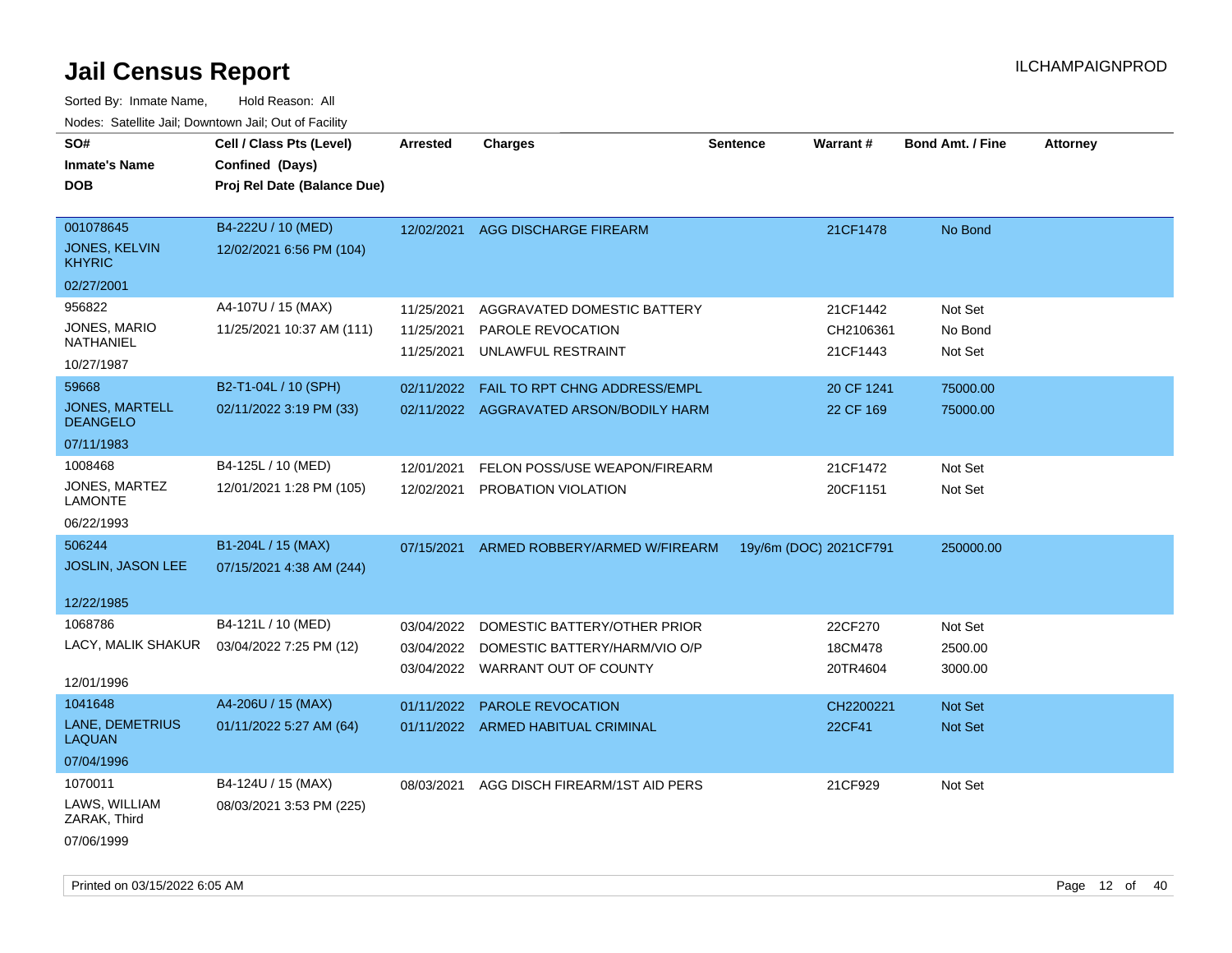| ivuutos. Saltiilit Jali, Duwilluwii Jali, Oul of Facility |                             |                 |                                           |                 |                          |                         |                 |
|-----------------------------------------------------------|-----------------------------|-----------------|-------------------------------------------|-----------------|--------------------------|-------------------------|-----------------|
| SO#                                                       | Cell / Class Pts (Level)    | <b>Arrested</b> | <b>Charges</b>                            | <b>Sentence</b> | Warrant#                 | <b>Bond Amt. / Fine</b> | <b>Attorney</b> |
| <b>Inmate's Name</b>                                      | Confined (Days)             |                 |                                           |                 |                          |                         |                 |
| <b>DOB</b>                                                | Proj Rel Date (Balance Due) |                 |                                           |                 |                          |                         |                 |
|                                                           |                             |                 |                                           |                 |                          |                         |                 |
| 001078797                                                 | BOOKH-2 / 5 (ADS)           |                 | 01/26/2022 VIO STALKING NO CONTACT ORDER  |                 | 22CM31                   | Not Set                 |                 |
| LEVIN, DANIEL DAVID                                       | 01/26/2022 3:00 PM (49)     |                 |                                           |                 |                          |                         |                 |
|                                                           |                             |                 |                                           |                 |                          |                         |                 |
| 08/08/1984                                                |                             |                 |                                           |                 |                          |                         |                 |
| 548089                                                    | B1-204U / 15 (MAX)          |                 | 12/04/2020 ATTEMPT (FIRST DEGREE MURDER)  |                 | 20CF1378                 | Not Set                 |                 |
| LEWIS, LAWRENCE                                           | 12/04/2020 4:42 AM (467)    |                 |                                           |                 |                          |                         |                 |
| PAUL, Third                                               |                             |                 |                                           |                 |                          |                         |                 |
| 02/08/1993                                                |                             |                 |                                           |                 |                          |                         |                 |
| 63639                                                     | A4-106U / 5 (ADS)           |                 | 01/31/2022 FELON POSS/USE WEAPON/FIREARM  | 5y (DOC)        | 22CF110                  | No Bond                 |                 |
| <b>LINDSEY, ANTHONY</b><br><b>MARTEZ</b>                  | 01/28/2022 10:06 PM (47)    |                 |                                           |                 |                          |                         |                 |
| 03/18/1985                                                |                             |                 |                                           |                 |                          |                         |                 |
| 001078817                                                 | B1-207U / 10 (MED)          |                 | 02/03/2022 AGG UUW/PERSON/PREV CONVICTION |                 | 22CF143                  | Not Set                 |                 |
| LIPSCOMB, LADAROL<br><b>ANTHONY</b>                       | 02/03/2022 11:33 PM (41)    |                 |                                           |                 |                          |                         |                 |
| 10/01/2000                                                |                             |                 |                                           |                 |                          |                         |                 |
| 001078924                                                 | A3-215L / 10 (ADS)          | 03/09/2022      | DOMESTIC BATTERY/OTHER PRIOR              |                 | 22CF289                  | Not Set                 |                 |
| <b>LIVINGSTON, MASON</b><br><b>RICHARD</b>                | 03/09/2022 4:13 AM (7)      |                 | 03/09/2022 WARRANT OUT OF COUNTY          |                 | 2019 CM 230              | 5000.00                 |                 |
| 08/23/1988                                                |                             |                 |                                           |                 |                          |                         |                 |
| 1065002                                                   | B3-W2-07U / 10 (MED)        | 11/16/2021      | DOMESTIC BTRY/CONTACT/VIO O/P             |                 | 2y/6m (DOC) 2019CF001781 | 25000.00                |                 |
| LOVELESS, DUSTIN<br>DEE                                   | 11/16/2021 11:41 AM (120)   |                 |                                           |                 |                          |                         |                 |
| 06/17/1982                                                |                             |                 |                                           |                 |                          |                         |                 |
| 001078896                                                 | A4-203L / 15 (MAX)          |                 | 03/01/2022 ARMED HABITUAL CRIMINAL        |                 | 22CF239                  | <b>Not Set</b>          |                 |
| MANN, DAVID<br><b>WILBERT, Junior</b>                     | 03/01/2022 4:35 AM (15)     |                 |                                           |                 |                          |                         |                 |
| 04/02/1976                                                |                             |                 |                                           |                 |                          |                         |                 |
| 1038892                                                   | B2-DR / 10 (MED)            |                 | 02/16/2022 PRED CRIM SEX ASLT/BODILY HARM |                 | 22CF199                  | No Bond                 |                 |
| MCCAULEY, TIMOTHY<br>WILLIAM                              | 02/16/2022 8:49 PM (28)     |                 |                                           |                 |                          |                         |                 |
| 03/05/1989                                                |                             |                 |                                           |                 |                          |                         |                 |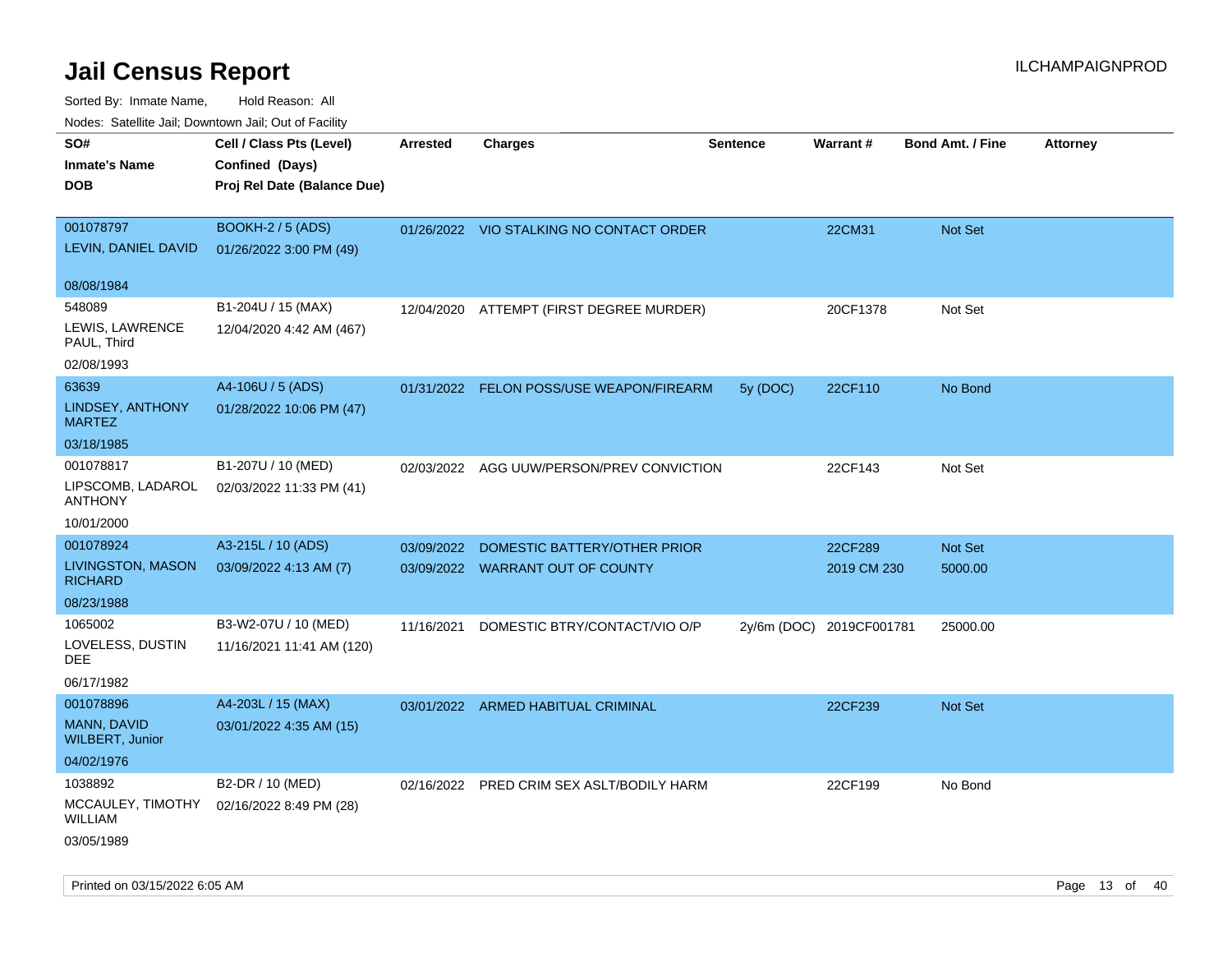Sorted By: Inmate Name, Hold Reason: All Nodes: Satellite Jail; Downtown Jail; Out of Facility

| Nudes. Satellite Jali, Downtown Jali, Out of Facility |                                              |                 |                                          |                 |                 |                         |                 |
|-------------------------------------------------------|----------------------------------------------|-----------------|------------------------------------------|-----------------|-----------------|-------------------------|-----------------|
| SO#                                                   | Cell / Class Pts (Level)                     | <b>Arrested</b> | <b>Charges</b>                           | <b>Sentence</b> | <b>Warrant#</b> | <b>Bond Amt. / Fine</b> | <b>Attorney</b> |
| <b>Inmate's Name</b>                                  | Confined (Days)                              |                 |                                          |                 |                 |                         |                 |
| DOB                                                   | Proj Rel Date (Balance Due)                  |                 |                                          |                 |                 |                         |                 |
|                                                       |                                              |                 |                                          |                 |                 |                         |                 |
| 48792                                                 | B4-127L / 10 (MED)                           |                 | 11/19/2021 AGG BATTERY/DISCHARGE FIREARM |                 | 21CF1425        | <b>Not Set</b>          |                 |
| <b>MCCLAIN, HURCHEL</b><br>JOSEPH                     | 11/20/2021 4:11 AM (116)                     |                 |                                          |                 |                 |                         |                 |
| 05/01/1979                                            |                                              |                 |                                          |                 |                 |                         |                 |
| 1004137                                               | A4-103L / 15 (MAX)                           |                 | 02/14/2022 AGG CRIM SEX ABUSE/VIC 13-17  |                 | 22CF165         | 250000.00               |                 |
|                                                       | MCDONALD, DAVON D 02/14/2022 4:21 PM (30)    |                 |                                          |                 |                 |                         |                 |
|                                                       |                                              |                 |                                          |                 |                 |                         |                 |
| 11/08/1992                                            |                                              |                 |                                          |                 |                 |                         |                 |
| 001077938                                             | <b>BOOKH-6 / 15 (ADS)</b>                    | 05/10/2021      | AGG KIDNAPING DISCH FIR/HARM             |                 | 21CF532         | Not Set                 |                 |
| MCGAHA,                                               | 05/10/2021 7:02 PM (310)                     | 05/11/2021      | <b>MURDER</b>                            |                 | 2021-CF-215     | No Bond                 |                 |
| <b>CHRISTOPHER D</b>                                  |                                              | 05/27/2021      | ESCAPE FROM DEPT OF CORRECTION           |                 | 21CF600         | Not Set                 |                 |
| 07/27/1991                                            |                                              |                 |                                          |                 |                 |                         |                 |
| 66710                                                 | A4-101L / 15 (ADS)                           |                 | 01/19/2022 ARMED VIOLENCE/CATEGORY I     |                 | 22CF88          | Not Set                 |                 |
| MEEKS, CASSARIOUS<br>MONTE                            | 01/20/2022 11:40 AM (55)                     |                 |                                          |                 |                 |                         |                 |
|                                                       |                                              |                 |                                          |                 |                 |                         |                 |
| 06/22/1984                                            |                                              |                 |                                          |                 |                 |                         |                 |
| 1043071                                               | A2-120L / 10 (MED)                           | 11/08/2021      | CRIM DMG/GOVT PROP/<\$500                |                 | 21CF1378        | <b>Not Set</b>          |                 |
| <b>MERRELL-</b><br>SUTHERLAND, ALICIA                 | 11/08/2021 2:22 AM (128)                     |                 |                                          |                 |                 |                         |                 |
| 11/26/1972                                            |                                              |                 |                                          |                 |                 |                         |                 |
| 41584                                                 | B4-227L / 15 (MAX)                           | 12/01/2021      | ARMED HABITUAL CRIMINAL                  |                 | 21CF1467        | Not Set                 |                 |
|                                                       | MILLER, JOSE LOVELL 12/02/2021 1:04 AM (104) |                 |                                          |                 |                 |                         |                 |
|                                                       |                                              |                 |                                          |                 |                 |                         |                 |
| 10/07/1975                                            |                                              |                 |                                          |                 |                 |                         |                 |
| 001078947                                             | BOOKH-3                                      |                 | 03/14/2022 DOMESTIC BATTERY              |                 | 2022DVAWOW      | <b>Not Set</b>          |                 |
| MITCHELL, IVON                                        | 03/14/2022 4:17 PM (2)                       |                 |                                          |                 |                 |                         |                 |
| <b>DWAYNE</b>                                         |                                              |                 |                                          |                 |                 |                         |                 |
| 02/05/2000                                            |                                              |                 |                                          |                 |                 |                         |                 |
| 001077902                                             | A2-121L / 5 (ADS)                            | 11/23/2021      | BATTERY/CAUSE BODILY HARM                |                 | 21CM187         | Not Set                 |                 |
| MOFFETT, CAROLYN                                      | 11/21/2021 10:31 AM (115)                    |                 |                                          |                 |                 |                         |                 |
| REENE                                                 |                                              |                 |                                          |                 |                 |                         |                 |
| 10/23/1988                                            |                                              |                 |                                          |                 |                 |                         |                 |
|                                                       |                                              |                 |                                          |                 |                 |                         |                 |

Printed on 03/15/2022 6:05 AM **Page 14** of 40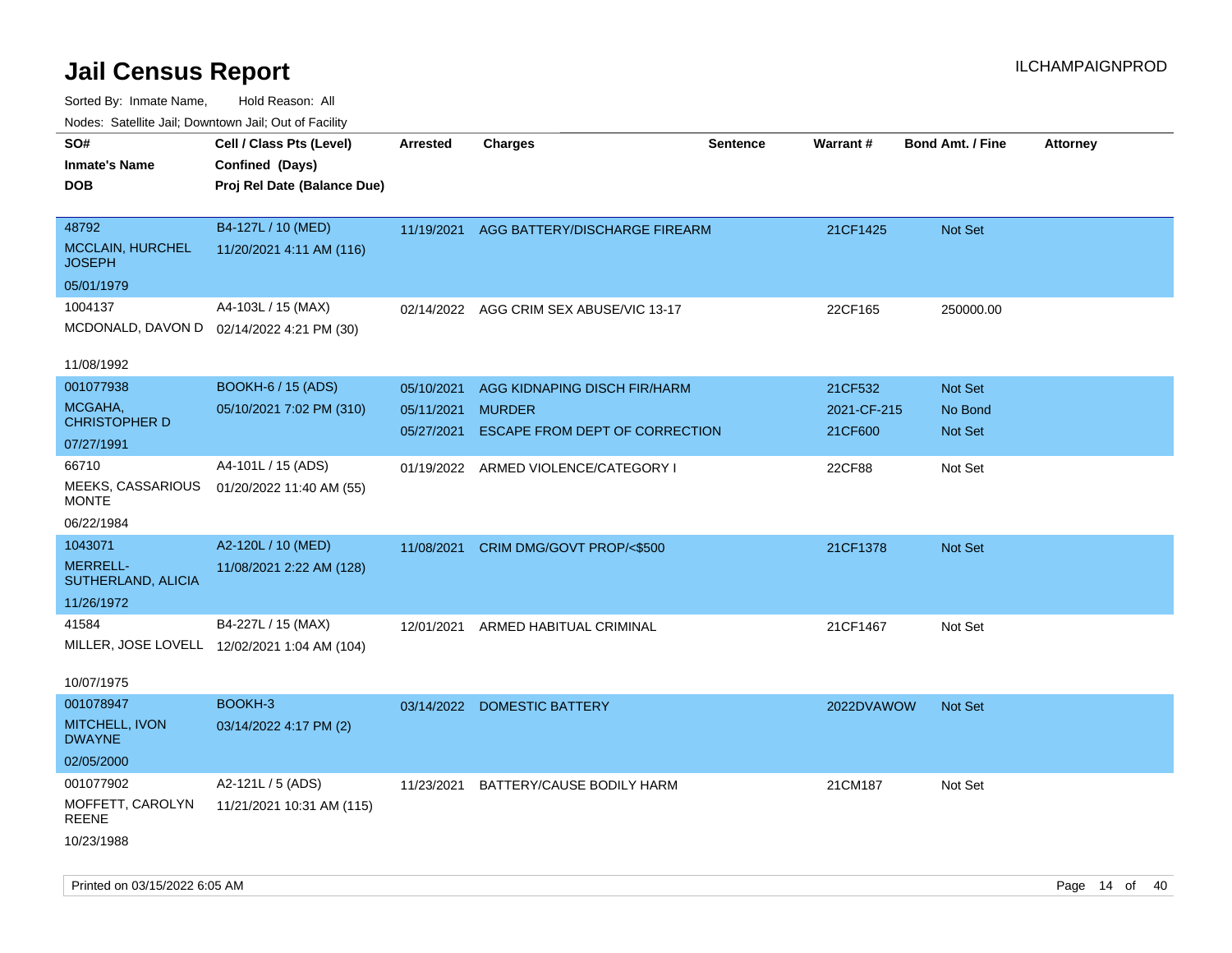Sorted By: Inmate Name, Hold Reason: All Nodes: Satellite Jail; Downtown Jail; Out of Facility

| SO#                                         | Cell / Class Pts (Level)                    | <b>Arrested</b> | <b>Charges</b>                            | <b>Sentence</b> | Warrant#      | <b>Bond Amt. / Fine</b> | <b>Attorney</b> |
|---------------------------------------------|---------------------------------------------|-----------------|-------------------------------------------|-----------------|---------------|-------------------------|-----------------|
| <b>Inmate's Name</b>                        | Confined (Days)                             |                 |                                           |                 |               |                         |                 |
| <b>DOB</b>                                  | Proj Rel Date (Balance Due)                 |                 |                                           |                 |               |                         |                 |
|                                             |                                             |                 |                                           |                 |               |                         |                 |
| 39106                                       | B3-W3-10L / 10 (MED)                        | 10/12/2021      | DOMESTIC BATTERY/OTHER PRIOR              |                 | 21CF1217      | Not Set                 |                 |
| Junior                                      | MOORE, ANDREW LEE, 10/12/2021 1:02 AM (155) |                 |                                           |                 |               |                         |                 |
| 04/12/1973                                  | 4/10/2022 (0.00)                            |                 |                                           |                 |               |                         |                 |
| 539294                                      | B1-205L / 10 (MED)                          | 01/11/2022      | AGG DUI/NO VALID DL                       |                 | 22CF49        | Not Set                 |                 |
| MOSLEY, JAMES<br><b>CALVIN</b>              | 01/11/2022 9:43 PM (64)                     |                 | 01/11/2022 PAROLE REVOCATION              |                 | CH2200227     | No Bond                 |                 |
| 12/11/1985                                  |                                             |                 |                                           |                 |               |                         |                 |
| 001078814                                   | A3-111L / 5 (ADS)                           |                 | 03/08/2022 VIO BAIL BOND/FAMILY MEMBER    |                 | <b>22CM58</b> | Not Set                 |                 |
| <b>MYLES, JENTAVIOUS</b><br><b>KENTRAIL</b> | 03/08/2022 4:39 AM (8)                      |                 |                                           |                 |               |                         |                 |
| 10/12/2001                                  |                                             |                 |                                           |                 |               |                         |                 |
| 001078517                                   | B1-102L / 15 (MAX)                          | 10/19/2021      | ATTEMPT (FIRST DEGREE MURDER)             |                 | 21CF1267      | Not Set                 |                 |
| NELSON, RORY<br><b>DEMOND</b>               | 10/19/2021 3:55 AM (148)                    |                 |                                           |                 |               |                         |                 |
| 08/14/1984                                  |                                             |                 |                                           |                 |               |                         |                 |
| 001078854                                   | B2-T2-05U / 15 (MAX)                        |                 | 02/15/2022 ARMED VIOLENCE/CATEGORY I      |                 | 22CF190       | Not Set                 |                 |
| PATNAUDE, MARTY<br><b>WW</b>                | 02/15/2022 5:12 PM (29)                     |                 |                                           |                 |               |                         |                 |
| 08/26/2003                                  |                                             |                 |                                           |                 |               |                         |                 |
| 1030954                                     | B4-223U / 15 (MAX)                          | 01/14/2022      | ARMED VIOLENCE/CATEGORY I                 |                 | 22CF76        | Not Set                 |                 |
| PETTIGREW,<br>MALCOME JAMIESON              | 01/15/2022 4:35 AM (60)                     |                 | 01/14/2022 MFG/DEL CANNABIS/10-30 GRAMS   |                 | 2020CF9       | 15000.00                |                 |
| 02/20/1995                                  |                                             |                 |                                           |                 |               |                         |                 |
| 1059394                                     | B3-W1-04L / 5 (ADS)                         |                 | 02/16/2022 AGG DUI/NO VALID DL            |                 | 2020CF1396    | No Bond                 |                 |
| PHILLIPS, ISAAC<br><b>TERRELL</b>           | 02/16/2022 9:00 AM (28)                     |                 |                                           |                 |               |                         |                 |
| 12/27/1996                                  | 5/15/2022 (0.00)                            |                 |                                           |                 |               |                         |                 |
| 1015033                                     | B1-203U / 10 (MED)                          | 03/05/2022      | POSSESSION OF STOLEN FIREARM              |                 | 21CF1172      | 500000.00               |                 |
| PICKENS, DANTE<br><b>DEVON</b>              | 03/05/2022 4:01 AM (11)                     |                 | 03/05/2022 POSS AMT CON SUB EXCEPT(A)/(D) |                 | 20CF109       | 20000.00                |                 |
| 01/05/1993                                  |                                             |                 |                                           |                 |               |                         |                 |

Printed on 03/15/2022 6:05 AM Page 15 of 40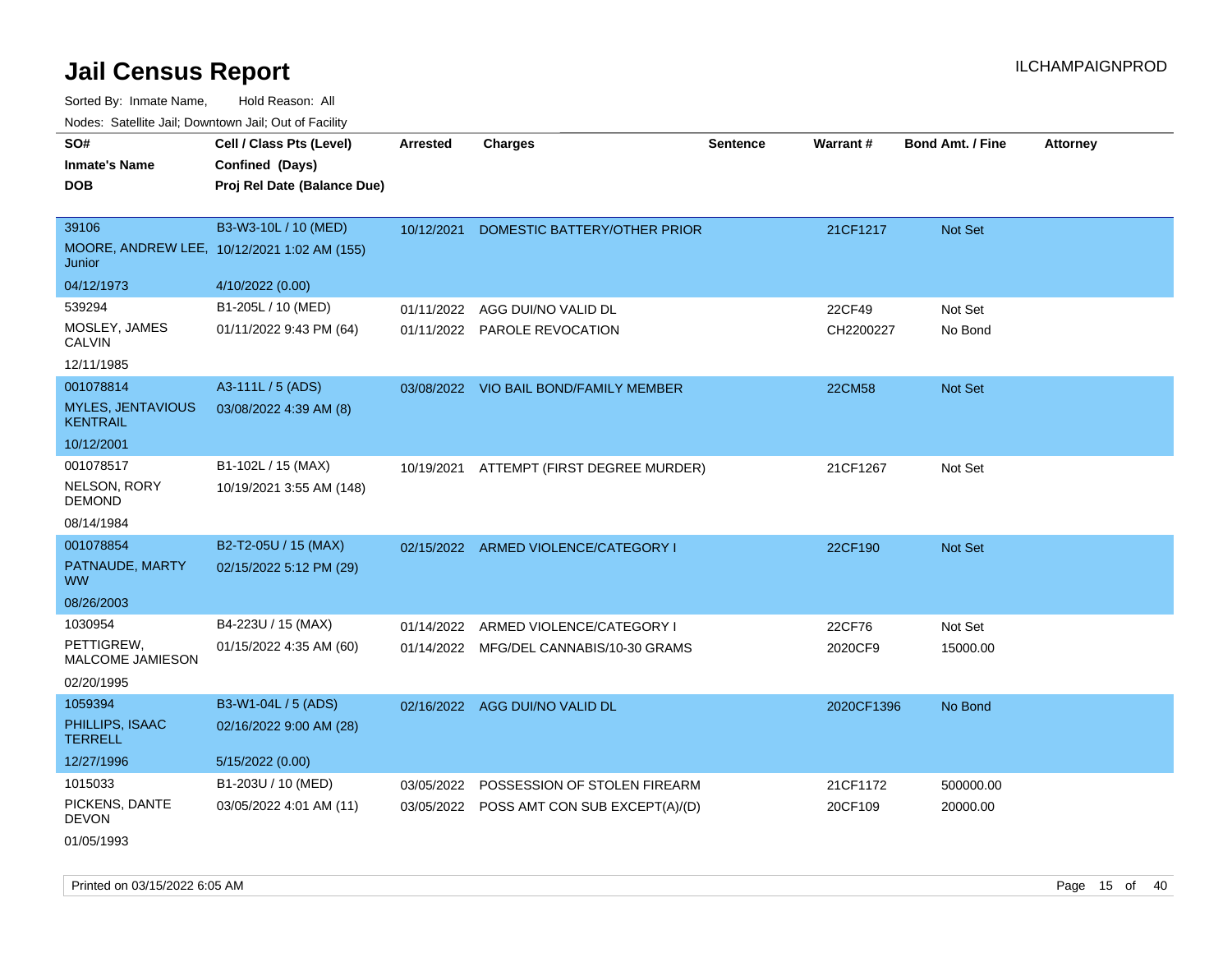| SO#<br><b>Inmate's Name</b><br>DOB         | Cell / Class Pts (Level)<br>Confined (Days)<br>Proj Rel Date (Balance Due) | <b>Arrested</b> | <b>Charges</b>                           | <b>Sentence</b> | Warrant#   | <b>Bond Amt. / Fine</b> | <b>Attorney</b> |
|--------------------------------------------|----------------------------------------------------------------------------|-----------------|------------------------------------------|-----------------|------------|-------------------------|-----------------|
|                                            |                                                                            |                 |                                          |                 |            |                         |                 |
| 001078841                                  | B1-205U / 10 (MED)                                                         |                 | 02/13/2022 DEFACE FIREARM ID MARKINGS    |                 | 22CF174    | <b>Not Set</b>          |                 |
|                                            | PIERRE, JALEN JAMES 02/13/2022 12:47 AM (31)                               |                 |                                          |                 |            |                         |                 |
| 06/07/2002                                 |                                                                            |                 |                                          |                 |            |                         |                 |
| 001078005                                  | A3-211L / 10 (ADS)                                                         | 03/08/2022      | HOME INVASION/CAUSE INJURY               |                 | 22CF280    | Not Set                 |                 |
| PINEX, MARCHELLO D  03/08/2022 2:54 AM (8) |                                                                            | 03/08/2022      | AGGRAVATED BATTERY/STRANGLE              |                 | 19CR605101 | No Bond                 |                 |
| 12/25/1991                                 |                                                                            |                 |                                          |                 |            |                         |                 |
| 001078942                                  | A3-115U / 5 (MIN)                                                          |                 | 03/13/2022 MFG/DEL CANNABIS/500<2000 GR  |                 | 22CF307    | Not Set                 |                 |
| <b>QATTOUM, ADHAM M</b>                    | 03/13/2022 11:31 PM (3)                                                    |                 |                                          |                 |            |                         |                 |
| 07/22/1994                                 |                                                                            |                 |                                          |                 |            |                         |                 |
| 1069524                                    | B3-W5-18L / 10 (MED)                                                       | 08/08/2021      | MFG/DEL CANNABIS/30-500 GRAMS            |                 | 21CF953    | Not Set                 |                 |
| RAY-DAVIS, KAMARI<br><b>DAYVON</b>         | 08/09/2021 2:44 AM (219)                                                   |                 |                                          |                 |            |                         |                 |
| 03/30/2000                                 |                                                                            |                 |                                          |                 |            |                         |                 |
| 001078482                                  | BOOKH-8                                                                    |                 | 03/14/2022 AGG DISCHARGE FIREARM/VEH/SCH |                 |            | 250000.00               |                 |
| <b>REED, MONTRES</b><br><b>ANTRON</b>      | 03/14/2022 12:06 PM (2)                                                    |                 |                                          |                 |            |                         |                 |
| 02/26/2004                                 |                                                                            |                 |                                          |                 |            |                         |                 |
| 45473                                      | B2-T1-03U / 15 (SPH)                                                       | 11/23/2021      | CHIL SEX OFFEN/RESIDE DAY CARE           |                 | 21CF1275   | 10000.00                |                 |
| REXROAD, CALVIN<br>ALLEN                   | 11/23/2021 6:27 PM (113)                                                   |                 |                                          |                 |            |                         |                 |
| 10/04/1970                                 |                                                                            |                 |                                          |                 |            |                         |                 |
| 979485                                     | B2-T4-16L / 15 (SPH)                                                       | 03/12/2021      | <b>PRED CRIM SEX ASLT/VICTIM &lt;13</b>  |                 | 21CF282    | <b>Not Set</b>          |                 |
| RODRIGUEZ, JOSHUA<br><b>ANTHONY</b>        | 03/12/2021 1:57 PM (369)                                                   |                 |                                          |                 |            |                         |                 |
| 04/06/1990                                 |                                                                            |                 |                                          |                 |            |                         |                 |
| 61330                                      | B4-123L / 15 (MAX)                                                         | 12/01/2021      | ARMED HABITUAL CRIMINAL                  |                 | 21CF1473   | Not Set                 |                 |
| RUFFIN, JONATHON<br><b>CECIL</b>           | 12/01/2021 5:34 AM (105)                                                   | 12/01/2021      | PAROLE REVOCATION                        |                 | CH2107545  | No Bond                 |                 |
| 05/10/1984                                 |                                                                            |                 |                                          |                 |            |                         |                 |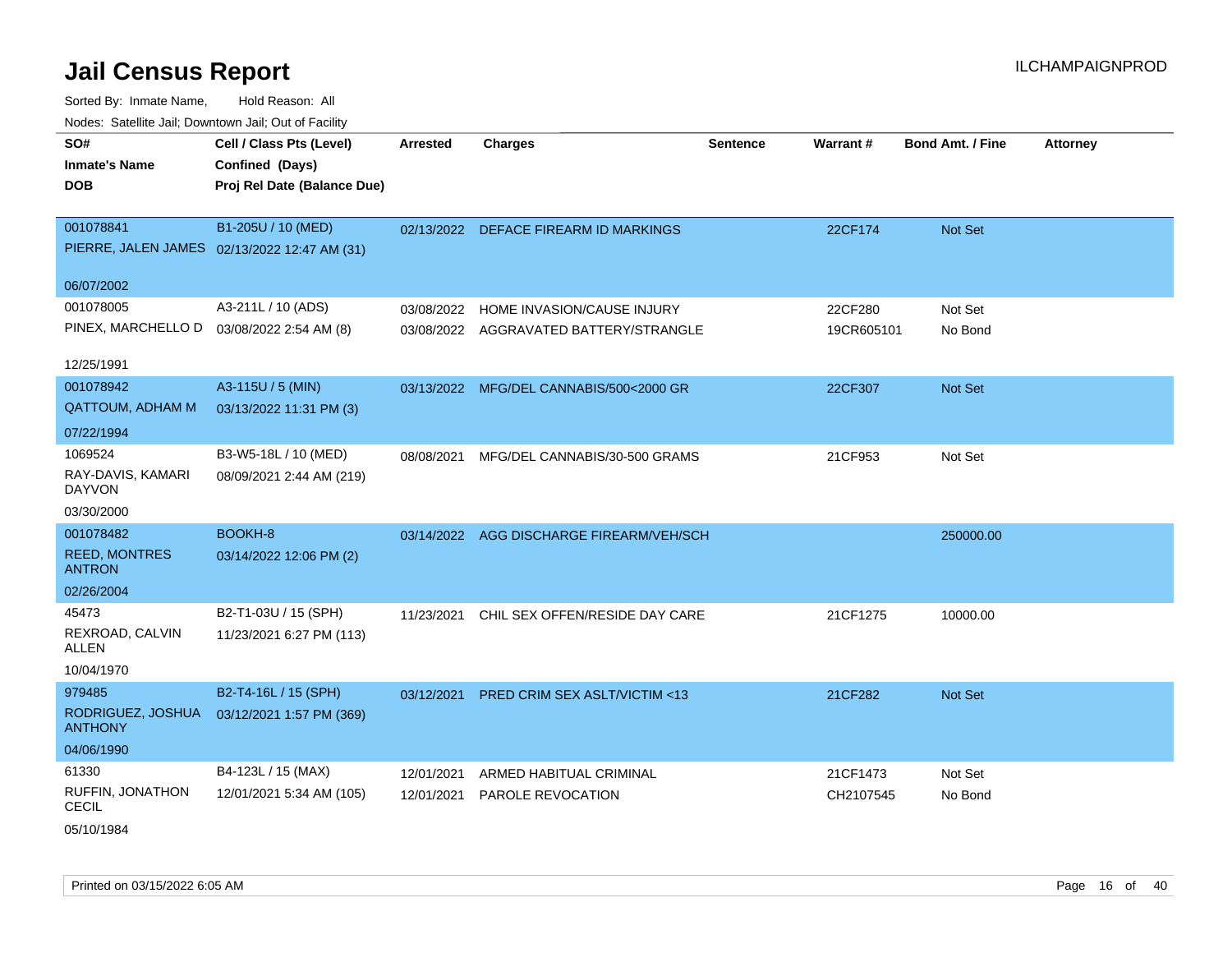Sorted By: Inmate Name, Hold Reason: All Nodes: Satellite Jail; Downtown Jail; Out of Facility

| SO#<br><b>Inmate's Name</b>                                 | Cell / Class Pts (Level)<br>Confined (Days) | <b>Arrested</b> | <b>Charges</b>                           | <b>Sentence</b> | Warrant#   | <b>Bond Amt. / Fine</b> | <b>Attorney</b> |
|-------------------------------------------------------------|---------------------------------------------|-----------------|------------------------------------------|-----------------|------------|-------------------------|-----------------|
| <b>DOB</b>                                                  | Proj Rel Date (Balance Due)                 |                 |                                          |                 |            |                         |                 |
| 001077681                                                   | A3-213L / 10 (ADS)                          | 03/11/2022      | AGG DOMESTIC BATTERY/STRANGLE            |                 | 21CF247    | 1000.00                 |                 |
| <b>SALES, ANDREW</b><br><b>KEVIN</b>                        | 03/11/2022 2:37 AM (5)                      |                 | 03/11/2022 HRSMT/THREATEN PERSON/KILL    |                 | 21CF406    | 25000.00                |                 |
| 02/25/1979                                                  |                                             |                 |                                          |                 |            |                         |                 |
| 1071161                                                     | B4-124L / 15 (MAX)                          | 08/18/2021      | DELIVERY OF OR POSSESSION OF W/INT       |                 | 21CF1008   | No Bond                 |                 |
| SANDERS, MARKELL<br>LAMAR                                   | 08/18/2021 6:18 PM (210)                    |                 |                                          |                 |            |                         |                 |
| 02/02/2000                                                  |                                             |                 |                                          |                 |            |                         |                 |
| 001078898                                                   | A4-205U / 15 (MAX)                          |                 | 03/02/2022 AGG DISCHARGE FIREARM         |                 | 22CF254    | Not Set                 |                 |
| SAROLAS, JONATHAN<br>E.                                     | 03/02/2022 9:20 AM (14)                     |                 |                                          |                 |            |                         |                 |
| 07/16/1988                                                  |                                             |                 |                                          |                 |            |                         |                 |
| 1000820                                                     | A4-101U / 15 (ADS)                          | 01/24/2022      | FELON POSS/USE WEAPON/FIREARM            |                 | 22CF105    | Not Set                 |                 |
| SCHNEIDER, SONGAN 01/24/2022 8:20 AM (51)<br><b>MICHAEL</b> |                                             |                 | 01/24/2022 AGGRAVATED DOMESTIC BATTERY   |                 | 21CF1433   | 25000.00                |                 |
| 08/18/1992                                                  |                                             |                 |                                          |                 |            |                         |                 |
| 001078441                                                   | BOOKF-3 / 15 (ADS)                          | 10/01/2021      | ARMED HABITUAL CRIMINAL                  |                 | 21CF1182   | <b>Not Set</b>          |                 |
| SINGLETON, CORRIE<br><b>DERRELL</b>                         | 10/01/2021 12:36 PM (166)                   | 12/20/2021      | SPEEDING 26-34 MPH OVER LIMIT            |                 | 2021TR2701 | 1000.00                 |                 |
| 05/07/1983                                                  |                                             |                 |                                          |                 |            |                         |                 |
| 001078765                                                   | B4-223L / 10 (MED)                          |                 | 01/13/2022 FELON POSS/USE WEAPON/FIREARM |                 | 22CF66     | Not Set                 |                 |
| SMITH, COREY ADRIAN 01/13/2022 7:32 PM (62)                 |                                             |                 |                                          |                 |            |                         |                 |
| 09/01/1987                                                  |                                             |                 |                                          |                 |            |                         |                 |
| 62924                                                       | A3-214U / 10 (ADS)                          | 03/11/2022      | CRIM DMG TO PROP \$500-10K               |                 | 19CF63     | 3000.00                 |                 |
| <b>STARKS, JUSTIN</b><br><b>COURTNEY</b>                    | 03/11/2022 2:29 AM (5)                      |                 | 03/11/2022 FELON POSS/USE WEAPON/FIREARM |                 | 22CF294    | Not Set                 |                 |
| 08/12/1984                                                  |                                             |                 |                                          |                 |            |                         |                 |
| 001077770                                                   | A1-226L / 5 (MIN)                           | 01/06/2022      | RESIDENTIAL BURGLARY                     |                 | 21CF319    | Not Set                 |                 |
| STOFFLE, KELLY ANNE 01/06/2022 3:14 PM (69)                 |                                             |                 |                                          |                 |            |                         |                 |

04/12/1989

Printed on 03/15/2022 6:05 AM Page 17 of 40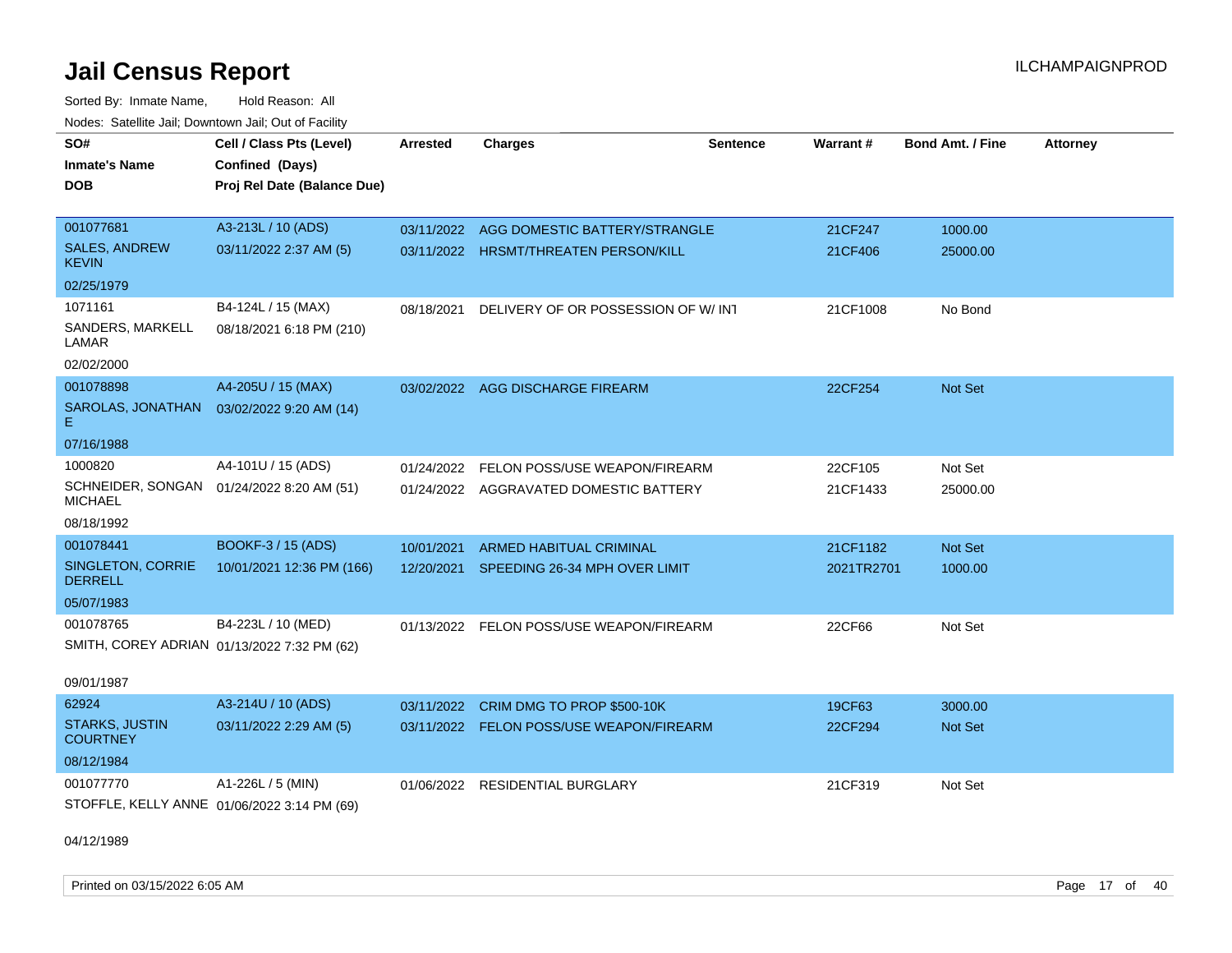| rouco. Calcinic Jan, Downtown Jan, Out of Facility |                             |                 |                                             |                 |                 |                         |                 |
|----------------------------------------------------|-----------------------------|-----------------|---------------------------------------------|-----------------|-----------------|-------------------------|-----------------|
| SO#                                                | Cell / Class Pts (Level)    | <b>Arrested</b> | <b>Charges</b>                              | <b>Sentence</b> | <b>Warrant#</b> | <b>Bond Amt. / Fine</b> | <b>Attorney</b> |
| Inmate's Name                                      | Confined (Days)             |                 |                                             |                 |                 |                         |                 |
| DOB                                                | Proj Rel Date (Balance Due) |                 |                                             |                 |                 |                         |                 |
|                                                    |                             |                 |                                             |                 |                 |                         |                 |
| 38305                                              | B2-T2-06L / 10 (SPH)        | 03/18/2020      | <b>CRIMINAL SEXUAL ABUSE</b>                |                 | 20CF-343        | 500000.00               |                 |
| STOVER, JOSH<br>ANDREW                             | 03/18/2020 10:24 AM (728)   |                 |                                             |                 |                 |                         |                 |
| 08/18/1973                                         |                             |                 |                                             |                 |                 |                         |                 |
| 001078182                                          | B3-W2-06L / 5 (MIN)         | 12/20/2021      | DRIVING ON REVOKED LICENSE                  |                 | 2021CF800       | No Bond                 |                 |
| STRONG, KEVIN<br>GARDNER                           | 12/20/2021 4:34 PM (86)     |                 |                                             |                 |                 |                         |                 |
| 02/12/1963                                         | 3/19/2022 (0.00)            |                 |                                             |                 |                 |                         |                 |
| 001078948                                          | BOOKF-2                     | 03/14/2022      | POSS DRUG PARAPHERNALIA                     |                 | 2022CFAWOW      | <b>Not Set</b>          |                 |
| SWIEBOCKI, JESSICA                                 | 03/14/2022 6:30 PM (2)      | 03/14/2022      | POSS HYPO/SYRINGE/NEEDLES/1ST               |                 | 2022CFAWOW      | Not Set                 |                 |
| ANNAMARIE                                          |                             |                 | 03/14/2022 POSSESSING A CONTROLLED SUBSTANC |                 | 2022CFAWOW      | Not Set                 |                 |
| 11/18/1979                                         |                             |                 |                                             |                 |                 |                         |                 |
| 1062701                                            | A4-201U / 15 (MAX)          | 01/20/2022      | UNLAWFUL USE OF A WEAPON                    | 10y (DOC)       | 2021CF114       | No Bond                 |                 |
| TAYLOR, CODY EARL                                  | 01/20/2022 11:31 AM (55)    |                 |                                             |                 |                 |                         |                 |
| 10/22/1997                                         |                             |                 |                                             |                 |                 |                         |                 |
| 1036650                                            | B4-225U / 10 (MED)          |                 | 02/16/2022 ARMED VIOLENCE/CATEGORY I        |                 | 21CF845         | 250000.00               |                 |
| <b>TAYLOR, KORRION</b><br>VELEZ                    | 02/16/2022 4:33 PM (28)     |                 |                                             |                 |                 |                         |                 |
| 03/18/1997                                         |                             |                 |                                             |                 |                 |                         |                 |
| 001078471                                          | B4-221U / 10 (MED)          | 10/11/2021      | AGG UUW/VEHICLE/<21                         |                 | 21CF1210        | 100.00                  |                 |
| THATCH, OMARION<br><b>DIAMONTE</b>                 | 10/11/2021 1:26 AM (156)    |                 |                                             |                 |                 |                         |                 |
| 09/05/2003                                         |                             |                 |                                             |                 |                 |                         |                 |
| 001078943                                          | <b>BOOKH-7</b>              |                 | 03/14/2022 DOMESTIC BATTERY/OTHER PRIOR     |                 | 22CF303         | No Bond                 |                 |
| THOMAS, ADRIAN<br><b>DEMETRIOUS</b>                | 03/14/2022 2:22 AM (2)      |                 |                                             |                 |                 |                         |                 |
| 09/25/1982                                         |                             |                 |                                             |                 |                 |                         |                 |
| 32058                                              | B4-123U / 15 (MAX)          | 06/14/2021      | <b>AGG DISCH FIREARM</b>                    |                 | 21CF690         | Not Set                 |                 |
| THOMPSON, STEVEN<br>ONEAL                          | 06/14/2021 6:44 AM (275)    |                 |                                             |                 |                 |                         |                 |
| 03/14/1969                                         |                             |                 |                                             |                 |                 |                         |                 |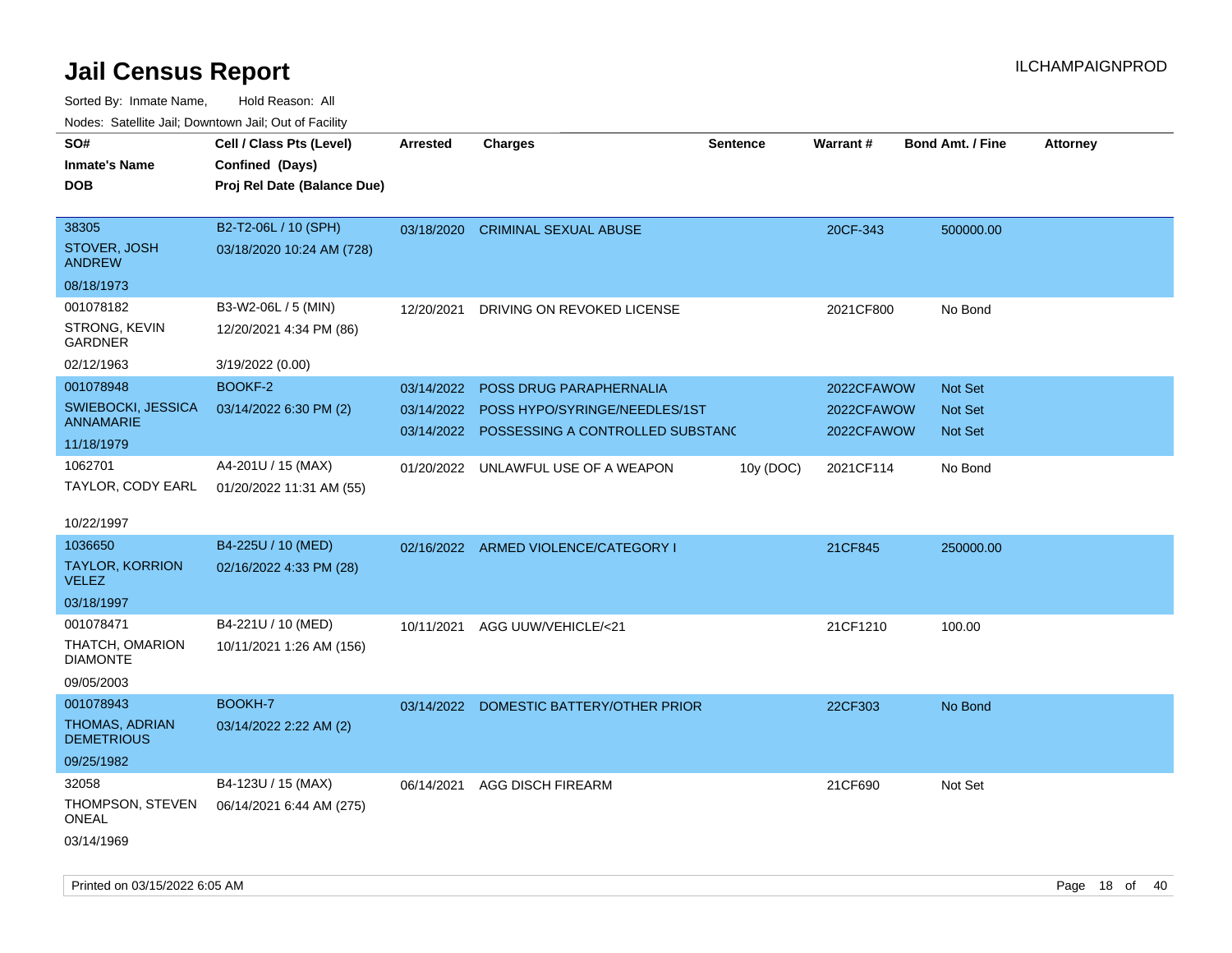| SO#                                          | Cell / Class Pts (Level)    | <b>Arrested</b> | <b>Charges</b>                           | <b>Sentence</b> | Warrant#   | <b>Bond Amt. / Fine</b> | <b>Attorney</b> |
|----------------------------------------------|-----------------------------|-----------------|------------------------------------------|-----------------|------------|-------------------------|-----------------|
| <b>Inmate's Name</b>                         | Confined (Days)             |                 |                                          |                 |            |                         |                 |
| <b>DOB</b>                                   | Proj Rel Date (Balance Due) |                 |                                          |                 |            |                         |                 |
|                                              |                             |                 |                                          |                 |            |                         |                 |
| 001078792                                    | A4-104L / 15 (ADS)          | 01/24/2022      | <b>FUGITIVE FROM JUSTICE</b>             |                 | 22CF99     | Not Set                 |                 |
| TRAMBLE, TOM                                 | 01/24/2022 10:24 AM (51)    | 01/24/2022      | <b>FUGITIVE FROM JUSTICE</b>             |                 | 22CF100    | Not Set                 |                 |
| <b>MARCUS</b>                                |                             |                 | 01/24/2022 ARMED VIOLENCE/CATEGORY I     |                 | 22CF101    | Not Set                 |                 |
| 02/28/1985                                   |                             |                 |                                          |                 |            |                         |                 |
| 32910                                        | B3-W1-02L / 10 (MED)        | 10/04/2021      | DOM BTRY/HARM/1-2 PRECONV                |                 | 21CF1189   | Not Set                 |                 |
| <b>TULL, CHRISTOPHER</b><br><b>MICHAEL</b>   | 10/04/2021 10:53 PM (163)   |                 |                                          |                 |            |                         |                 |
| 04/02/1971                                   |                             |                 |                                          |                 |            |                         |                 |
| 512160                                       | A3-112U / 15 (ADS)          | 03/10/2022      | ARMED HABITUAL CRIMINAL                  |                 | 22CF296    | Not Set                 |                 |
| <b>TURNER, CHARLES</b><br><b>EDWARD</b>      | 03/10/2022 12:00 PM (6)     |                 | 03/11/2022 PAROLE REVOCATION             |                 | CH2201422  | No Bond                 |                 |
| 09/05/1986                                   |                             |                 |                                          |                 |            |                         |                 |
| 1074456                                      | BOOKH-3                     | 03/14/2022      | POSSESSING A CONTROLLED SUBSTAND         |                 | 2022CFAWOW | Not Set                 |                 |
| <b>VENSON, DARICE</b><br><b>LAMONT</b>       | 03/15/2022 12:30 AM (1)     |                 |                                          |                 |            |                         |                 |
| 05/20/1983                                   |                             |                 |                                          |                 |            |                         |                 |
| 1070737                                      | A1-126L / 15 (MAX)          | 10/14/2021      | AGG KIDNAPG/<13/INTEL DISABL             | (DHS)           | 2020CF418  | 250000.00               |                 |
| <b>WASHINGTON</b><br><b>JASTINA VIRGINIA</b> | 10/14/2021 12:02 PM (153)   |                 |                                          |                 |            |                         |                 |
| 04/11/2000                                   |                             |                 |                                          |                 |            |                         |                 |
| 977140                                       | B1-203L / 10 (MED)          | 10/24/2021      | ARMED HABITUAL CRIMINAL                  |                 | 21CF1289   | Not Set                 |                 |
| WEBSTER, DERRIAL<br><b>DEVON</b>             | 10/24/2021 2:46 AM (143)    |                 |                                          |                 |            |                         |                 |
| 01/14/1990                                   |                             |                 |                                          |                 |            |                         |                 |
| 001078328                                    | B1-105L / 15 (MAX)          | 08/30/2021      | FELON POSS/USE WEAPON/FIREARM            |                 | 21CF1045   | Not Set                 |                 |
| <b>WHITE, JUSTIN</b><br><b>STEVEN</b>        | 08/30/2021 10:48 AM (198)   |                 |                                          |                 |            |                         |                 |
| 10/25/1995                                   |                             |                 |                                          |                 |            |                         |                 |
| 1075313                                      | A4-207U / 15 (ADS)          | 01/29/2022      | POSSESSION OF STOLEN FIREARM             |                 | 22CF132    | Not Set                 |                 |
| <b>WILLIAMS, EARDIS</b>                      | 01/29/2022 1:23 AM (46)     |                 | 01/29/2022 MFG/DEL CANNABIS/30-500 GRAMS |                 | 20CF51     | 5000.00                 |                 |
| <b>ANTONIO, Junior</b>                       |                             | 01/29/2022      | POSSESSION OF STOLEN FIREARM             |                 | 20CF1048   | 500000.00               |                 |
| 01/21/1999                                   |                             |                 |                                          |                 |            |                         |                 |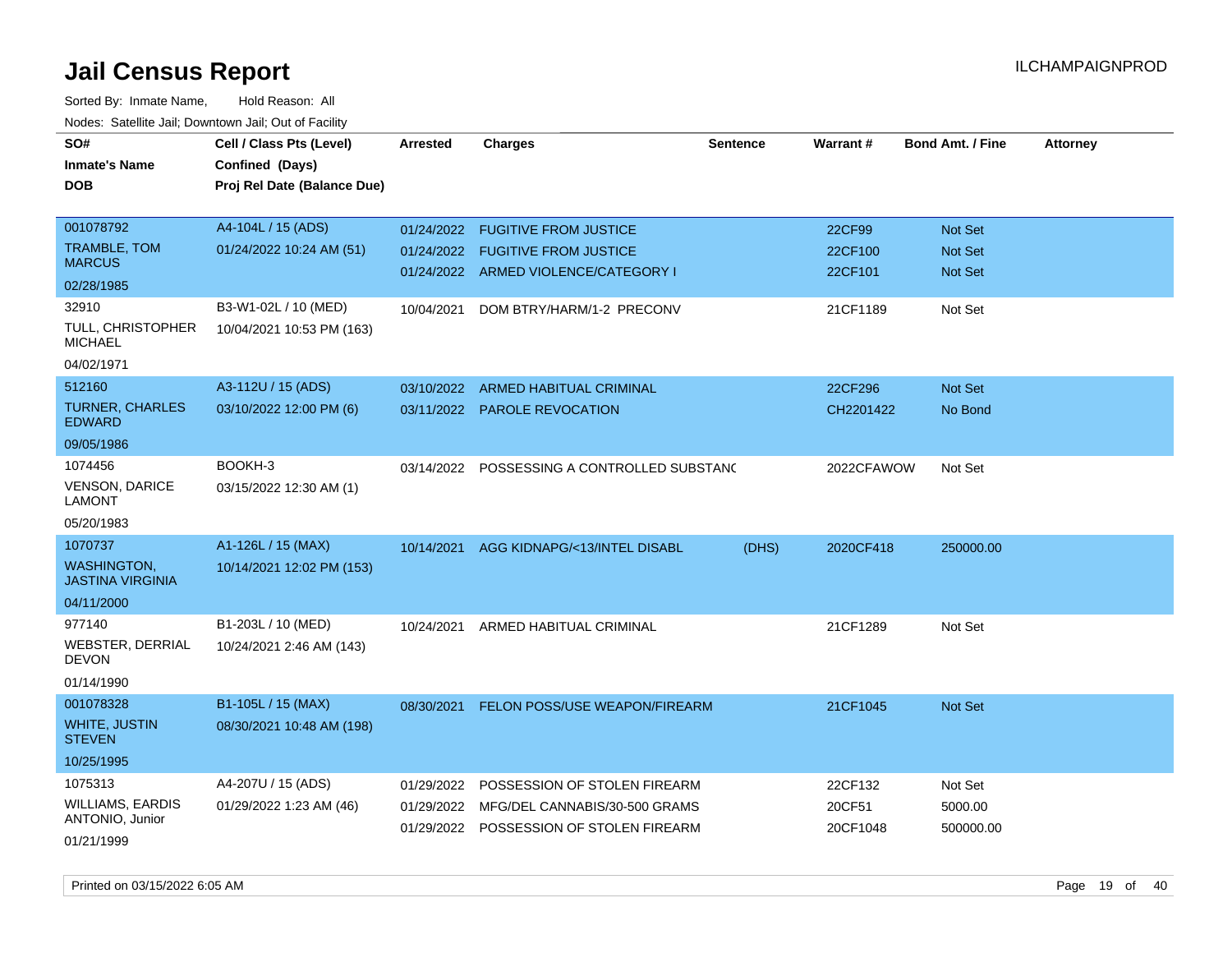Sorted By: Inmate Name, Hold Reason: All

Nodes: Satellite Jail; Downtown Jail; Out of Facility

| SO#                                      | Cell / Class Pts (Level)    | <b>Arrested</b> | <b>Charges</b>                           | <b>Sentence</b> | <b>Warrant#</b> | <b>Bond Amt. / Fine</b> | <b>Attorney</b> |
|------------------------------------------|-----------------------------|-----------------|------------------------------------------|-----------------|-----------------|-------------------------|-----------------|
| <b>Inmate's Name</b>                     | Confined (Days)             |                 |                                          |                 |                 |                         |                 |
| <b>DOB</b>                               | Proj Rel Date (Balance Due) |                 |                                          |                 |                 |                         |                 |
|                                          |                             |                 |                                          |                 |                 |                         |                 |
| 001077917                                | BOOKH-3                     |                 | 03/15/2022 RESIDENTIAL BURGLARY          |                 | 2022CFAWOW      | Not Set                 |                 |
| <b>WILLIAMS, EDDIE SIM</b>               | 03/15/2022 3:17 AM (1)      |                 |                                          |                 |                 |                         |                 |
|                                          |                             |                 |                                          |                 |                 |                         |                 |
| 02/04/1972                               |                             |                 |                                          |                 |                 |                         |                 |
| 638552                                   | B2-T2-08L / 5 (SPH)         | 10/07/2021      | CHILD PORNOGRAPHY/PHOTOGRAPH             |                 | 2021CF1207      | No Bond                 |                 |
| <b>WILLIAMS, MICHAEL</b><br><b>JAMES</b> | 10/07/2021 12:20 PM (160)   |                 |                                          |                 |                 |                         |                 |
| 03/29/1964                               |                             |                 |                                          |                 |                 |                         |                 |
| 1066370                                  | B1-101L / 15 (MAX)          | 07/28/2021      | ARMED VIOLENCE/CATEGORY III              |                 | 2021 CF 882     | Not Set                 |                 |
| <b>WILLIAMS, REONTE</b><br><b>REMIR</b>  | 07/28/2021 5:40 AM (231)    |                 |                                          |                 |                 |                         |                 |
| 05/14/1999                               |                             |                 |                                          |                 |                 |                         |                 |
| 1020914                                  | A3-113L / 10 (ADS)          |                 | 03/06/2022 FELON POSS/USE WEAPON/FIREARM |                 | 21CF1337        | 250000.00               |                 |
| <b>WILSON, BRANDON</b><br>LARON          | 03/06/2022 11:46 AM (10)    |                 |                                          |                 |                 |                         |                 |
| 07/05/1994                               |                             |                 |                                          |                 |                 |                         |                 |
| 001078935                                | A3-116L / 10 (MED)          | 03/12/2022      | KNOW POSS FIC/ALT LIC/PERMIT             |                 | 22CF308         | No Bond                 |                 |
| <b>WILSON, DEVONJ</b>                    | 03/12/2022 3:25 AM (4)      | 03/12/2022      | DRIVING ON REVOKED LICENSE               |                 | 21TR8765        | 1500.00                 |                 |
| <b>LANCE</b>                             |                             | 03/12/2022      | <b>UNLWFL POSS FIREARM</b>               |                 | 2021CF131       | 30000.00                |                 |
| 03/30/1986                               |                             | 03/12/2022      | FELON POSSESS WEAPON/2ND+                |                 | 2020CF169       | 10000.00                |                 |
| 1051953                                  | A1-124U / 10 (ADS)          | 02/02/2022      | DOMESTIC BATTERY/OTHER PRIOR             |                 | 22CF144         | Not Set                 |                 |
| WINSTON, ALYSSIA<br><b>LETEECE</b>       | 02/02/2022 4:29 AM (42)     |                 |                                          |                 |                 |                         |                 |
| 03/17/1996                               |                             |                 |                                          |                 |                 |                         |                 |
| <b>Total Satellite Jail: 154</b>         |                             | Males: 134      | Females: 20<br>Unknown: 0                |                 |                 |                         |                 |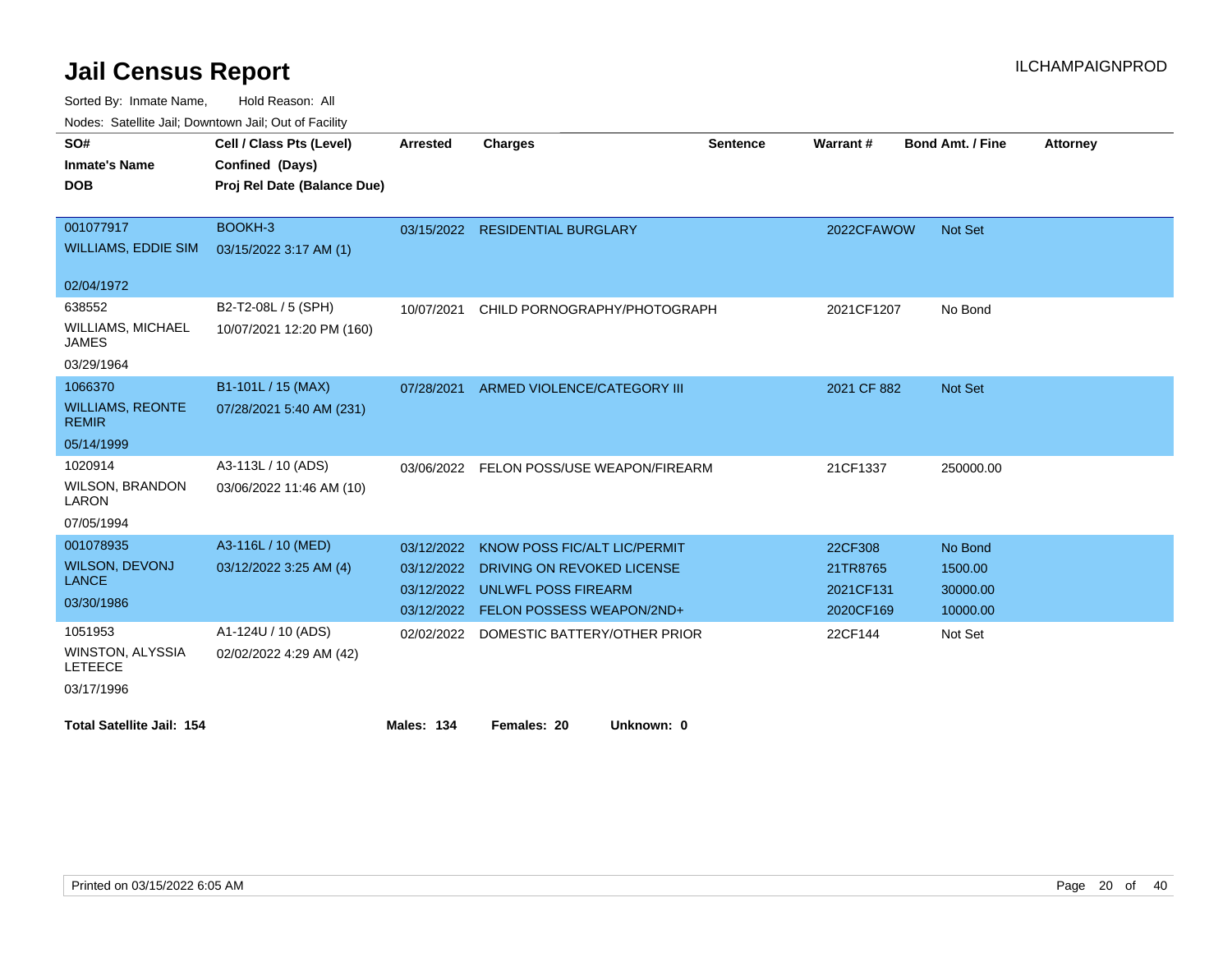| <b>Downtown Jail</b>                      |                             |            |                                                    |                 |           |                         |                 |
|-------------------------------------------|-----------------------------|------------|----------------------------------------------------|-----------------|-----------|-------------------------|-----------------|
| SO#                                       | Cell / Class Pts (Level)    | Arrested   | <b>Charges</b>                                     | <b>Sentence</b> | Warrant#  | <b>Bond Amt. / Fine</b> | <b>Attorney</b> |
| <b>Inmate's Name</b>                      | Confined (Days)             |            |                                                    |                 |           |                         |                 |
| <b>DOB</b>                                | Proj Rel Date (Balance Due) |            |                                                    |                 |           |                         |                 |
|                                           |                             |            |                                                    |                 |           |                         |                 |
| 1073165                                   | G4L / 5 (MIN)               | 04/30/2021 | <b>BURGLARY</b>                                    | 9y (DOC)        | 21CF516   | Not Set                 |                 |
| <b>ACKERMAN, CODY</b>                     | 04/30/2021 4:48 PM (320)    | 04/30/2021 | FORGERY/ISSUE/DELIVER DOCUMENT                     |                 | 19CF143   | 75000.00                |                 |
| <b>JAMES</b>                              |                             | 05/03/2021 | FORGERY/ISSUE/DELIVER DOCUMENT                     |                 | 2018CF689 | 2500.00 / 75.00         |                 |
| 02/01/1989                                |                             |            |                                                    |                 |           |                         |                 |
| 47897                                     | J5L / 15 (ADS)              | 01/19/2022 | VIOLATE ORDER PROTECTION                           |                 | 22CF85    | Not Set                 |                 |
| <b>BRANAMAN</b><br><b>CLIFFORD EARL</b>   | 01/19/2022 9:21 PM (56)     | 01/19/2022 | DRVG REVOKED/2+/PERS INJ/DEATH                     |                 | 22CF84    | Not Set                 |                 |
| 03/09/1975                                |                             | 01/19/2022 | PAROLE REVOCATION                                  |                 | VA2201139 | No Bond                 |                 |
|                                           |                             | 02/08/2022 | DRIVE REVOKED/RECK HOMIC/3                         |                 | 21CF1280  | Not Set                 |                 |
|                                           |                             | 02/08/2022 | DRIVING ON REVOKED LICENSE                         |                 | 21TR8305  | Not Set                 |                 |
| 990633                                    | G7L / 5 (MIN)               | 02/15/2022 | POSS AMT CON SUB EXCEPT(A)/(D)                     | 5y (DOC)        | 2017CF598 | No Bond                 |                 |
| <b>BRIFFORD, WILLIE</b><br>Junior         | 02/15/2022 8:56 AM (29)     |            | 02/15/2022 CIVIL FTA WARRANT                       |                 | 019F154   | 2500.00                 |                 |
| 09/13/1987                                |                             |            |                                                    |                 |           |                         |                 |
| 1027929                                   | F6L / 15 (MAX)              | 12/18/2021 | HOME INVASION/CAUSE INJURY                         |                 | 21CF1560  | No Bond                 |                 |
| <b>BROUGHTON, MARK</b><br>ANTHONY, Junior | 12/18/2021 2:55 AM (88)     |            |                                                    |                 |           |                         |                 |
| 02/15/1990                                |                             |            |                                                    |                 |           |                         |                 |
| 1067476                                   | F7U / 10 (MED)              | 11/13/2021 | AGG DOMESTIC BATTERY/STRANGLE                      |                 | 20CF575   | 5000.00                 |                 |
| <b>BROWN, JAMES</b><br><b>BRONELL</b>     | 11/13/2021 2:35 AM (123)    | 11/13/2021 | <b>RESIDENTIAL BURGLARY</b>                        |                 | 21CF385   | 25000.00                |                 |
| 01/08/1996                                |                             |            |                                                    |                 |           |                         |                 |
| 995432                                    | H5L / 10 (ADS)              | 12/20/2021 | FAIL TO RPT WKLY/NO FIXED ADDR                     |                 | 21CF1559  | Not Set                 |                 |
| <b>BROWN, JAVON</b><br><b>SHANTEZ</b>     | 12/20/2021 2:06 AM (86)     |            |                                                    |                 |           |                         |                 |
| 10/14/1991                                |                             |            |                                                    |                 |           |                         |                 |
| 1075941                                   | G2L / 5 (MIN)               |            | 10/08/2021 AGG UNLAWFUL USE OF WEAPON/VEH 2y (DOC) |                 | 20CF360   | No Bond                 |                 |
| <b>BROWN, LIONEL</b><br><b>TERRELL</b>    | 10/08/2021 5:16 PM (159)    |            |                                                    |                 |           |                         |                 |
| 10/19/1981                                |                             |            |                                                    |                 |           |                         |                 |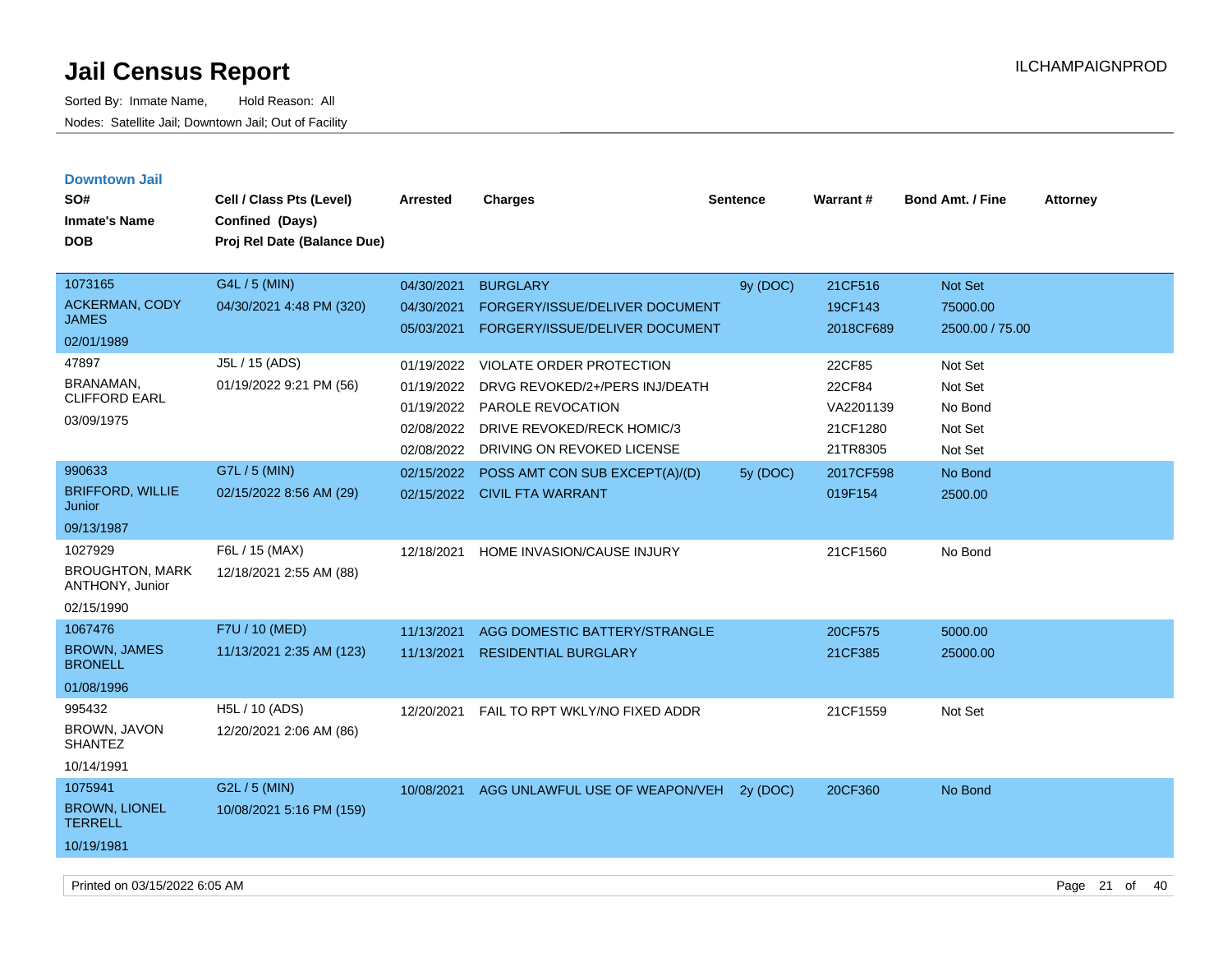Sorted By: Inmate Name, Hold Reason: All Nodes: Satellite Jail; Downtown Jail; Out of Facility

| rouco. Calcinic Jan, Downtown Jan, Out of Facility |                                            |                 |                                           |                 |                 |                         |                 |
|----------------------------------------------------|--------------------------------------------|-----------------|-------------------------------------------|-----------------|-----------------|-------------------------|-----------------|
| SO#                                                | Cell / Class Pts (Level)                   | <b>Arrested</b> | <b>Charges</b>                            | <b>Sentence</b> | <b>Warrant#</b> | <b>Bond Amt. / Fine</b> | <b>Attorney</b> |
| Inmate's Name                                      | Confined (Days)                            |                 |                                           |                 |                 |                         |                 |
| <b>DOB</b>                                         | Proj Rel Date (Balance Due)                |                 |                                           |                 |                 |                         |                 |
|                                                    |                                            |                 |                                           |                 |                 |                         |                 |
| 001078900                                          | C9L / 15 (ADS)                             |                 | 03/02/2022 MURDER/INTENT TO KILL/INJURE   |                 | 22CF252         | <b>Not Set</b>          |                 |
| <b>BYRD, ANDREW</b><br><b>DARNELL</b>              | 03/02/2022 11:59 PM (14)                   |                 |                                           |                 |                 |                         |                 |
| 12/30/2003                                         |                                            |                 |                                           |                 |                 |                         |                 |
| 001078092                                          | H2U / 10 (ADS)                             | 12/27/2021      | AGG BATTERY/PUBLIC PLACE                  |                 | 2021CF1042      | 5000.00                 |                 |
| WILLIAM                                            | CHOUNARD, STANLEY 12/27/2021 10:47 PM (79) |                 |                                           |                 |                 |                         |                 |
| 06/25/1986                                         |                                            |                 |                                           |                 |                 |                         |                 |
| 56241                                              | $E1L / 5$ (MIN)                            |                 | 01/13/2022 VIOLATE ORDER/PRIOR DOM BTRY   |                 | 22CF59          | <b>Not Set</b>          |                 |
| <b>CLARK, DAMON</b><br><b>GILLMORE</b>             | 01/13/2022 4:36 AM (62)                    |                 |                                           |                 |                 |                         |                 |
| 12/21/1976                                         |                                            |                 |                                           |                 |                 |                         |                 |
| 001078838                                          | K <sub>2</sub> / 15 (ADS)                  |                 | 02/12/2022 PRED CRIM SEX ASLT/BODILY HARM |                 | 21CF30          | 150000.00               |                 |
| CLAYTON, KAREEM<br>JAMAL                           | 02/12/2022 8:55 AM (32)                    |                 |                                           |                 |                 |                         |                 |
| 02/03/1974                                         |                                            |                 |                                           |                 |                 |                         |                 |
| 1075361                                            | <b>J6L / 5 (ADS)</b>                       | 04/16/2021      | <b>BURGLARY</b>                           |                 | 21CF414         | Not Set                 |                 |
| <b>COWART, TORREY</b><br><b>BENJAMEN, Junior</b>   | 04/16/2021 9:17 PM (334)                   |                 |                                           |                 |                 |                         |                 |
| 11/22/1987                                         |                                            |                 |                                           |                 |                 |                         |                 |
| 1067370                                            | E6L / 15 (ADS)                             | 11/05/2021      | FIREARM/FOID INVALID/NOT ELIG             |                 | 21CF1370        | Not Set                 |                 |
| DAVIS, AUSTIN<br>CHRISTOPHER                       | 11/06/2021 12:23 AM (130)                  |                 |                                           |                 |                 |                         |                 |
| 08/11/1997                                         |                                            |                 |                                           |                 |                 |                         |                 |
| 001077214                                          | F8L / 15 (MAX)                             | 12/20/2021      | <b>MURDER</b>                             |                 | 21CF1572        | <b>Not Set</b>          |                 |
| DAVIS-MURDOCK,<br><b>ERION VASSHAD</b>             | 12/21/2021 10:13 AM (85)                   | 12/22/2021      | <b>PAROLE REVOCATION</b>                  |                 | CH2107977       | Not Set                 |                 |
| 06/22/1998                                         |                                            |                 |                                           |                 |                 |                         |                 |
| 001078223                                          | G6L / 5 (MIN)                              | 11/09/2021      | AGG DUI/NO VALID DL                       |                 | 21CF1382        | Not Set                 |                 |
| DIEGO-MATEO,<br>JOAQUIN                            | 11/09/2021 10:52 PM (127)                  |                 |                                           |                 |                 |                         |                 |
| 01/23/2002                                         |                                            |                 |                                           |                 |                 |                         |                 |

Printed on 03/15/2022 6:05 AM Page 22 of 40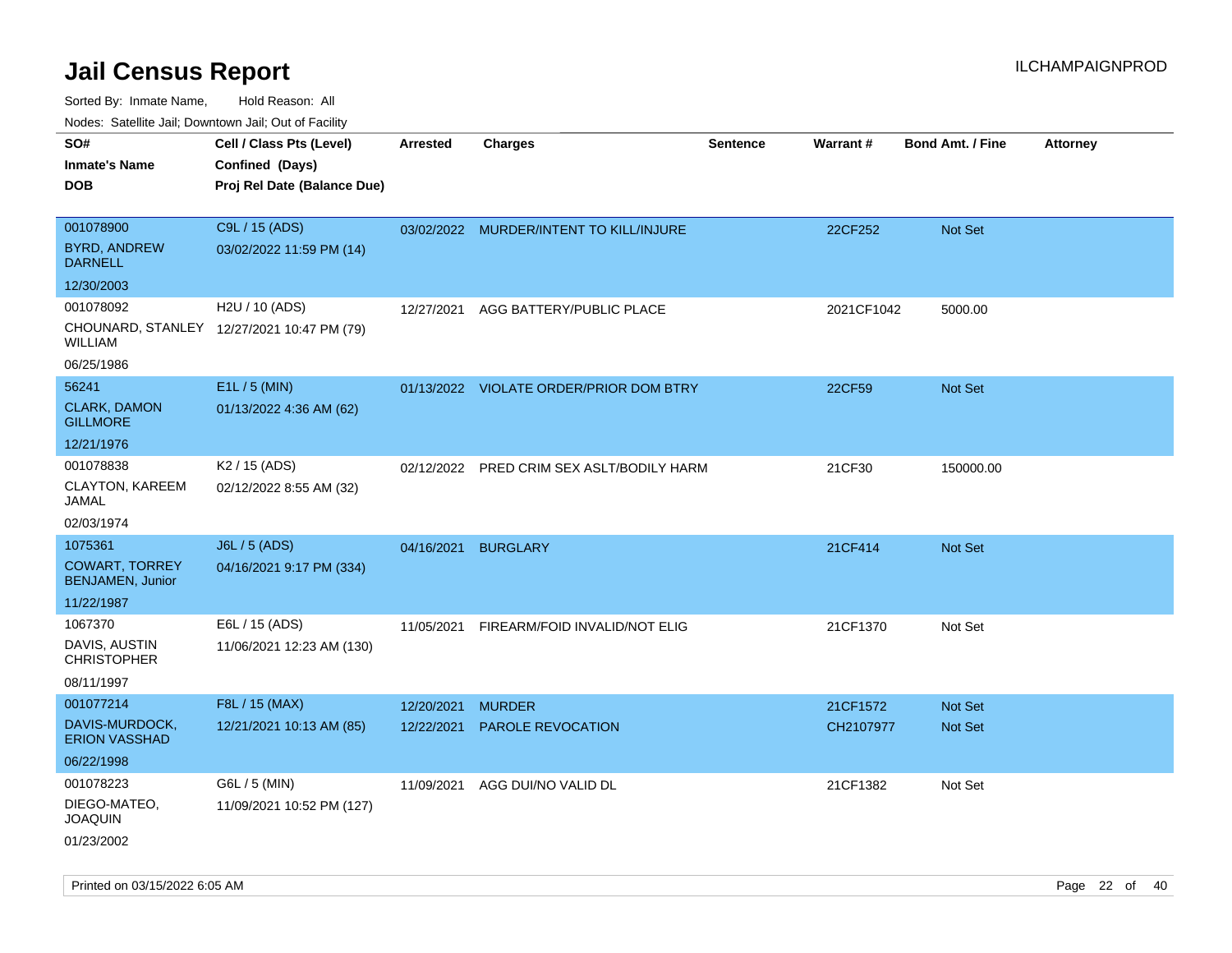Sorted By: Inmate Name, Hold Reason: All Nodes: Satellite Jail; Downtown Jail; Out of Facility

| roacs. Catellite Jall, Downtown Jall, Out of Facility |                             |                   |                                           |                 |            |                         |                 |
|-------------------------------------------------------|-----------------------------|-------------------|-------------------------------------------|-----------------|------------|-------------------------|-----------------|
| SO#                                                   | Cell / Class Pts (Level)    | <b>Arrested</b>   | <b>Charges</b>                            | <b>Sentence</b> | Warrant#   | <b>Bond Amt. / Fine</b> | <b>Attorney</b> |
| <b>Inmate's Name</b>                                  | Confined (Days)             |                   |                                           |                 |            |                         |                 |
| <b>DOB</b>                                            | Proj Rel Date (Balance Due) |                   |                                           |                 |            |                         |                 |
|                                                       |                             |                   |                                           |                 |            |                         |                 |
| 571307                                                | J3L / 15 (ADS)              | 09/14/2020        | <b>CRIM SEXUAL ABUSE/CONSENT</b>          |                 | 2020CF1026 | Not Set                 |                 |
| <b>DOMINGO-</b><br>CASTANEDA,                         | 09/14/2020 11:19 PM (548)   |                   | 09/14/2020 PRED CRIM SEX ASLT/VICTIM <13  |                 | 2020CF1025 | Not Set                 |                 |
| 09/29/1989                                            |                             |                   |                                           |                 |            |                         |                 |
| 527379                                                | D6 / 15 (ADS)               | 10/25/2021        | ARMED HABITUAL CRIMINAL                   |                 | 21CF1297   | Not Set                 |                 |
| DRAKE, MARCELL<br><b>DEON</b>                         | 10/25/2021 5:05 PM (142)    | 10/27/2021        | AGG DOMESTIC BATTERY/STRANGLE             |                 | 21CF1245   | Not Set                 |                 |
| 04/20/1987                                            |                             |                   |                                           |                 |            |                         |                 |
| 959292                                                | K1 / 15 (ADS)               | 04/01/2021        | ATTEMPT (FIRST DEGREE MURDER)             |                 | 2020CF565  | 2000000.00              |                 |
| <b>DUNCAN, COREYON</b><br><b>ANTHONY</b>              | 04/01/2021 8:46 PM (349)    | 12/17/2021 MURDER |                                           |                 | 21CF1542   | Not Set                 |                 |
| 01/17/1989                                            |                             |                   |                                           |                 |            |                         |                 |
| 1053207                                               | K3 / 15 (SPH)               |                   | 06/06/2019 MURDER/INTENT TO KILL/INJURE   |                 | 2019-CF849 | 2000000.00              |                 |
| FAUST, JAQUAVEON<br>LAVELL                            | 06/06/2019 2:24 PM (1,014)  |                   |                                           |                 |            |                         |                 |
| 07/25/1996                                            |                             |                   |                                           |                 |            |                         |                 |
| 524764                                                | G3L / 5 (MIN)               | 09/18/2021        | METH DELIVERY/15<100 GRAMS                |                 | 21CF627    | 50000.00                |                 |
| <b>FISCUS, ROBERT</b><br><b>LOWELL</b>                | 09/18/2021 10:50 AM (179)   |                   |                                           |                 |            |                         |                 |
| 02/17/1986                                            |                             |                   |                                           |                 |            |                         |                 |
| 1063104                                               | $G1U / 5$ (MIN)             | 01/10/2022        | VIOLATE ORDER PROTECTION                  |                 | 21CF1258   | 25000.00                |                 |
| <b>FUSON, KEITH</b><br><b>EDWARD</b>                  | 01/10/2022 9:14 PM (65)     |                   | 01/10/2022 VIOLATE ORDER PROTECTION       |                 | 21CF1259   | 25000.00                |                 |
| 05/07/1987                                            |                             |                   |                                           |                 |            |                         |                 |
| 1069726                                               | G1L / 5 (MIN)               |                   | 02/21/2022 POSS AMT CON SUB EXCEPT(A)/(D) | 18m (DOC)       | 2021CF472  | No Bond                 |                 |
| GREER, CONNOR JAY                                     | 02/21/2022 1:41 PM (23)     |                   |                                           |                 |            |                         |                 |
|                                                       |                             |                   |                                           |                 |            |                         |                 |
| 02/22/1994                                            |                             |                   |                                           |                 |            |                         |                 |
| 32913                                                 | $11 / 15$ (ADS)             |                   | 12/03/2021 PRED CRIM SEX ASLT/VICTIM <13  |                 | 21CF1481   | Not Set                 |                 |
| GROB, WARREN A,<br>Junior                             | 12/03/2021 4:24 PM (103)    |                   |                                           |                 |            |                         |                 |
| 12/07/1950                                            |                             |                   |                                           |                 |            |                         |                 |

Printed on 03/15/2022 6:05 AM Page 23 of 40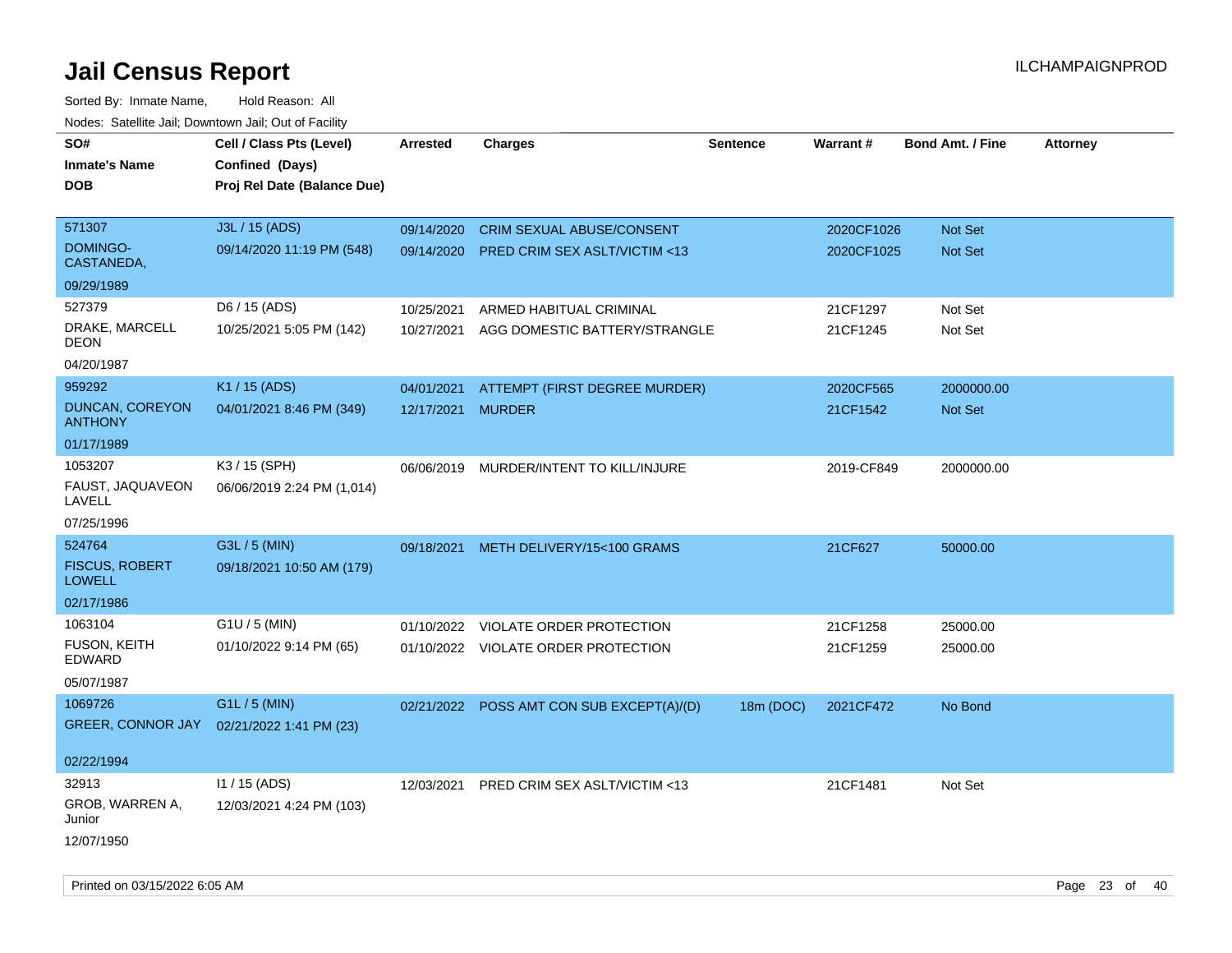| SO#<br><b>Inmate's Name</b><br><b>DOB</b>                              | Cell / Class Pts (Level)<br>Confined (Days)<br>Proj Rel Date (Balance Due) | <b>Arrested</b>                   | <b>Charges</b>                                                                                         | <b>Sentence</b> | Warrant#                         | <b>Bond Amt. / Fine</b>        | <b>Attorney</b> |
|------------------------------------------------------------------------|----------------------------------------------------------------------------|-----------------------------------|--------------------------------------------------------------------------------------------------------|-----------------|----------------------------------|--------------------------------|-----------------|
| 001078871<br><b>HARRIS, MARTELL</b><br><b>TE'SHAWN</b><br>07/02/2003   | G9U / 5 (ADS)<br>02/22/2022 3:44 PM (22)                                   | 02/22/2022<br>02/22/2022          | RETAIL THEFT/DISP MERCH/<\$300<br><b>RESIDENTIAL BURGLARY</b><br>02/22/2022 INDIRECT CRIMINAL CONTEMPT |                 | 2018JD182<br>2020JD14<br>2020CC9 | No Bond<br>No Bond<br>20000.00 |                 |
| 1073611<br><b>HAYES, CAMERON</b><br><b>TAYLOR MALEEK</b><br>08/10/1998 | G3U / 5 (MIN)<br>02/09/2021 3:10 PM (400)                                  | 02/09/2021<br>02/09/2021          | MFG 15>100 GR ECSTASY/ANALOG<br>DELIVERY OF OR POSSESSION OF W/INT                                     |                 | 21CF121<br>21CF160               | 500000.00<br>Not Set           |                 |
| 953555<br>HUNT, TAVARIS EARL<br>12/29/1987                             | C4U / 15 (MAX)<br>03/10/2021 4:58 AM (371)                                 | 03/10/2021<br>04/14/2021          | <b>CRIM TRESPASS TO RESIDENCE</b><br>AGG FLEEING POLICE/21 MPH OVER                                    | 3y (DOC)        | 21CF272<br>2020CF94              | Not Set<br>10000.00            |                 |
| 518711<br>INGERSON, LUCUS<br>JAMES<br>09/16/1979                       | G5L / 5 (MIN)<br>01/30/2022 4:57 PM (45)                                   | 01/30/2022 THEFT                  |                                                                                                        |                 | 22CF133                          | Not Set                        |                 |
| 63110<br><b>JAMES, DOMINIQUE</b><br><b>JULIUS</b><br>03/04/1983        | C7L / 10 (ADS)<br>02/16/2022 5:24 PM (28)                                  |                                   | 02/16/2022 CRIM DAMAGE TO PROPERTY <\$500                                                              | 2y (DOC)        | 21CF1548                         | No Bond                        |                 |
| 53058<br>JOHNSON, DEMARIO<br><b>LACONTE</b><br>06/14/1981              | G4U / 5 (MIN)<br>01/31/2022 11:12 AM (44)                                  |                                   | 01/31/2022 DELIVERY OF OR POSSESSION OF W/IN15y/6m (DOC)                                               |                 |                                  | Not Set                        |                 |
| 001078766<br>JOHNSON, IYONZI<br>07/16/1994                             | $13/5$ (ADS)<br>02/08/2022 11:56 AM (36)                                   | 02/08/2022<br>02/08/2022 BURGLARY | <b>AGGRAVATED BATTERY</b>                                                                              |                 | 22CF160<br>22CF63                | Not Set<br>3000.00             |                 |
| 1068501<br>KING, JULIUS<br><b>EMANUEL</b><br>04/08/1985                | G7U / 5 (MIN)<br>02/07/2022 7:06 PM (37)                                   |                                   | 02/07/2022 VIO ORDER/NOTICE/PRIOR VIO O/P                                                              |                 | 22CF156                          | No Bond                        |                 |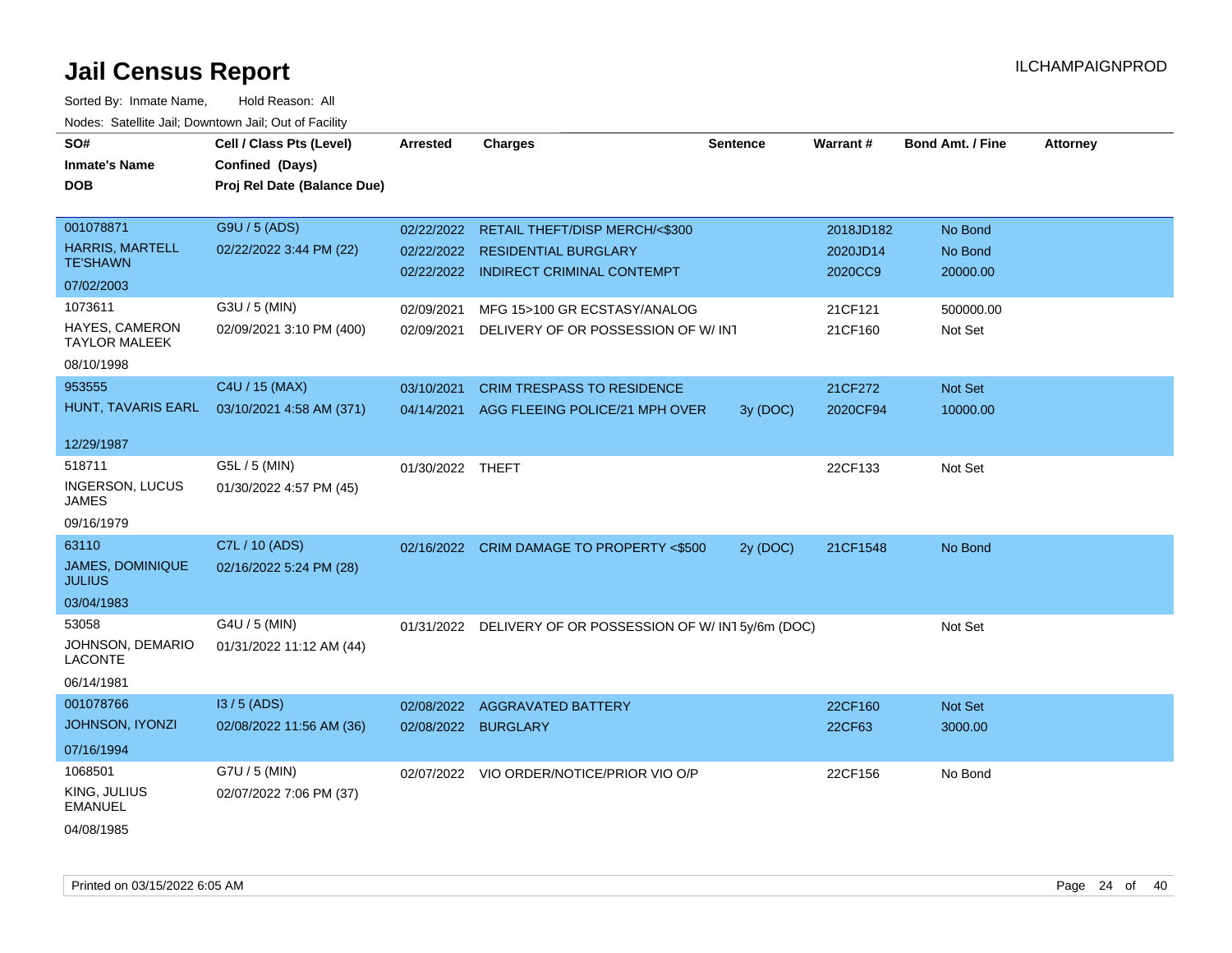| noaco. Catolino call, Domnomi call, Cat of Facilit<br>SO# | Cell / Class Pts (Level)    | <b>Arrested</b> | <b>Charges</b>                          | Sentence | Warrant#     | <b>Bond Amt. / Fine</b> | Attorney |
|-----------------------------------------------------------|-----------------------------|-----------------|-----------------------------------------|----------|--------------|-------------------------|----------|
| <b>Inmate's Name</b>                                      | Confined (Days)             |                 |                                         |          |              |                         |          |
| <b>DOB</b>                                                | Proj Rel Date (Balance Due) |                 |                                         |          |              |                         |          |
|                                                           |                             |                 |                                         |          |              |                         |          |
| 001078818                                                 | D3 / 10 (MED)               |                 | 02/04/2022 DOMESTIC BATTERY/OTHER PRIOR |          | 22CF148      | Not Set                 |          |
| KINSEL, EVERAL<br><b>MICHAEL WILLIAM</b>                  | 02/04/2022 7:37 PM (40)     |                 |                                         |          |              |                         |          |
| 10/16/1985                                                |                             |                 |                                         |          |              |                         |          |
| 527447                                                    | C2L / 10 (ADS)              | 02/22/2022      | <b>BURGLARY</b>                         |          | 22CF224      | Not Set                 |          |
| KIRKWOOD, TYLER                                           | 02/22/2022 10:47 AM (22)    | 02/22/2022      | AGG BATTERY/GREAT BODILY HARM           |          | 22CF223      | Not Set                 |          |
| JAMES<br>10/04/1985                                       |                             | 02/23/2022      | <b>BURGLARY</b>                         |          | 22CF152      | Not Set                 |          |
| 24308                                                     | D <sub>2</sub> / 15 (MAX)   | 06/03/2021      | <b>ROBBERY</b>                          |          | 21CF625      | No Bond                 |          |
| KWIATKOWSKI,                                              | 06/03/2021 10:40 PM (286)   |                 |                                         |          |              |                         |          |
| <b>ROBERT JOHN</b>                                        |                             |                 |                                         |          |              |                         |          |
| 08/08/1963                                                |                             |                 |                                         |          |              |                         |          |
| 29681                                                     | J2L / 15 (ADS)              | 07/14/2020      | PREDATORY CRIMINAL SEX ASSLT/CHILD      |          | 20CF-781     | 250000.00               |          |
| LENOIR, JOHN<br><b>CHRISTOPHER</b>                        | 07/14/2020 12:51 PM (610)   |                 |                                         |          |              |                         |          |
| 04/20/1966                                                |                             |                 |                                         |          |              |                         |          |
| 001077524                                                 | D1 / 10 (SPH)               |                 | 12/14/2020 RESIDENTIAL ARSON            | 6y (DOC) | 2020-CF-1388 | 150000.00               |          |
| LEWIS, TREVOR<br><b>DANIEL</b>                            | 12/14/2020 5:16 PM (457)    |                 |                                         |          |              |                         |          |
| 06/03/2002                                                |                             |                 |                                         |          |              |                         |          |
| 45113                                                     | E2L / 15 (MAX)              | 11/20/2021      | ARMED HABITUAL CRIMINAL                 |          | 21CF1424     | No Bond                 |          |
| MARTIN, JEREMIAH<br><b>FRANCIS</b>                        | 11/20/2021 1:18 AM (116)    |                 |                                         |          |              |                         |          |
| 01/18/1977                                                |                             |                 |                                         |          |              |                         |          |
| 1063030                                                   | H4L / 15 (ADS)              | 12/20/2021      | <b>MURDER</b>                           |          | 21CF1571     | <b>Not Set</b>          |          |
| MASON, RYAN ONEIAL 12/21/2021 9:30 AM (85)                |                             | 12/22/2021      | PAROLE REVOCATION                       |          | CH2107979    | Not Set                 |          |
| 02/22/1991                                                |                             |                 |                                         |          |              |                         |          |
| 1066623                                                   | G6U / 5 (MIN)               | 11/17/2021      | MFG/DEL 15<100 GR COCA/ANALOG           |          | 17CF1093     | 75000.00                |          |
| MATA-OROZCO.<br><b>OLEGARIO</b>                           | 11/17/2021 5:08 PM (119)    |                 |                                         |          |              |                         |          |
| 03/06/1995                                                |                             |                 |                                         |          |              |                         |          |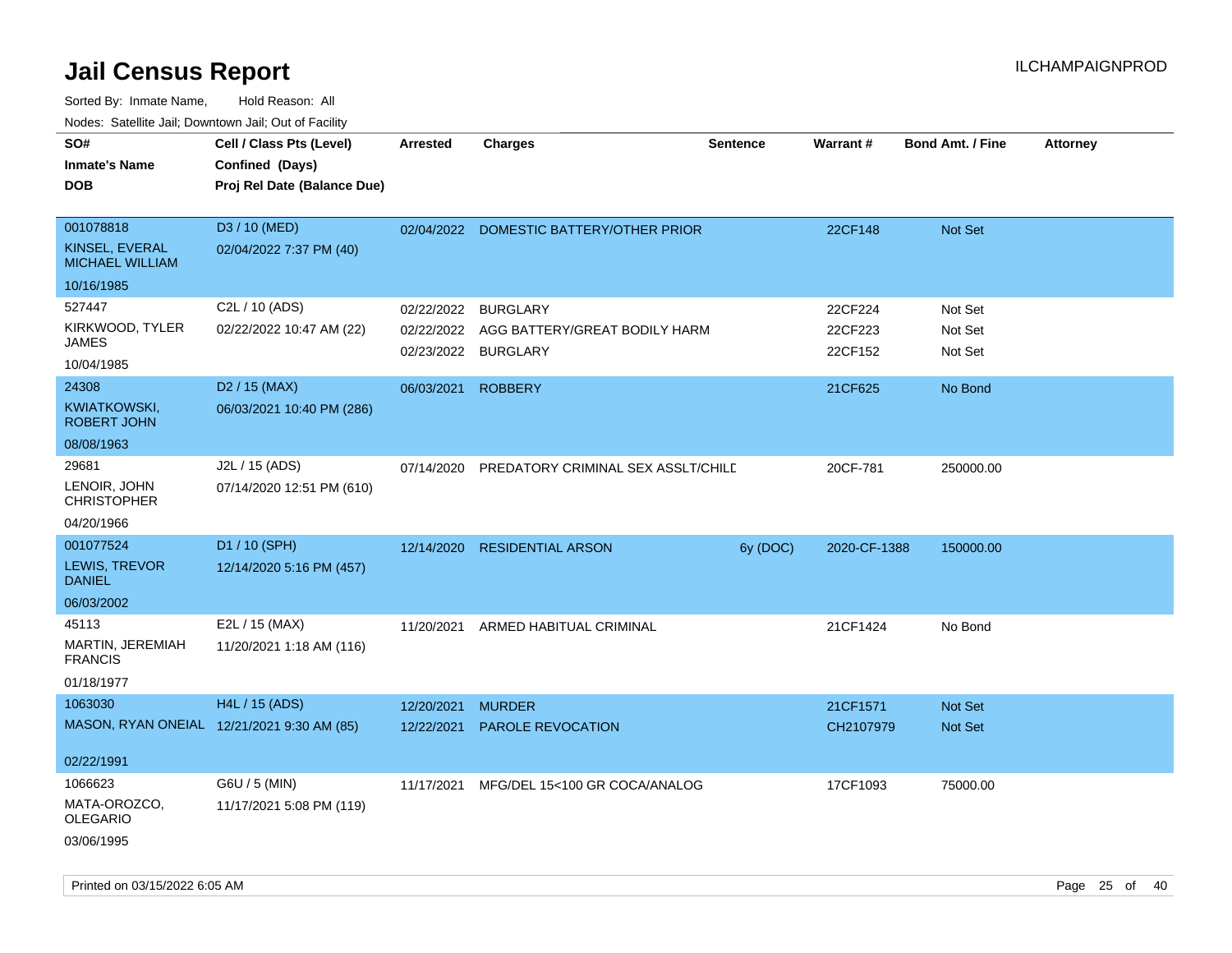Sorted By: Inmate Name, Hold Reason: All Nodes: Satellite Jail; Downtown Jail; Out of Facility

| <b>NOULD:</b> Catoline bail, Downtown bail, Out of I dollty                                         |                                                                                                    |                                                                       |                                                                |                 |                                           |                                            |                 |
|-----------------------------------------------------------------------------------------------------|----------------------------------------------------------------------------------------------------|-----------------------------------------------------------------------|----------------------------------------------------------------|-----------------|-------------------------------------------|--------------------------------------------|-----------------|
| SO#<br><b>Inmate's Name</b><br><b>DOB</b>                                                           | Cell / Class Pts (Level)<br>Confined (Days)<br>Proj Rel Date (Balance Due)                         | Arrested                                                              | <b>Charges</b>                                                 | <b>Sentence</b> | Warrant#                                  | <b>Bond Amt. / Fine</b>                    | <b>Attorney</b> |
| 1076591<br>MATTHEWS,<br><b>CHRISTIAN ANTHONY</b><br>03/15/1989                                      | G8U / 5 (MIN)<br>02/22/2022 7:42 PM (22)                                                           | 02/22/2022                                                            | DELIVERY OF OR POSSESSION OF W/ INT<br>02/23/2022 MAIL FRAUD   |                 | 20CF961<br>2:21CR173                      | 500000.00<br>No Bond                       |                 |
| 001078249<br>MCCLENDON, CALVIN<br>м<br>04/29/1990                                                   | B3 / 10 (MED)<br>08/07/2021 8:56 AM (221)                                                          | 08/07/2021                                                            | FELON POSS/USE WEAPON/FIREARM                                  | 4y (DOC)        | 21CF947                                   | Not Set                                    |                 |
| 40235<br>MERRIWEATHER,<br><b>MARCUS TODD</b><br>11/28/1967                                          | G9L / 5 (MIN)<br>10/04/2021 4:41 PM (163)                                                          | 10/04/2021                                                            | AGG DUI/4                                                      |                 | 2021CF1145                                | 35000.00                                   |                 |
| 1040273<br>METCALFE, LANELL<br><b>JARON</b><br>09/22/1988                                           | E5U / 15 (ADS)<br>09/30/2021 11:32 PM (167)                                                        | 09/30/2021                                                            | PRED CRIM SEX ASLT/VICTIM <13                                  |                 | 21CF329                                   | 500000.00                                  |                 |
| 1075635<br>MILES, DEVLON VON,<br>Junior<br>11/04/2000<br>1042168<br>MONTALVO, ANTONIO<br>05/03/1976 | B <sub>2</sub> / 10 (ADS)<br>05/11/2021 10:39 PM (309)<br>G5U / 5 (MIN)<br>02/26/2022 6:14 AM (18) | 05/11/2021<br>05/11/2021<br>02/23/2022 MURDER<br>02/26/2022 AGG DUI/4 | MFG/DEL CANNABIS/30-500 GRAMS<br>AGG DISCHARGE FIREARM/OCC VEH |                 | 20CF1402<br>21CF538<br>22CF219<br>22CF238 | 100000.00<br>Not Set<br>Not Set<br>Not Set |                 |
| 1007239<br>MOORE, ANDREW<br><b>VIRGIL</b><br>08/20/1972                                             | J1L / 10 (ADS)<br>12/29/2021 8:40 PM (77)                                                          | 12/29/2021                                                            | <b>DOMESTIC BATTERY</b>                                        | 3y (DOC)        | 21CF1607                                  | Not Set                                    |                 |
| 1069209<br>MOORE, DEVONTE<br>JAMAL<br>09/24/1995                                                    | H <sub>1</sub> L / 10 (ADS)<br>04/07/2021 6:25 PM (343)                                            | 04/07/2021                                                            | AGG BATTERY/GREAT BODILY HARM                                  |                 | 21CF376                                   | Not Set                                    |                 |

Printed on 03/15/2022 6:05 AM Page 26 of 40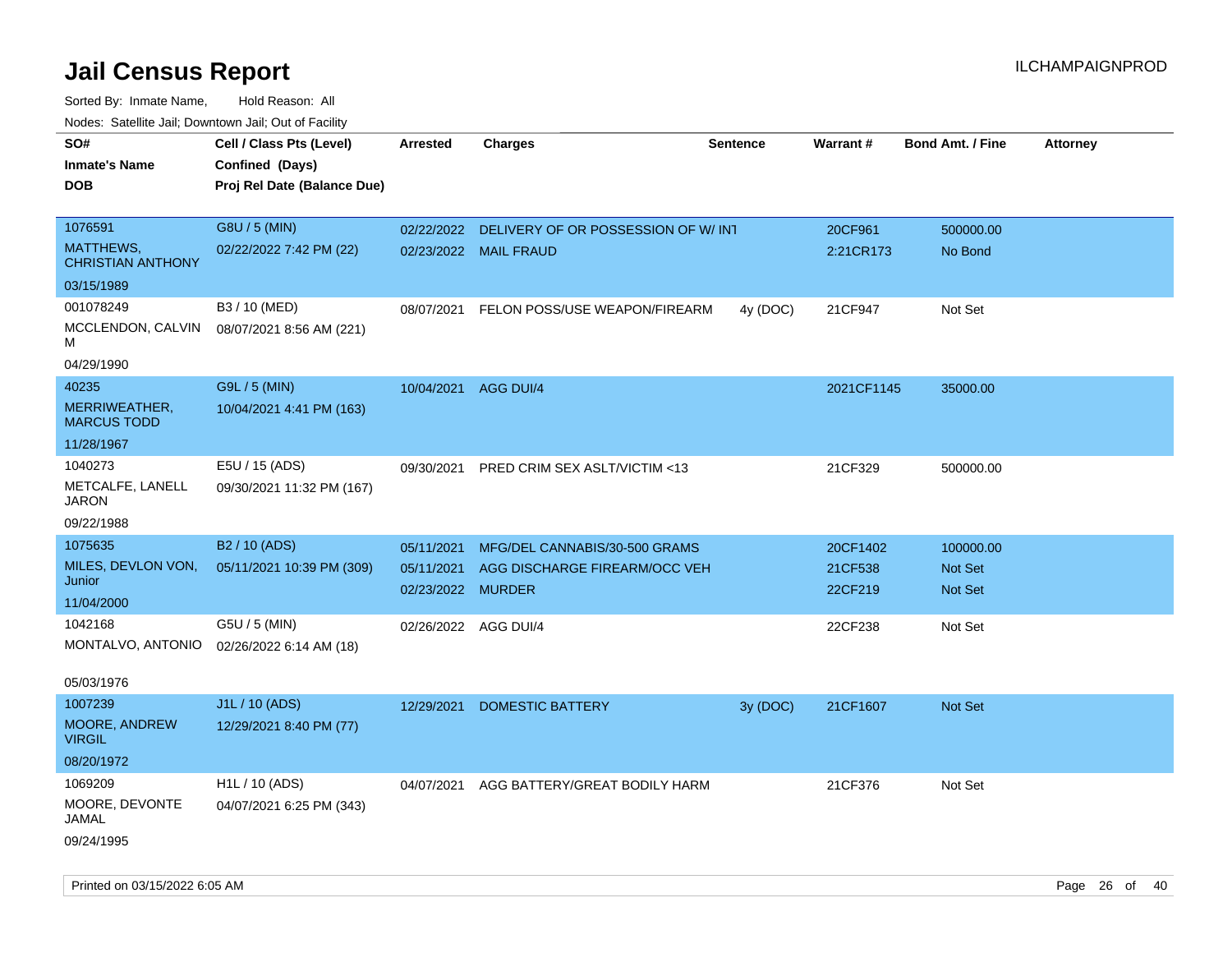| SO#<br><b>Inmate's Name</b><br><b>DOB</b>                        | Cell / Class Pts (Level)<br>Confined (Days)<br>Proj Rel Date (Balance Due) | <b>Arrested</b>                        | <b>Charges</b>                                                                                  | <b>Sentence</b> | Warrant#                         | <b>Bond Amt. / Fine</b>          | <b>Attorney</b> |
|------------------------------------------------------------------|----------------------------------------------------------------------------|----------------------------------------|-------------------------------------------------------------------------------------------------|-----------------|----------------------------------|----------------------------------|-----------------|
| 61251<br>PETMECKY, JOHN<br><b>ROBERT</b><br>03/09/1983           | 14 / 15 (ADS)<br>12/27/2021 1:52 PM (79)                                   | 12/27/2021                             | PRED CRIM SEX ASLT/VICTIM <13                                                                   |                 | 21CF651                          | No Bond                          |                 |
| 001078357<br>PETTIGREW, CAREY<br>CORNITRIAS DEOBLO<br>08/31/1986 | A2L / 15 (SPH)<br>09/17/2021 9:56 AM (180)                                 | 09/17/2021<br>09/17/2021<br>09/17/2021 | ARMED ROBBERY/ARMED W/FIREARM<br>ARMED ROBBERY/ARMED W/FIREARM<br>ARMED ROBBERY/ARMED W/FIREARM |                 | 21CF1230<br>21CF1128<br>21CF1129 | Not Set<br>Not Set<br>Not Set    |                 |
| 1008308<br>PETTIGREW, MARIO<br><b>TRAVINIO</b><br>08/11/1992     | F2U / 10 (MED)<br>01/30/2022 6:15 AM (45)                                  | 01/30/2022 ASSAULT                     | 01/30/2022 AGG BTRY/GREAT BOD HARM/60+                                                          |                 | 19CM364<br>22CF131               | 4000.00<br>No Bond               |                 |
| 1070610<br>PHILLIS, AARON<br><b>MONTRELL</b><br>03/26/1999       | C5L / 10 (ADS)<br>03/03/2022 2:49 PM (13)                                  | 03/03/2022                             | AGG BATTERY/PUBLIC PLACE<br>03/03/2022 AGG BATTERY/GREAT BODILY HARM                            |                 | 21CF930<br>21CF482               | Not Set<br>5000.00               |                 |
| 1022441<br>PICKENS, DONTRELL<br><b>DEMAR</b><br>12/10/1993       | C3L / 10 (ADS)<br>10/27/2021 1:39 PM (140)                                 | 10/27/2021<br>10/27/2021               | AGG BATTERY/PEACE OFFICER<br>AGG BATTERY/PEACE OFFICER                                          |                 | 2021 CF 12<br>2020 CF 1488       | No Bond<br>No Bond               |                 |
| 001077783<br>RIVERA, DARYL<br><b>ANTONIO</b><br>11/14/1981       | H6L / 10 (ADS)<br>01/05/2022 4:20 PM (70)                                  |                                        | 01/05/2022 AGGRAVATED BATTERY                                                                   |                 | 21CF325                          | Not Set                          |                 |
| 1072114<br>ROBINSON, DONNELL<br><b>LEVON</b><br>10/23/2000       | A1U / 15 (SPH)<br>01/17/2021 2:40 PM (423)                                 | 01/17/2021<br>01/17/2021<br>02/17/2021 | ATTEMPT (FIRST DEGREE MURDER)<br>ARMED ROBBERY/NO FIREARM<br>AGGRAVATED BATTERY                 | 4y (DOC)        | 2021CF65<br>2020CF824            | Not Set<br>75000.00<br>250000.00 |                 |
| 1068592<br>ROSS, TEVONTAE<br><b>TERRANCE</b><br>12/15/1998       | J7L / 15 (ADS)<br>11/12/2021 8:41 AM (124)                                 | 11/12/2021                             | <b>BURGLARY</b>                                                                                 | 2y (DOC)        | 21CF1393                         | Not Set                          |                 |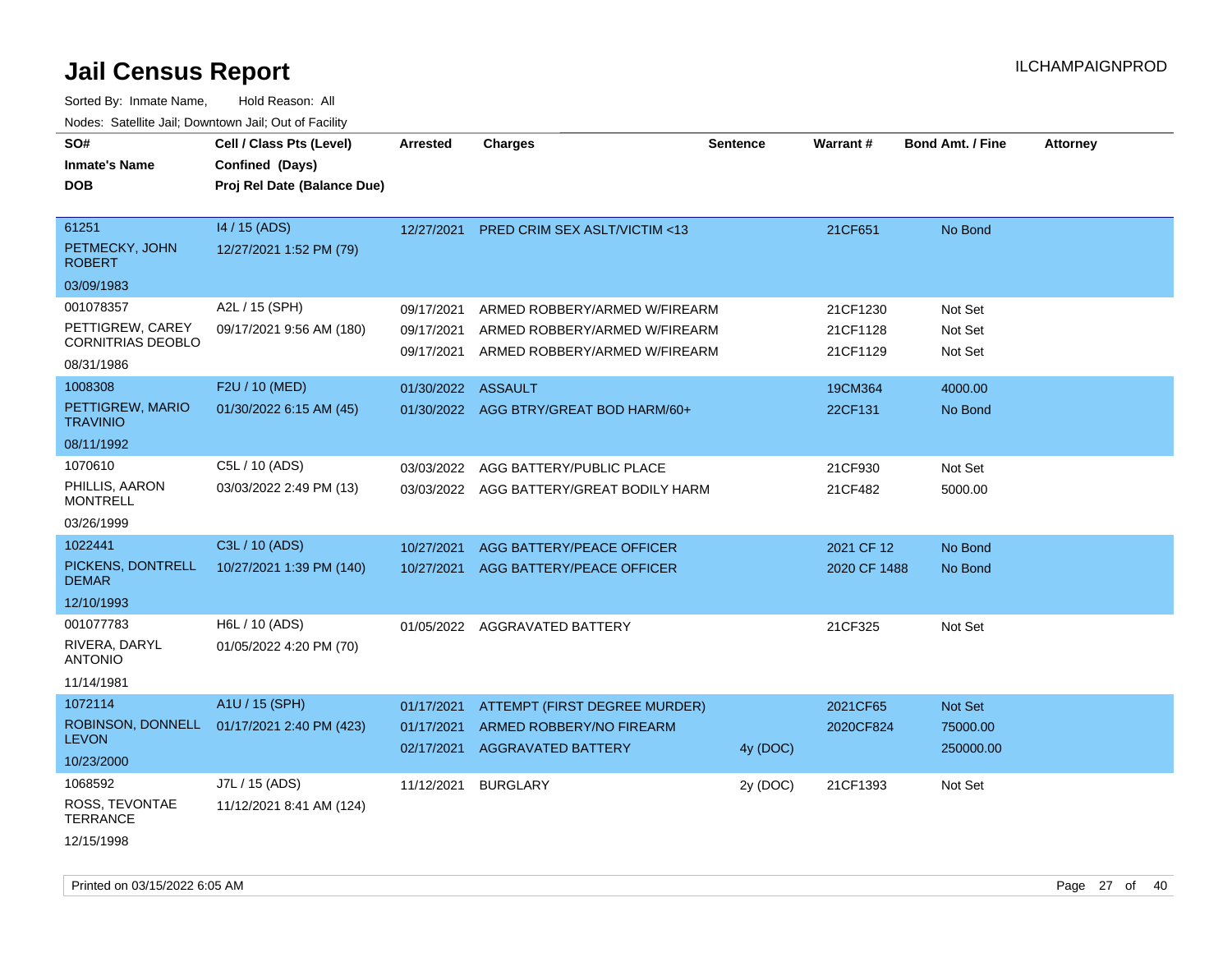| rougs. Calcing Jan, Downtown Jan, Out of Facinty |                                             |                     |                                         |                 |            |                         |                 |
|--------------------------------------------------|---------------------------------------------|---------------------|-----------------------------------------|-----------------|------------|-------------------------|-----------------|
| SO#<br><b>Inmate's Name</b>                      | Cell / Class Pts (Level)<br>Confined (Days) | <b>Arrested</b>     | <b>Charges</b>                          | <b>Sentence</b> | Warrant#   | <b>Bond Amt. / Fine</b> | <b>Attorney</b> |
| <b>DOB</b>                                       | Proj Rel Date (Balance Due)                 |                     |                                         |                 |            |                         |                 |
| 47195                                            | G8L / 5 (MIN)                               | 12/27/2021          | <b>RESIDENTIAL BURGLARY</b>             |                 | 2020CF1222 | 10000.00                |                 |
| SIMMONS, JAMES<br><b>ROBERT</b>                  | 12/27/2021 8:42 AM (79)                     | 12/28/2021          | <b>RESIDENTIAL BURGLARY</b>             |                 | 2021CF1596 | Not Set                 |                 |
| 03/13/1975                                       |                                             |                     |                                         |                 |            |                         |                 |
| 1064798                                          | B1 / 15 (ADS)                               | 01/17/2022          | <b>MURDER</b>                           |                 | 2021CF695  | 1500000.00              |                 |
| STENNIS, BRUCE<br><b>DEONTAY</b>                 | 01/17/2022 1:29 PM (58)                     |                     | 01/17/2022 MFG/DEL 1<15 GR COCAINE/ANLG |                 | 21CF520    | 50000.00                |                 |
| 08/12/1998                                       |                                             |                     |                                         |                 |            |                         |                 |
| 1068839                                          | F4L / 15 (MAX)                              | 08/07/2020 HOMICIDE |                                         | 28y (DOC)       | 2020-CF851 | 1000000.00              |                 |
| <b>TAYLOR, LONDON</b><br><b>JAVON</b>            | 08/07/2020 10:30 AM (586)                   |                     |                                         |                 |            |                         |                 |
| 08/16/1999                                       |                                             |                     |                                         |                 |            |                         |                 |
| 1056971                                          | D4 / 10 (ADS)                               | 08/07/2021          | FELON POSS/USE WEAPON/FIREARM           |                 | 21CF948    | No Bond                 |                 |
| TRAVIS, DENZEL<br><b>DANTRELL</b>                | 08/07/2021 7:36 AM (221)                    |                     | 08/08/2021 AGG BATTERY/PUBLIC PLACE     |                 | 2020CF647  | 25000.00                |                 |
| 03/21/1993                                       |                                             |                     |                                         |                 |            |                         |                 |
| 001078250                                        | F2L / 10 (MED)                              |                     | 08/07/2021 FELON POSS WEAPON/BODY ARMOR |                 | 21CF950    | Not Set                 |                 |
| <b>TRAVIS, JORDAN</b><br><b>TESHAUN</b>          | 08/07/2021 10:27 AM (221)                   |                     |                                         |                 |            |                         |                 |
| 03/03/1996                                       |                                             |                     |                                         |                 |            |                         |                 |
| 56994                                            | A1L / 15 (SPH)                              | 12/09/2021          | STALKING/CAUSE FEAR FOR SAFETY          |                 | 21CF1514   | Not Set                 |                 |
| TURNER, ROBERT<br>EARL, Junior                   | 12/09/2021 9:23 PM (97)                     | 12/13/2021          | PAROLE REVOCATION                       |                 | CH2107735  | Not Set                 |                 |
| 09/07/1982                                       |                                             |                     |                                         |                 |            |                         |                 |
| 30108                                            | J4L / 15 (ADS)                              | 07/30/2021 MURDER   |                                         |                 | 21CF902    | 2000000.00              |                 |
| VANDYKE, DARYL<br><b>ANTHONY</b>                 | 07/30/2021 8:29 PM (229)                    |                     |                                         |                 |            |                         |                 |
| 10/04/1965                                       |                                             |                     |                                         |                 |            |                         |                 |
| 968681                                           | D5 / 15 (ADS)                               | 08/27/2021          | AGG CRIM SX AB/VIC 13<18/TRUST          |                 | 2020CF499  | 250000.00               |                 |
| <b>WADE, DEMETRIUS</b><br>DARYL                  | 08/27/2021 2:25 AM (201)                    | 08/27/2021          | INDIRECT CRIMINAL CONTEMPT              | 3y (DOC)        | 2021CC16   | No Bond                 |                 |
| 01/07/1987                                       |                                             |                     |                                         |                 |            |                         |                 |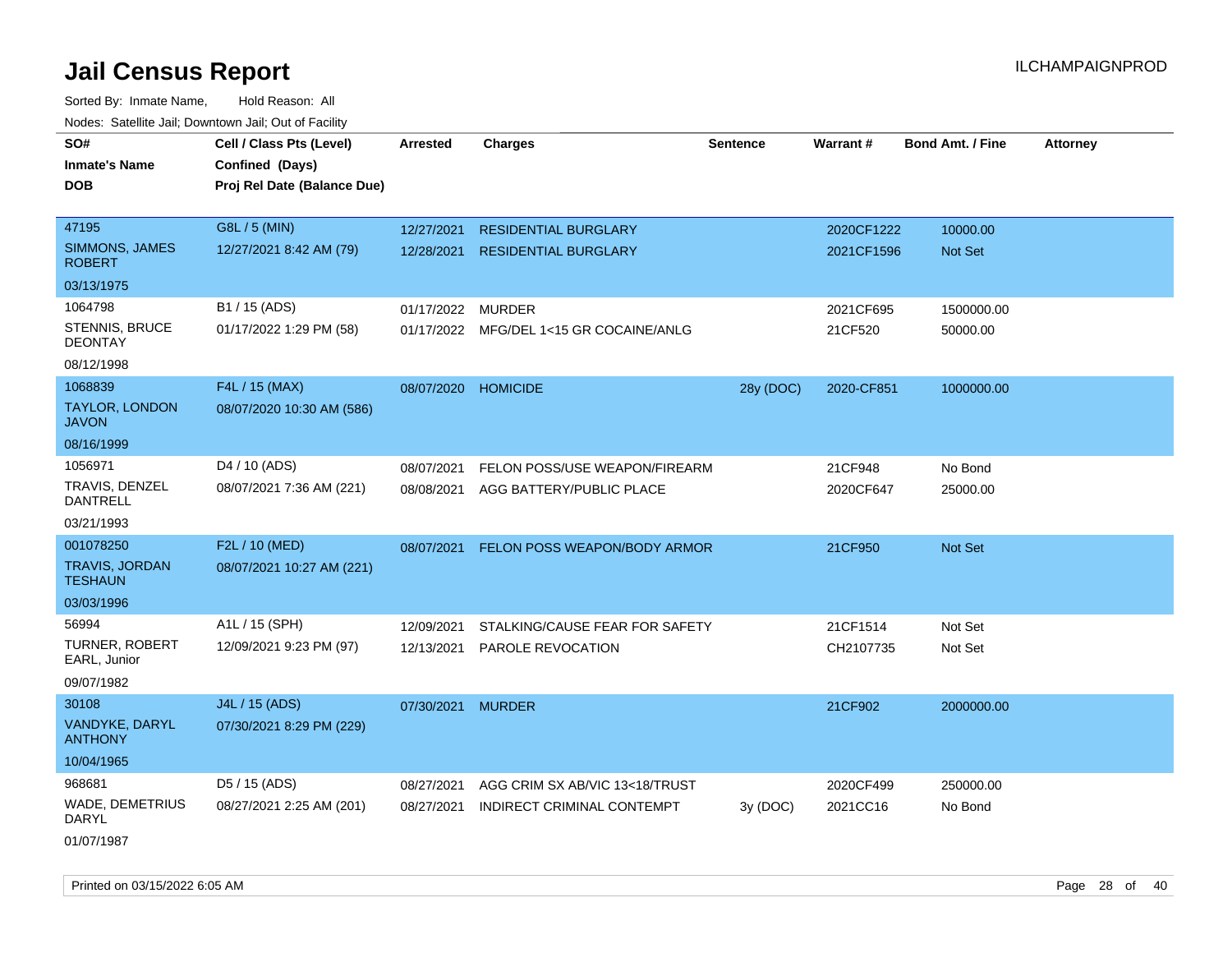| SO#                                        | Cell / Class Pts (Level)    | <b>Arrested</b> | Charges                         | <b>Sentence</b> | Warrant#    | <b>Bond Amt. / Fine</b> | <b>Attorney</b> |
|--------------------------------------------|-----------------------------|-----------------|---------------------------------|-----------------|-------------|-------------------------|-----------------|
| <b>Inmate's Name</b>                       | Confined (Days)             |                 |                                 |                 |             |                         |                 |
| <b>DOB</b>                                 | Proj Rel Date (Balance Due) |                 |                                 |                 |             |                         |                 |
|                                            |                             |                 |                                 |                 |             |                         |                 |
| 1070971                                    | H3L / 5 (ADS)               | 12/07/2021      | <b>IDENTITY THEFT/&lt;\$300</b> |                 | 20CF922     | Not Set                 |                 |
| <b>WEIR, CLINTON</b><br><b>HOWARD</b>      | 12/08/2021 3:45 AM (98)     | 12/07/2021      | <b>RECKLESS DRIVING</b>         |                 | 19TR2348    | Not Set                 |                 |
| 03/15/1983                                 |                             |                 |                                 |                 |             |                         |                 |
| 54212                                      | E3U / 10 (ADS)              | 12/21/2021      | RECEIVE/POSS/SELL STOLEN VEH    |                 | 2021CF669   | 10000.00                |                 |
| <b>WHITLOCK, GEORGE</b>                    | 12/21/2021 1:20 PM (85)     | 12/21/2021      | VIOLATE ORDER PROTECTION        |                 | 2021CM391   | 1000.00                 |                 |
| ABRAM                                      |                             | 12/21/2021      | ARMED VIOLENCE/CATEGORY I       |                 | 21CF1576    | Not Set                 |                 |
| 11/10/1978                                 |                             |                 |                                 |                 |             |                         |                 |
| 1058072                                    | A2U / 15 (SPH)              | 02/25/2021      | <b>ARMED HABITUAL CRIMINAL</b>  |                 |             | Not Set                 |                 |
| <b>WILLIAMS, KENNETH</b><br><b>BERNARD</b> | 02/25/2021 3:24 PM (384)    |                 |                                 |                 |             |                         |                 |
| 10/04/1985                                 |                             |                 |                                 |                 |             |                         |                 |
| 9326                                       | $12/5$ (ADS)                | 06/14/2021      | <b>BURGLARY</b>                 |                 | 2020-CF-625 | Not Set                 |                 |
| YOUNG, ANTHONY<br><b>PAUL</b>              | 06/14/2021 12:07 PM (275)   |                 |                                 |                 |             |                         |                 |
| 03/13/1954                                 |                             |                 |                                 |                 |             |                         |                 |
| <b>Total Downtown Jail: 67</b>             |                             | Males: 67       | Females: 0<br>Unknown: 0        |                 |             |                         |                 |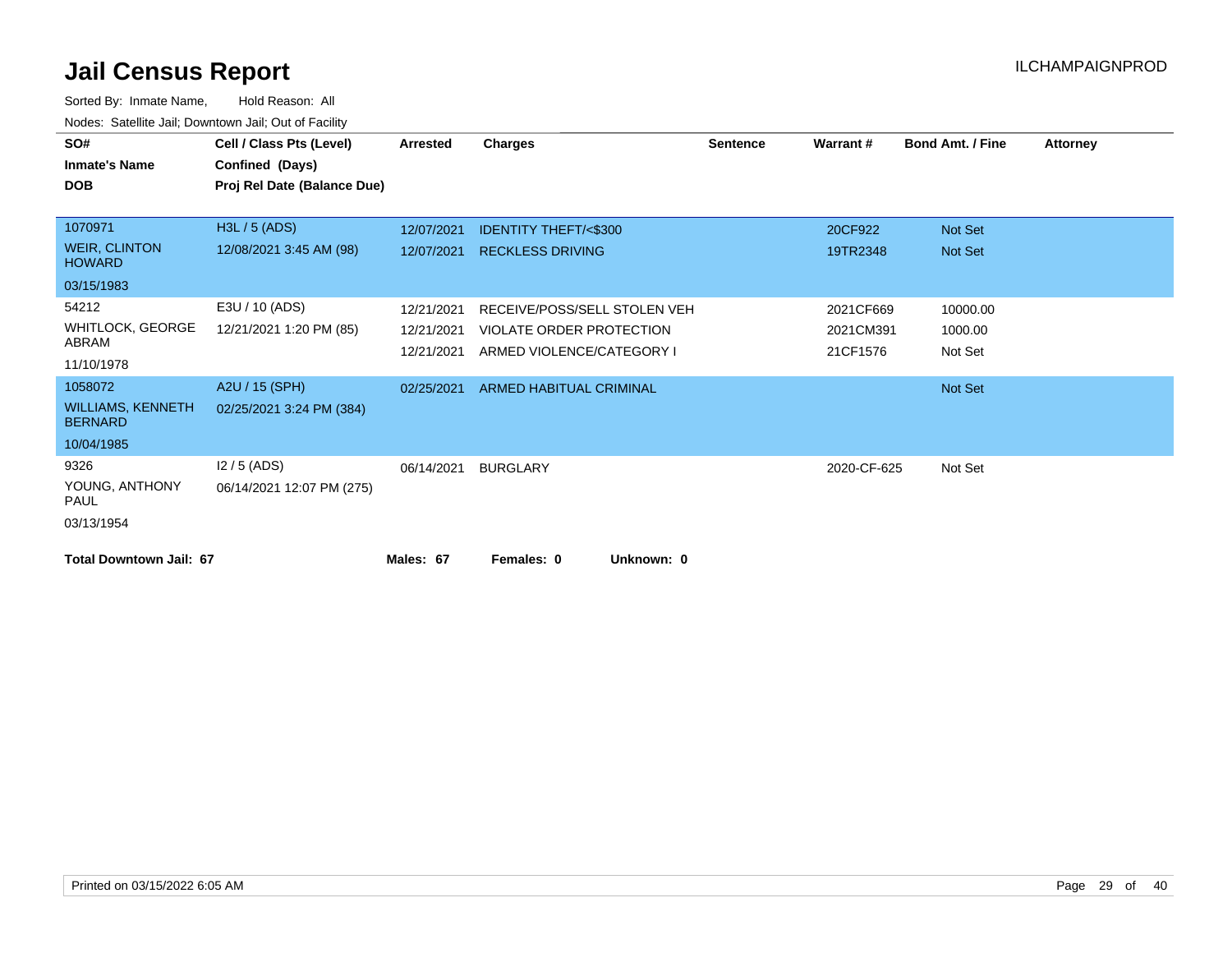Sorted By: Inmate Name, Hold Reason: All Nodes: Satellite Jail; Downtown Jail; Out of Facility

| <b>Out of Facility</b> |                          |                 |         |          |          |                         |                 |
|------------------------|--------------------------|-----------------|---------|----------|----------|-------------------------|-----------------|
| SO#                    | Cell / Class Pts (Level) | <b>Arrested</b> | Charges | Sentence | Warrant# | <b>Bond Amt. / Fine</b> | <b>Attorney</b> |
| <b>Inmate's Name</b>   | Confined (Days)          |                 |         |          |          |                         |                 |

**DOB Proj Rel Date (Balance Due)**

| 61095                                        | <b>KAN</b> / 10 (ADS)    | 05/02/2021 | <b>HOME INVASION/CAUSE INJURY</b> | 2021CF323 | 100000.00 |
|----------------------------------------------|--------------------------|------------|-----------------------------------|-----------|-----------|
| <b>AMOS, DERRICK</b><br><b>JAMES</b>         | 05/02/2021 9:02 PM (318) |            |                                   |           |           |
| 06/12/1985                                   |                          |            |                                   |           |           |
| 001078621                                    | KAN / 10 (MED)           | 12/23/2021 | <b>RESIDENTIAL BURGLARY</b>       | 21CF1582  | Not Set   |
| BAILEY, DANIEL SCOTT 12/23/2021 9:44 AM (83) |                          | 01/14/2022 | PROBATION VIOLATION               | 21CF1445  | Not Set   |
| 05/09/1999                                   |                          |            |                                   |           |           |
| 19971                                        | <b>EHD</b>               | 11/09/2021 | DRIVING RVK/SUSP DUI/SSS 4-9      | 2021CF968 | Not Set   |
| <b>BARNESKE, RAYMOND</b><br><b>LYNN</b>      | 11/09/2021 9:32 AM (127) |            |                                   |           |           |

| 08/17/1961                | 5/6/2022 (0.00)           |            |                                |         |         |
|---------------------------|---------------------------|------------|--------------------------------|---------|---------|
| 516062                    | KAN / 15 (MAX)            | 02/22/2021 | AGG DISCH FIR/VEH/PC OFF/FRMAN | 21CF210 | No Bond |
| BENNETT, JOHN<br>MICHAEL  | 02/22/2021 10:47 AM (387) | 02/22/2021 | <b>PHONE HARASSMENT/2+</b>     | 20CF194 | 5000.00 |
| 04/30/1986                |                           |            |                                |         |         |
| 33993                     | KAN / 10 (MED)            | 06/14/2021 | AGGRAVATED DOMESTIC BATTERY    | 21CF688 | Not Set |
| $R = 2.1777$ $R = 2.1771$ |                           |            |                                |         |         |

| <b>BOOKER, STEPHON</b><br><b>MONTELL</b> | 06/14/2021 7:42 PM (275) | 06/14/2021<br>06/14/2021 | POSSESSING A CONTROLLED SUBSTANC<br><b>PAROLE REVOCATION</b> | 21CF657<br>CH2103612 | Not Set<br>No Bond |
|------------------------------------------|--------------------------|--------------------------|--------------------------------------------------------------|----------------------|--------------------|
| 06/11/1971                               |                          |                          |                                                              |                      |                    |
| 38273                                    | <b>EHD</b>               | 02/23/2022               | AGG DUI/NO VALID DL                                          | 2020CF1371           | Not Set            |
| BRADLEY,<br><b>CHRISTOPHER</b>           | 02/23/2022 9:14 AM (21)  |                          |                                                              |                      |                    |
| 02/24/1974                               | 4/7/2022 (0.00)          |                          |                                                              |                      |                    |
| 1074315                                  | <b>KAN</b> / 15 (MAX)    | 07/27/2021               | AGG DISCHARGE FIREARM/VEH/SCH                                | 21CF927              | Not Set            |
| <b>BRIGGS, PATRICK</b><br><b>MONTAY</b>  | 08/03/2021 4:56 PM (225) |                          |                                                              |                      |                    |
| 08/05/2001                               |                          |                          |                                                              |                      |                    |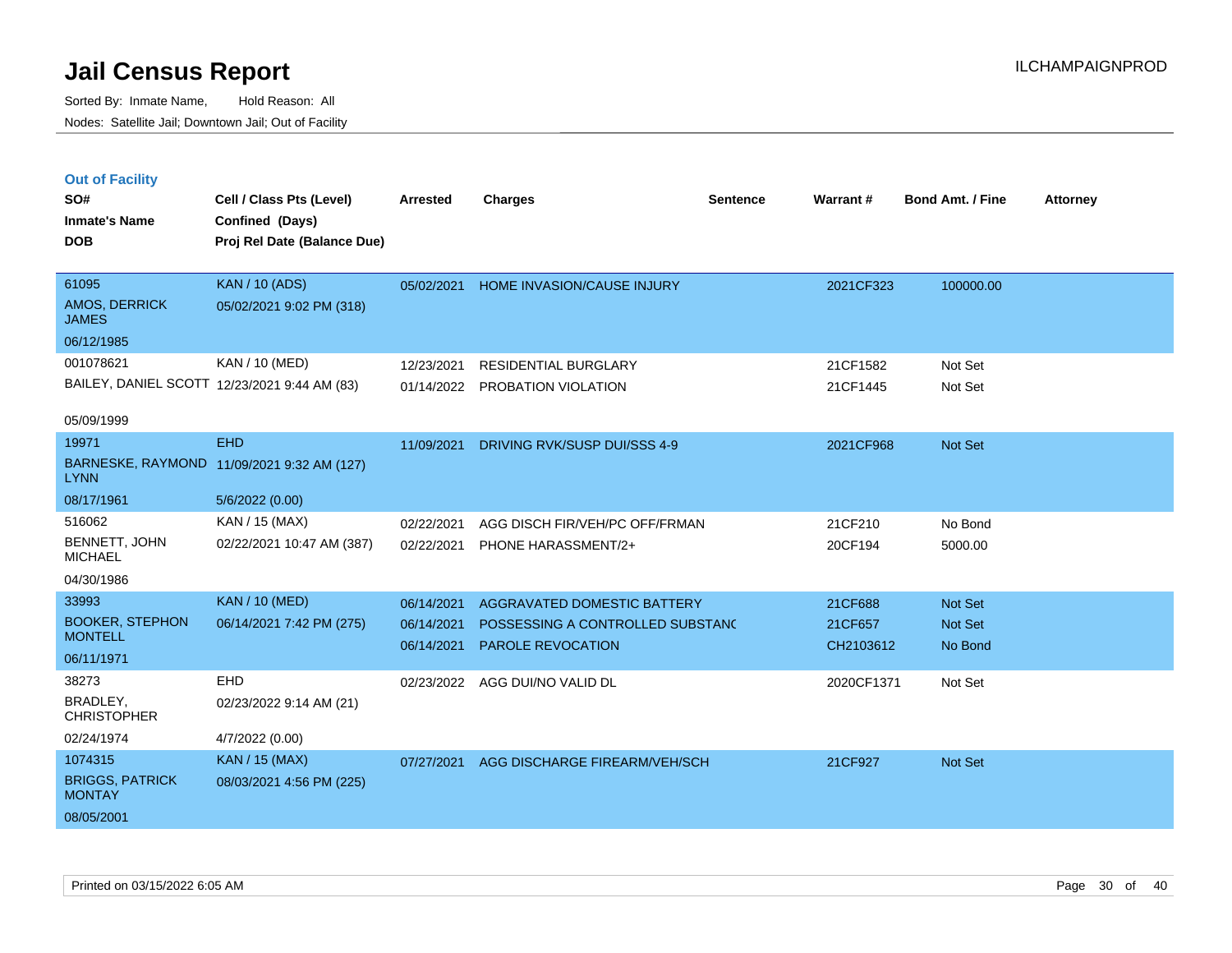| ivouss. Satellite Jali, Downtown Jali, Out of Facility |                                             |                 |                                          |                 |            |                         |                 |
|--------------------------------------------------------|---------------------------------------------|-----------------|------------------------------------------|-----------------|------------|-------------------------|-----------------|
| SO#                                                    | Cell / Class Pts (Level)                    | <b>Arrested</b> | <b>Charges</b>                           | <b>Sentence</b> | Warrant#   | <b>Bond Amt. / Fine</b> | <b>Attorney</b> |
| <b>Inmate's Name</b>                                   | Confined (Days)                             |                 |                                          |                 |            |                         |                 |
| <b>DOB</b>                                             | Proj Rel Date (Balance Due)                 |                 |                                          |                 |            |                         |                 |
|                                                        |                                             |                 |                                          |                 |            |                         |                 |
| 001078065                                              | <b>KAN / 10 (ADS)</b>                       |                 | 06/17/2021 AGG BATTERY/DISCHARGE FIREARM |                 | 21CF704    | 1000000.00              |                 |
| <b>BROWN, CHARMAN</b><br>LAKEEF                        | 06/17/2021 12:32 PM (272)                   |                 |                                          |                 |            |                         |                 |
| 11/30/2002                                             |                                             |                 |                                          |                 |            |                         |                 |
| 1038554                                                | KAN / 15 (MAX)                              | 08/18/2021      | ARMED HABITUAL CRIMINAL                  |                 | 21CF1162   | Not Set                 |                 |
| <b>BROWN, CORRION</b><br><b>DEVONTAE</b>               | 08/18/2021 5:40 PM (210)                    | 08/18/2021      | DELIVERY OF OR POSSESSION OF W/INT       |                 | 21CF1009   | No Bond                 |                 |
| 04/19/1995                                             |                                             |                 |                                          |                 |            |                         |                 |
| 1038579                                                | <b>KAN / 15 (MAX)</b>                       | 08/18/2021      | FELON POSS/USE WEAPON/FIREARM            |                 | 21CF1010   | <b>Not Set</b>          |                 |
| <b>BROWN, MARKEL</b><br>rikki                          | 08/18/2021 2:05 PM (210)                    |                 |                                          |                 |            |                         |                 |
| 01/06/1995                                             |                                             |                 |                                          |                 |            |                         |                 |
| 1003006                                                | KAN / 15 (MAX)                              | 08/19/2021      | FELON POSS/USE MACHINE GUN               |                 | 21CF1011   | No Bond                 |                 |
| BROWN, ROCKEITH<br>JAVONTE                             | 08/19/2021 12:55 AM (209)                   |                 |                                          |                 |            |                         |                 |
| 07/23/1991                                             |                                             |                 |                                          |                 |            |                         |                 |
| 1068812                                                | <b>KAN / 15 (MAX)</b>                       | 12/21/2021      | AGG DISCHARGE FIREARM/OCC VEH            |                 | 21CF741    | Not Set                 |                 |
| BRYANT, DANNY<br><b>EUGENE</b>                         | 12/21/2021 1:50 PM (85)                     | 12/21/2021      | FELON POSS/USE FIREARM PRIOR             |                 | 21CF1568   | <b>Not Set</b>          |                 |
| 11/22/1989                                             |                                             |                 |                                          |                 |            |                         |                 |
| 995894                                                 | KAN / 10 (ADS)                              | 12/28/2021      | FELON POSSESS WEAPON/2ND+                | 5y (DOC)        | 2020CF709  | No Bond                 |                 |
|                                                        | BUTLER, JAMES LYNN 12/28/2021 11:05 AM (78) |                 |                                          |                 |            |                         |                 |
|                                                        |                                             |                 |                                          |                 |            |                         |                 |
| 12/04/1991                                             |                                             |                 |                                          |                 |            |                         |                 |
| 987334                                                 | <b>KAN / 15 (MAX)</b>                       |                 | 03/10/2021 ATTEMPT (FIRST DEGREE MURDER) |                 | 19CF689    | Not Set                 |                 |
| CAIN, ISAIAH<br><b>DEPRIEST</b>                        | 03/10/2021 2:22 PM (371)                    |                 |                                          |                 |            |                         |                 |
| 12/23/1990                                             |                                             |                 |                                          |                 |            |                         |                 |
| 992962                                                 | KAN / 15 (ADS)                              | 05/25/2021      | MURDER/INTENT TO KILL/INJURE             |                 | 2018CF1045 | 1000000.00              |                 |
| CAMPBELL, KEITH<br>KNAQEEB                             | 05/25/2021 1:19 PM (295)                    |                 |                                          |                 |            |                         |                 |
| 07/22/1991                                             |                                             |                 |                                          |                 |            |                         |                 |
|                                                        |                                             |                 |                                          |                 |            |                         |                 |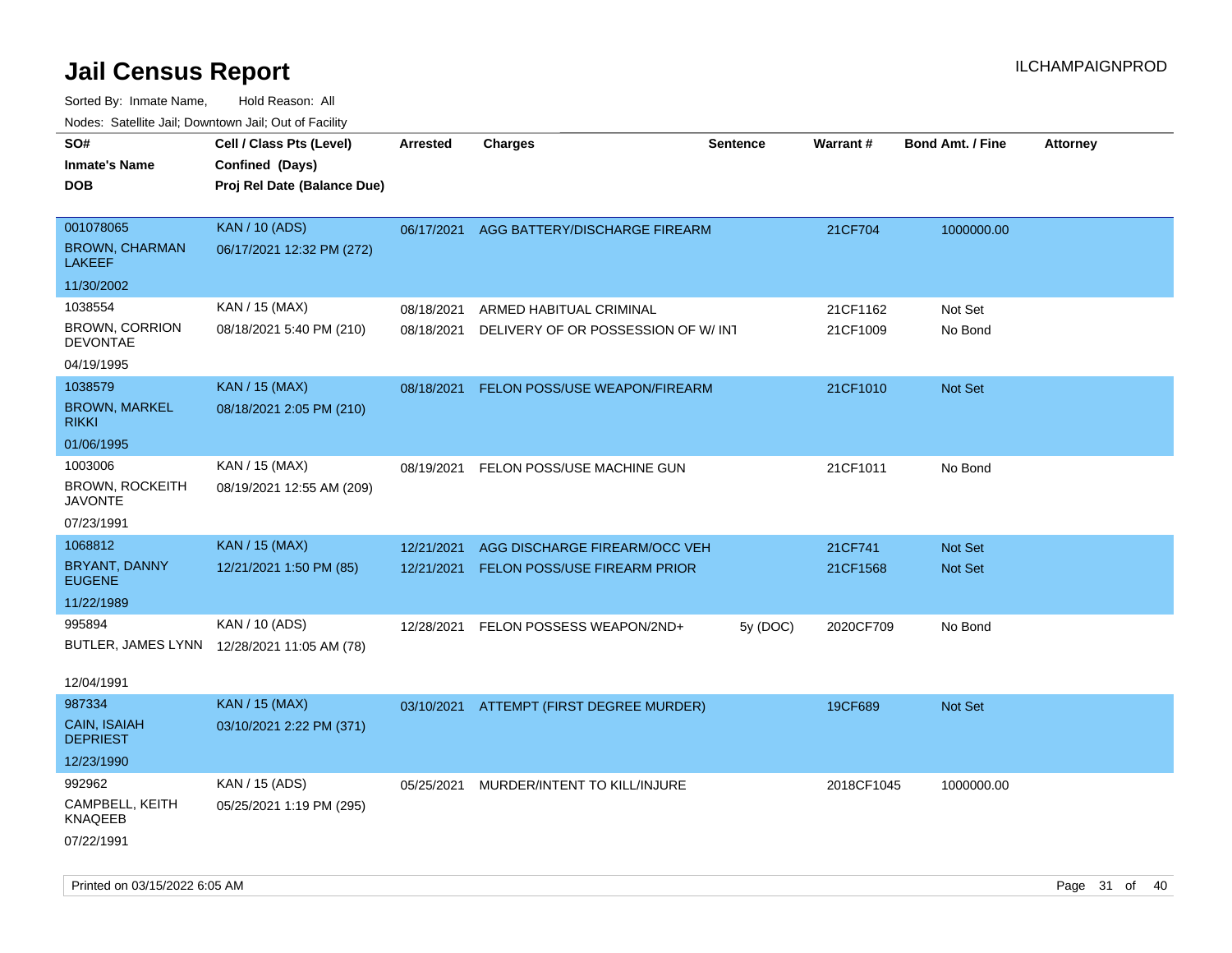Sorted By: Inmate Name, Hold Reason: All

Nodes: Satellite Jail; Downtown Jail; Out of Facility

| SO#                                       | Cell / Class Pts (Level)    | <b>Arrested</b> | <b>Charges</b>                       | <b>Sentence</b> | Warrant#   | <b>Bond Amt. / Fine</b> | <b>Attorney</b> |
|-------------------------------------------|-----------------------------|-----------------|--------------------------------------|-----------------|------------|-------------------------|-----------------|
| <b>Inmate's Name</b>                      | Confined (Days)             |                 |                                      |                 |            |                         |                 |
| <b>DOB</b>                                | Proj Rel Date (Balance Due) |                 |                                      |                 |            |                         |                 |
|                                           |                             |                 |                                      |                 |            |                         |                 |
| 001078576                                 | <b>KAN / 15 (MAX)</b>       | 11/09/2021      | UNLAWFUL USE OF A WEAPON             |                 | 21CF1383   | <b>Not Set</b>          |                 |
| CARTER, DEMONDRE<br><b>DAVON</b>          | 11/09/2021 6:01 PM (127)    |                 |                                      |                 |            |                         |                 |
| 05/27/2001                                |                             |                 |                                      |                 |            |                         |                 |
| 1064992                                   | KAN / 15 (MAX)              | 09/20/2021      | ARMED VIOLENCE/CATEGORY I            |                 | 21CF1137   | Not Set                 |                 |
| CARTER, KEJUAN<br><b>JAVONTE</b>          | 09/20/2021 11:42 PM (177)   |                 |                                      |                 |            |                         |                 |
| 06/27/1998                                |                             |                 |                                      |                 |            |                         |                 |
| 001078729                                 | <b>KAN</b> / 15 (ADS)       | 01/02/2022      | MURDER/INTENT TO KILL/INJURE         |                 | 20CF396    | 1000000.00              |                 |
| <b>CARTER, TROY</b><br><b>DEMON</b>       | 01/02/2022 10:29 AM (73)    |                 |                                      |                 |            |                         |                 |
| 01/02/2004                                |                             |                 |                                      |                 |            |                         |                 |
| 001078461                                 | KAN / 10 (MED)              | 10/07/2021      | AGG UNLAWFUL USE WEAPON/PERSON       |                 | 2021CF1209 | No Bond                 |                 |
| COLE, ERIC JOSE                           | 10/08/2021 12:25 AM (159)   | 10/07/2021      | AGG DOMESTIC BATTERY/STRANGLE        |                 | 2021CF1208 | Not Set                 |                 |
| 01/24/2002                                |                             |                 |                                      |                 |            |                         |                 |
| 1048488                                   | <b>KAN / 10 (ADS)</b>       | 12/30/2021      | ARMED VIOLENCE/CATEGORY I            |                 | 2022CF4    | Not Set                 |                 |
| COLSON, WAYNE<br><b>ARTHUR, Third</b>     | 12/30/2021 8:27 AM (76)     |                 |                                      |                 |            |                         |                 |
| 10/14/1995                                |                             |                 |                                      |                 |            |                         |                 |
| 57733                                     | KAN / 15 (SPH)              | 02/25/2020      | <b>HOMICIDE</b>                      |                 | 2020-CF250 | 2000000.00              |                 |
| <b>CRAIG, ANTOINE</b><br>DARRELL          | 02/25/2020 4:08 PM (750)    | 02/25/2020      | FELON POSS/USE WEAPON/FIREARM        |                 | 19CF-1827  | 80000.00                |                 |
| 10/09/1982                                |                             |                 |                                      |                 |            |                         |                 |
| 001077939                                 | <b>KAN / 10 (MED)</b>       | 05/10/2021      | <b>FIREARM/FOID INVALID/NOT ELIG</b> |                 | 21CF526    | No Bond                 |                 |
| <b>CROSS, PATRICK</b><br><b>DONTRELLE</b> | 05/10/2021 7:31 PM (310)    | 06/02/2021      | POSS STOLEN VEHICLE > \$25,000       |                 | 21CF612    | <b>Not Set</b>          |                 |
| 11/07/2001                                |                             |                 |                                      |                 |            |                         |                 |
| 25022                                     | EHD / 10 (MED)              |                 | 02/17/2022 AGG DUI/2/PASS<16         |                 | 2021CF560  | No Bond                 |                 |
| CRUMP, ROBERT<br><b>ANTHONY</b>           | 02/17/2022 11:48 AM (27)    |                 |                                      |                 |            |                         |                 |
| 02/06/1966                                | 5/14/2022 (0.00)            |                 |                                      |                 |            |                         |                 |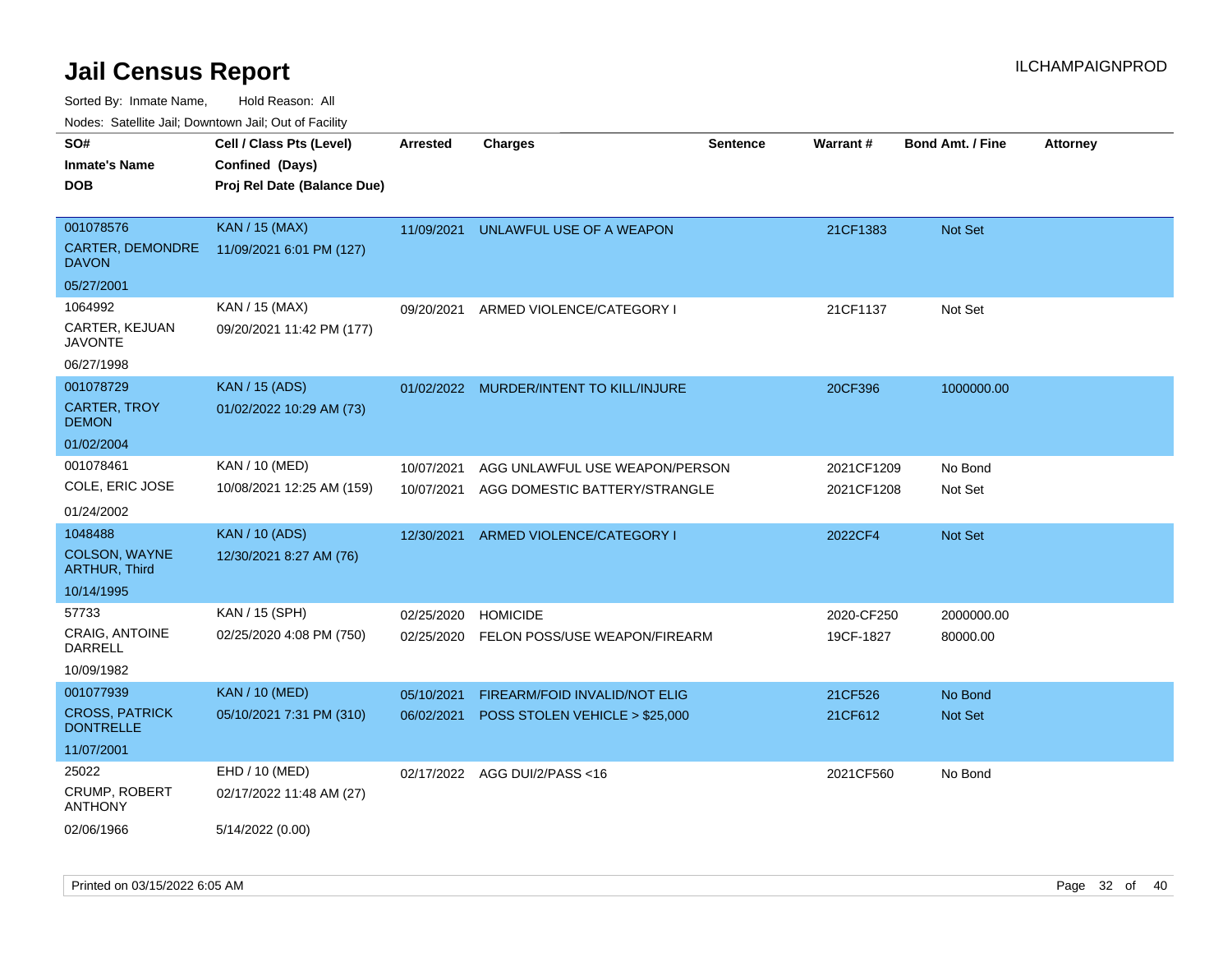| SO#<br><b>Inmate's Name</b><br><b>DOB</b>  | Cell / Class Pts (Level)<br>Confined (Days)<br>Proj Rel Date (Balance Due) | <b>Arrested</b>          | <b>Charges</b>                                                 | <b>Sentence</b> | Warrant#             | <b>Bond Amt. / Fine</b> | <b>Attorney</b>   |
|--------------------------------------------|----------------------------------------------------------------------------|--------------------------|----------------------------------------------------------------|-----------------|----------------------|-------------------------|-------------------|
| 1061304                                    | <b>KAN / 15 (MAX)</b>                                                      | 10/11/2021               | <b>ARMED HABITUAL CRIMINAL</b>                                 |                 | 21CF1226             | No Bond                 |                   |
| <b>DORRIS, KEMION</b><br><b>DAETOCE</b>    | 10/11/2021 7:30 PM (156)                                                   | 10/11/2021<br>10/11/2021 | <b>ARMED HABITUAL CRIMINAL</b><br><b>HOME INVASION/FIREARM</b> |                 | 21CF1227<br>21CF1228 | No Bond<br>No Bond      |                   |
| 11/19/1997                                 |                                                                            |                          |                                                                |                 |                      |                         |                   |
| 57266                                      | <b>EHD</b>                                                                 | 03/09/2022               | SPEEDING 35+ MPH OVER LIMIT                                    |                 | 2020TR6885           | Not Set                 |                   |
| FISCUS, DAKOTA VAN<br><b>MICHAEL</b>       | 03/09/2022 9:07 AM (7)                                                     |                          |                                                                |                 |                      |                         |                   |
| 03/16/1981                                 |                                                                            |                          |                                                                |                 |                      |                         |                   |
| 001077363                                  | <b>KAN / 25 (SPH)</b>                                                      | 10/30/2020               | <b>HOME INVASION/FIREARM</b>                                   | 10y (DOC)       | 20CF1202             | 500000.00               |                   |
| GARY, DAKOTA<br><b>TREVON</b>              | 10/30/2020 10:41 AM (502)                                                  |                          |                                                                |                 |                      |                         |                   |
| 12/31/2001                                 |                                                                            |                          |                                                                |                 |                      |                         |                   |
| 1013012                                    | KAN / 15 (MAX)                                                             | 07/08/2021               | ATTEMPT (FIRST DEGREE MURDER)                                  |                 | 2021CF790            | 1000000.00              |                   |
| GARY, XAVIER LAMAR                         | 07/08/2021 9:24 AM (251)                                                   | 07/08/2021               | FELON POSS/USE FIREARM PRIOR                                   |                 | 2020CF650            | 25000.00                |                   |
| 12/14/1991                                 |                                                                            | 07/08/2021               | FELON POSS/USE FIREARM PRIOR                                   |                 | 21CF798              | Not Set                 |                   |
| 1065946                                    | <b>KAN</b> / 10 (MED)                                                      | 09/04/2021               | AGG BATTERY/DISCHARGE FIREARM                                  |                 | 21CF1057             | 750000.00               |                   |
| <b>GODBOLT, DESMOND</b><br><b>DEVONTAE</b> | 09/04/2021 1:17 AM (193)                                                   | 09/04/2021               | RESIST/OBSTRUCTING A PEACE OFFICEI                             |                 | 21CM407              | <b>Not Set</b>          |                   |
| 11/15/1997                                 |                                                                            |                          |                                                                |                 |                      |                         |                   |
| 1070118                                    | KAN / 15 (MAX)                                                             | 08/31/2021               | AGGRAVATED DOMESTIC BATTERY                                    |                 | 21CF1049             | No Bond                 |                   |
| <b>GRAHAM, CORTEZ</b><br>LAMON             | 08/31/2021 9:32 PM (197)                                                   | 09/02/2021               | PROBATION VIOLATION                                            |                 | 21CF55               | Not Set                 |                   |
| 03/31/1976                                 |                                                                            |                          |                                                                |                 |                      |                         |                   |
| 1076506                                    | <b>KAN / 15 (MAX)</b>                                                      | 09/17/2021               | AGG UUW/PERSON/CM THREAT VIOL                                  |                 | 21CF1131             | Not Set                 |                   |
|                                            | GRAY, JAMARH EMERE 09/17/2021 10:41 AM (180)                               | 09/20/2021               | <b>DOMESTIC BATTERY</b>                                        |                 | 21CM430              | Not Set                 |                   |
| 06/21/2003                                 |                                                                            |                          |                                                                |                 |                      |                         |                   |
| 1055117                                    | <b>EHD</b>                                                                 | 02/15/2022               | AGG BATTERY/PUBLIC PLACE                                       |                 | 2021CM47             | Not Set                 |                   |
| GREAM, JOHN<br>ROBERT LEE                  | 02/15/2022 10:44 AM (29)                                                   |                          |                                                                |                 |                      |                         |                   |
| 08/23/1996                                 | 6/13/2022 (0.00)                                                           |                          |                                                                |                 |                      |                         |                   |
| Printed on 03/15/2022 6:05 AM              |                                                                            |                          |                                                                |                 |                      |                         | Page 33 of<br>-40 |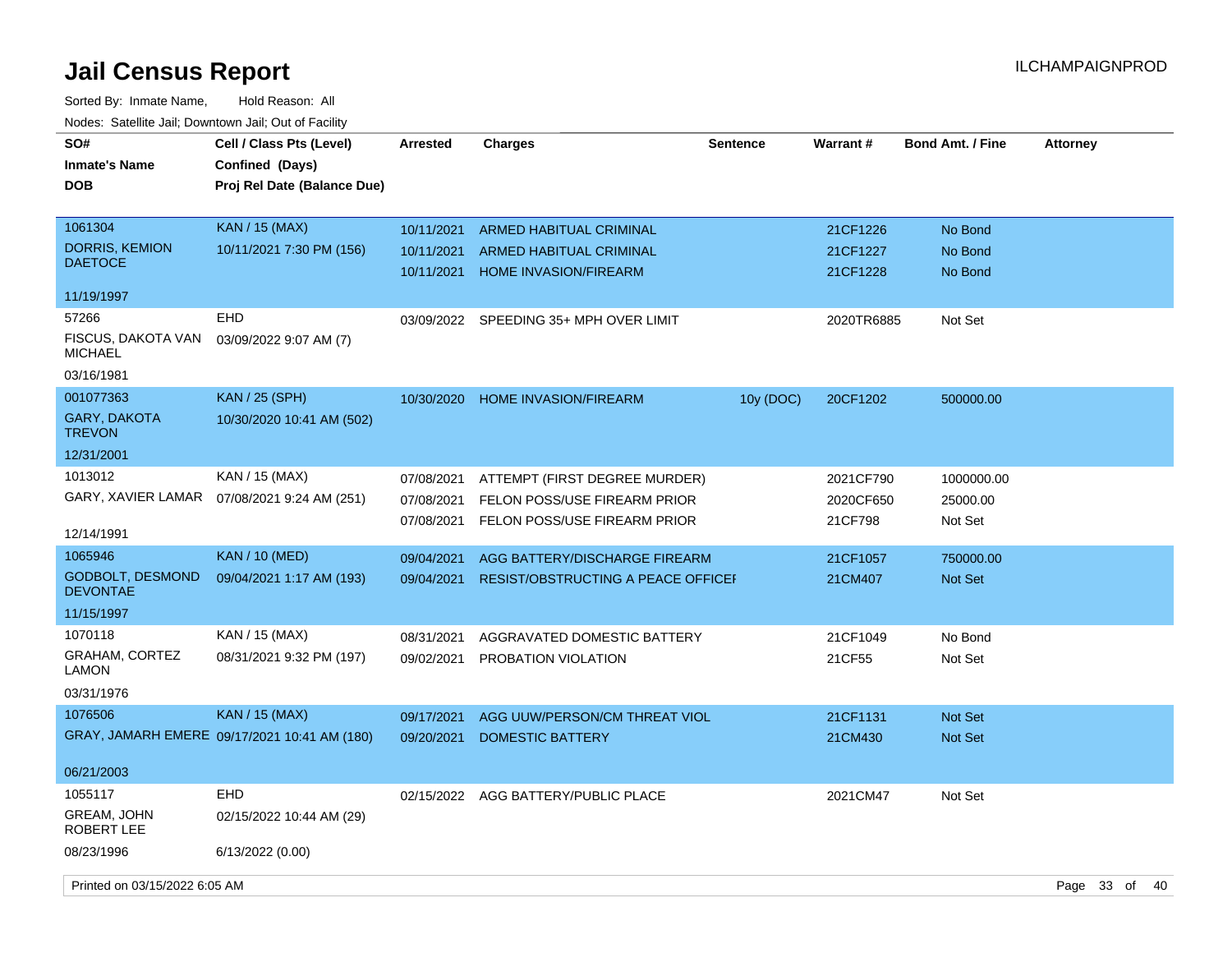| SO#<br><b>Inmate's Name</b><br><b>DOB</b>                             | Cell / Class Pts (Level)<br>Confined (Days)<br>Proj Rel Date (Balance Due) | <b>Arrested</b>                        | <b>Charges</b>                                                                               | Sentence             | Warrant#                      | <b>Bond Amt. / Fine</b>          | <b>Attorney</b> |
|-----------------------------------------------------------------------|----------------------------------------------------------------------------|----------------------------------------|----------------------------------------------------------------------------------------------|----------------------|-------------------------------|----------------------------------|-----------------|
| 1037683<br><b>HARRISON, HAROLD</b><br><b>RAY</b>                      | <b>EHD</b><br>02/23/2022 10:01 AM (21)                                     | 02/23/2022 AGG DUI/3                   | 02/23/2022 AGG DUI/LIC SUSP OR REVOKED                                                       |                      | 2020CF350<br>2020CF1351       | Not Set<br><b>Not Set</b>        |                 |
| 11/30/1963                                                            | 5/22/2022 (0.00)                                                           |                                        |                                                                                              |                      |                               |                                  |                 |
| 1045186<br>HOLBROOK, JOHNNIE<br><b>MATHIS</b><br>07/19/1996           | KAN / 15 (MAX)<br>08/16/2021 11:07 AM (212)                                | 08/16/2021<br>08/16/2021<br>08/16/2021 | ARMED VIOLENCE/CATEGORY I<br>FELON POSS/USE WEAPON/FIREARM<br>AGG FLEEING POLICE/21 MPH OVER |                      | 21CF934<br>19CF968<br>21CF988 | 1000000.00<br>Not Set<br>Not Set |                 |
|                                                                       | <b>KAN / 10 (MED)</b>                                                      | 08/16/2021                             | FELON POSS/USE WEAPON/FIREARM                                                                |                      | 21CF989                       | Not Set                          |                 |
| 972300<br><b>HOLT, MICHAEL</b><br><b>TERRELL</b>                      | 12/22/2021 8:36 AM (84)                                                    | 12/22/2021<br>12/22/2021               | <b>RESIDENTIAL BURGLARY</b><br>AGG CRIM SEX ABUSE/VICTIM <9                                  |                      | 18CF1691<br>19CF1277          | 25000.00<br>250000.00            |                 |
| 12/25/1989                                                            |                                                                            |                                        |                                                                                              |                      |                               |                                  |                 |
| 001078146<br>HUNT, TEIGAN<br><b>JAZAIREO</b>                          | KAN / 15 (MAX)<br>07/09/2021 12:41 PM (250)                                | 07/09/2021<br>07/09/2021               | AGG BATTERY/DISCHARGE FIREARM<br>ARMED ROBBERY/ARMED W/FIREARM                               |                      | 21CF795<br>21CF806            | 1000000.00<br>Not Set            |                 |
| 05/14/2003                                                            |                                                                            |                                        |                                                                                              |                      |                               |                                  |                 |
| 989743<br>JACKSON, STEVE<br>ALLEN                                     | <b>KAN / 15 (ADS)</b><br>04/13/2021 2:45 AM (337)                          | 04/13/2021                             | AGGRAVATED DOMESTIC BATTERY                                                                  |                      | 21CF399                       | Not Set                          |                 |
| 06/04/1991                                                            |                                                                            |                                        |                                                                                              |                      |                               |                                  |                 |
| 001078788<br>JOHNSON, BRENTON Z 01/21/2022 8:33 PM (54)<br>08/07/1987 | KAN / 5 (ADS)                                                              |                                        | 01/21/2022 AGGRAVATED BATTERY                                                                |                      | 22CF93                        | Not Set                          |                 |
| 57271                                                                 | <b>EHD</b>                                                                 | 03/08/2022                             | DRIVING RVK/SUSP DUI/SSS 4-9                                                                 |                      | 2021CF34                      | Not Set                          |                 |
| <b>KEYS, CAPREE</b><br><b>REMONE</b>                                  | 03/08/2022 9:17 AM (8)                                                     | 03/08/2022                             | DRIVING RVK/SUSP DUI/SSS 4-9                                                                 |                      | 2020CF1116                    | Not Set                          |                 |
| 11/23/1982                                                            | 9/3/2022(0.00)                                                             |                                        |                                                                                              |                      |                               |                                  |                 |
| 001078401<br>KNIGHT, ERIC Junior                                      | KAN / 10 (ADS)<br>09/19/2021 7:32 PM (178)                                 | 09/19/2021                             | UNLAWFUL VEHICULAR INVASION                                                                  | 3y/6m (DOC) 21CF1134 |                               | Not Set                          |                 |
| 07/11/1991                                                            |                                                                            |                                        |                                                                                              |                      |                               |                                  |                 |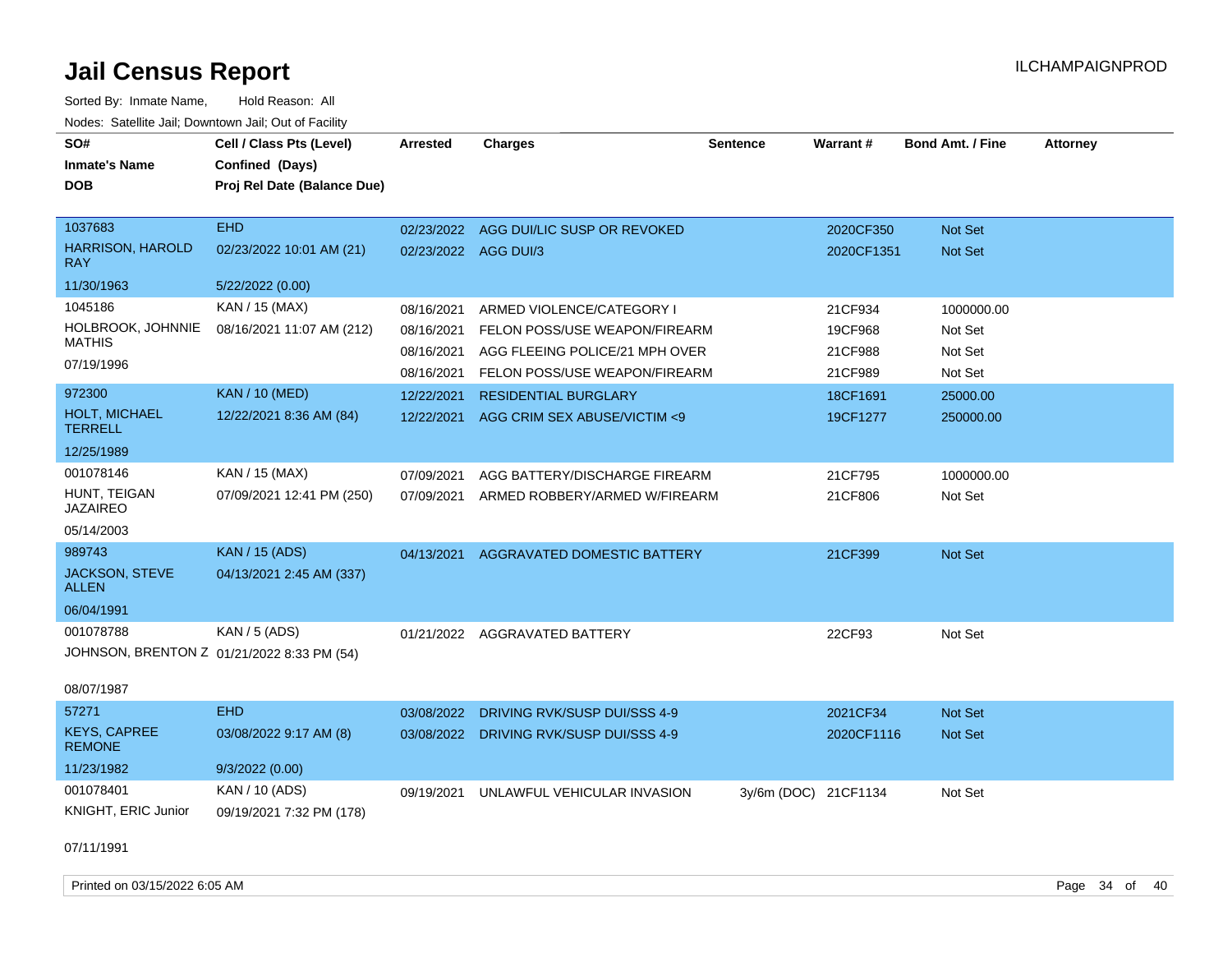| SO#                                             | Cell / Class Pts (Level)    | <b>Arrested</b>      | <b>Charges</b>                           | <b>Sentence</b> | Warrant#   | <b>Bond Amt. / Fine</b> | <b>Attorney</b> |
|-------------------------------------------------|-----------------------------|----------------------|------------------------------------------|-----------------|------------|-------------------------|-----------------|
| <b>Inmate's Name</b>                            | Confined (Days)             |                      |                                          |                 |            |                         |                 |
| <b>DOB</b>                                      | Proj Rel Date (Balance Due) |                      |                                          |                 |            |                         |                 |
|                                                 |                             |                      |                                          |                 |            |                         |                 |
| 1064445                                         | <b>KAN / 15 (MAX)</b>       | 04/23/2021           | AGG DISCHARGE FIREARM/OCC VEH            |                 | 2021CF295  | 500000.00               |                 |
| LARUE, TERENCE<br><b>TRAMEL</b>                 | 04/23/2021 11:18 AM (327)   | 04/23/2021           | POSSESS 15<100 GRAMS COCAINE             |                 | 19CF1052   | 10000.00                |                 |
| 12/23/1998                                      |                             | 04/23/2021           | FELON POSS/USE FIREARM/PAROLE            |                 | 21CF899    | Not Set                 |                 |
|                                                 |                             |                      |                                          |                 |            |                         |                 |
| 001078237                                       | KAN / 15 (ADS)              | 08/03/2021           | AGG DISCHARGE FIREARM/OCC VEH            |                 | 21CF928    | No Bond                 |                 |
| LAWS, TERON<br><b>RAMONTE</b>                   | 08/03/2021 6:29 PM (225)    |                      |                                          |                 |            |                         |                 |
| 04/03/2001                                      |                             |                      |                                          |                 |            |                         |                 |
| 001078470                                       | <b>KAN / 15 (MAX)</b>       | 10/10/2021           | MURDER/INTENT TO KILL/INJURE             |                 | 21CF1221   | Not Set                 |                 |
| LEE, AMAHRION<br><b>JA'MERE</b>                 | 10/10/2021 1:23 PM (157)    |                      |                                          |                 |            |                         |                 |
| 11/05/2002                                      |                             |                      |                                          |                 |            |                         |                 |
| 56792                                           | KAN / 10 (MED)              | 02/02/2021           | ARMED HABITUAL CRIMINAL                  |                 | 2021CF141  | 500000.00               |                 |
| LILLARD, LAWRENCE<br><b>TYRONE</b>              | 02/02/2021 2:11 PM (407)    | 02/22/2021           | DRIVING ON REVOKED LICENSE               |                 | 21TR426    | 5000.00                 |                 |
| 10/20/1982                                      |                             |                      |                                          |                 |            |                         |                 |
| 40877                                           | <b>EHD</b>                  | 02/01/2022 AGG DUI/3 |                                          |                 | 2020CF986  | Not Set                 |                 |
| MABRY-HALL,<br><b>REBECCA SUE</b>               | 02/01/2022 9:32 AM (43)     |                      |                                          |                 |            |                         |                 |
| 03/21/1971                                      | 5/1/2022 (0.00)             |                      |                                          |                 |            |                         |                 |
| 001078575                                       | KAN / 10 (MED)              | 11/09/2021           | <b>GUNRUNNING</b>                        |                 | 21CF1330   | 750000.00               |                 |
| MCLAURIN, KEYON A                               | 11/09/2021 12:41 PM (127)   |                      |                                          |                 |            |                         |                 |
|                                                 |                             |                      |                                          |                 |            |                         |                 |
| 11/19/2002                                      |                             |                      |                                          |                 |            |                         |                 |
| 1011046                                         | <b>KAN / 15 (ADS)</b>       |                      | 04/10/2021 ATTEMPT (FIRST DEGREE MURDER) |                 | 21CF392    | Not Set                 |                 |
| <b>MILES, DARRION</b><br><b>ANTONIO KEVONTA</b> | 04/11/2021 12:46 AM (339)   |                      |                                          |                 |            |                         |                 |
| 03/18/1990                                      |                             |                      |                                          |                 |            |                         |                 |
| 001077278                                       | KAN / 15 (MAX)              | 10/06/2020           | MURDER/INTENT TO KILL/INJURE             |                 | 2020CF146  | 2000000.00              |                 |
| MILLER, D'ANDRE                                 | 10/06/2020 12:49 PM (526)   | 10/06/2020           | AGG FLEEING POLICE/21 MPH OVER           |                 | 2019CF1171 | 50000.00                |                 |
| 09/08/1986                                      |                             |                      |                                          |                 |            |                         |                 |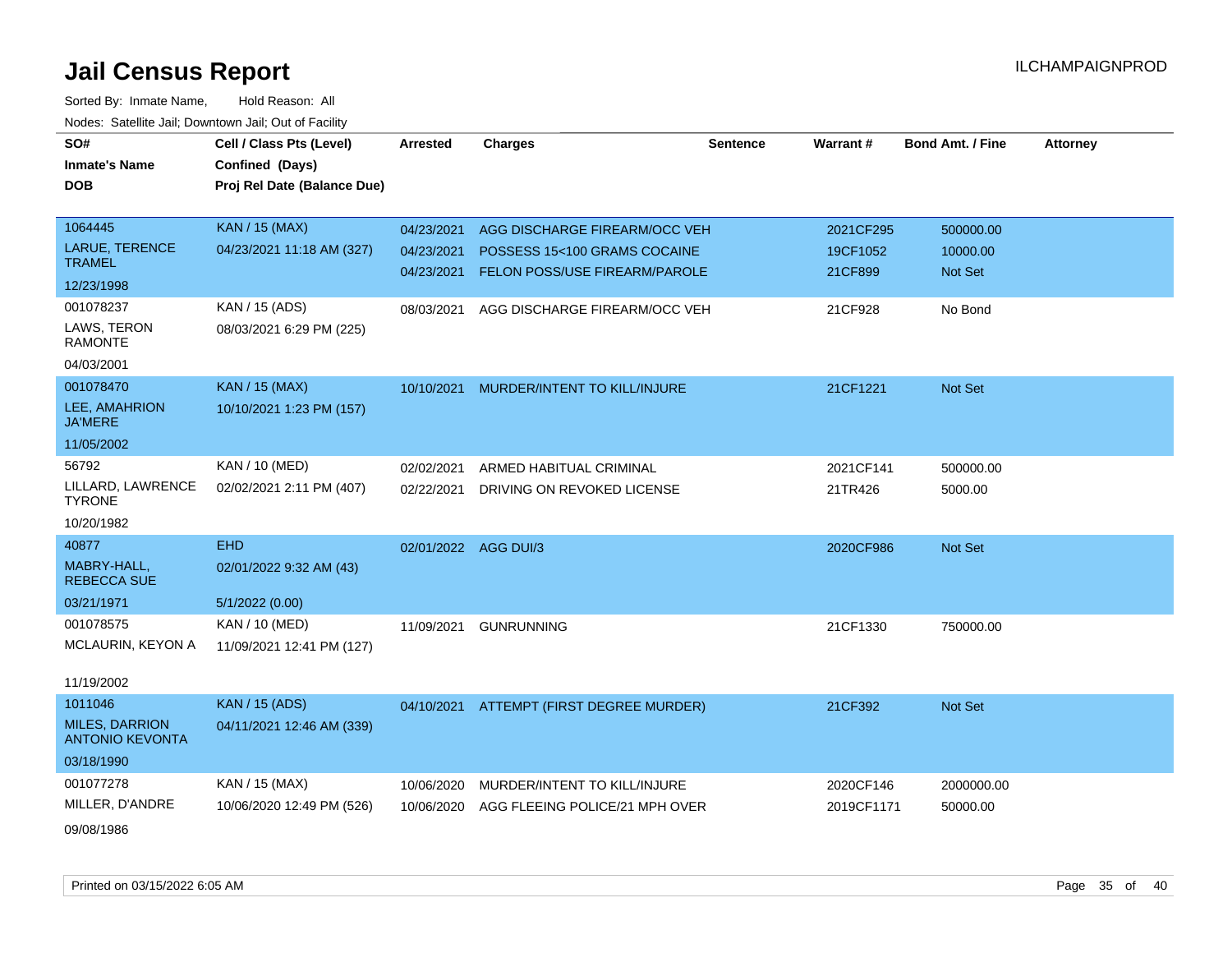Sorted By: Inmate Name, Hold Reason: All Nodes: Satellite Jail; Downtown Jail; Out of Facility

| Todoo: Catolino can, Bomnomii can, Oat of Faoint<br>SO#<br><b>Inmate's Name</b><br><b>DOB</b> | Cell / Class Pts (Level)<br>Confined (Days)<br>Proj Rel Date (Balance Due) | Arrested                 | <b>Charges</b>                                                 | <b>Sentence</b> | <b>Warrant#</b>          | <b>Bond Amt. / Fine</b> | <b>Attorney</b> |
|-----------------------------------------------------------------------------------------------|----------------------------------------------------------------------------|--------------------------|----------------------------------------------------------------|-----------------|--------------------------|-------------------------|-----------------|
| 001078712<br>MONTGOMERY,<br><b>RASHARD MYKI</b>                                               | <b>KAN / 10 (MED)</b><br>12/23/2021 4:27 PM (83)                           | 12/23/2021               | AGG DISCH FIREARM/1ST AID PERS                                 |                 | 21CF1581                 | Not Set                 |                 |
| 11/05/2001                                                                                    |                                                                            |                          |                                                                |                 |                          |                         |                 |
| 1026477<br>NEWBILL, DEVONTRE<br>LAMONT                                                        | KAN / 15 (ADS)<br>09/21/2021 2:27 AM (176)                                 | 09/21/2021<br>09/22/2021 | AGG DISCHARGE FIREARM/OCC VEH<br>PROBATION VIOLATION           |                 | 21CF1138<br>20CF577      | Not Set<br>Not Set      |                 |
| 11/22/1993                                                                                    |                                                                            |                          |                                                                |                 |                          |                         |                 |
| 1072907                                                                                       | <b>KAN</b><br>NIKOLAEV, YEVGENIY 07/14/2021 10:10 PM (245)                 | 07/14/2021<br>07/14/2021 | CRIMINAL DAMAGE <\$500/SCHOOL<br>ATTEMPT (FIRST DEGREE MURDER) |                 | 2021CF840<br>2021-CF-832 | 5000.00<br>2000000.00   |                 |
| 10/06/1983                                                                                    |                                                                            |                          |                                                                |                 |                          |                         |                 |
| 001078558<br>PARRISH, DOMINIC<br><b>WALTER</b>                                                | KAN / 10 (MED)<br>11/03/2021 1:25 PM (133)                                 | 11/03/2021               | UNLAWFUL USE OF A WEAPON                                       |                 | 21CF1352                 | Not Set                 |                 |
| 08/23/2001                                                                                    |                                                                            |                          |                                                                |                 |                          |                         |                 |
| 001078063                                                                                     | <b>KAN / 15 (MAX)</b>                                                      | 06/15/2021               | AGG CRIM SEX ASSAULT/WEAPON                                    |                 | 2021CF678                | 1000000.00              |                 |
|                                                                                               | PERRY, ROBERT Junior 06/15/2021 4:37 PM (274)                              | 06/15/2021               | <b>ROBBERY</b>                                                 |                 | 2021CF159                | 25000.00                |                 |
| 12/21/1990<br>37559                                                                           | <b>EHD</b>                                                                 |                          |                                                                |                 |                          |                         |                 |
| PICKENS, DAVID<br><b>EUGENE</b>                                                               | 01/12/2022 10:16 AM (63)                                                   | 01/12/2022               | DRIVING ON REVOKED LICENSE                                     |                 | 2021TR2685               | Not Set                 |                 |
| 02/01/1973                                                                                    | 3/12/2022 (0.00)                                                           |                          |                                                                |                 |                          |                         |                 |
| 001078799                                                                                     | <b>KAN / 10 (MED)</b>                                                      | 01/27/2022               | FIREARM/FOID INVALID/NOT ELIG                                  |                 | 22CF116                  | Not Set                 |                 |
| PURNELL, MARKISE<br><b>MONROE</b>                                                             | 01/27/2022 9:50 AM (48)                                                    |                          |                                                                |                 |                          |                         |                 |
| 07/13/2002                                                                                    |                                                                            |                          |                                                                |                 |                          |                         |                 |
| 001077614<br><b>DEVON</b><br>09/22/2002                                                       | KAN / 15 (MAX)<br>ROBINSON, DONTRELL 01/17/2021 3:08 PM (423)              |                          | 01/17/2021 ATTEMPT (FIRST DEGREE MURDER)                       |                 | 21CF66                   | Not Set                 |                 |
|                                                                                               |                                                                            |                          |                                                                |                 |                          |                         |                 |

Printed on 03/15/2022 6:05 AM Page 36 of 40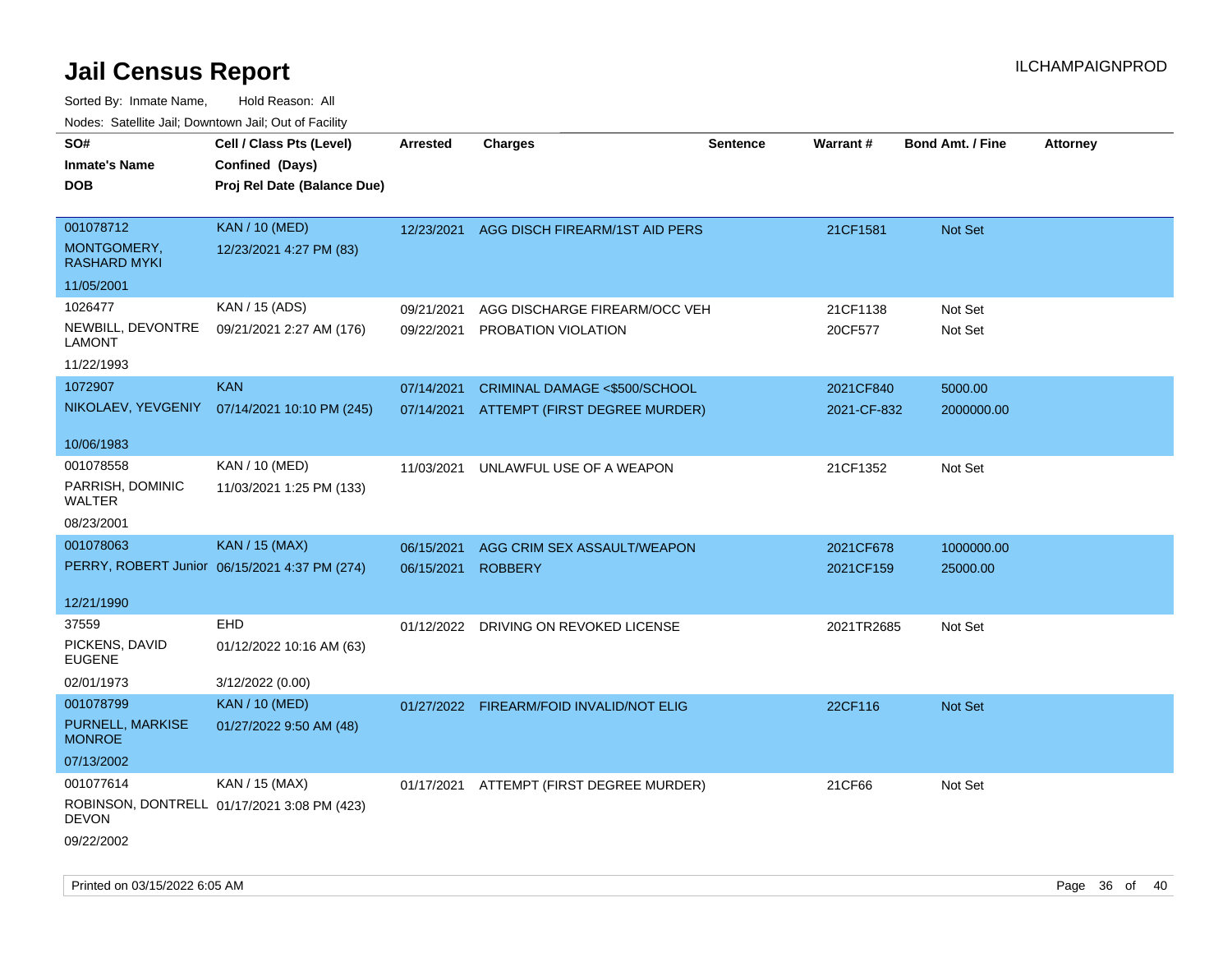| SO#<br><b>Inmate's Name</b><br><b>DOB</b>                      | Cell / Class Pts (Level)<br>Confined (Days)<br>Proj Rel Date (Balance Due) | Arrested                                                           | <b>Charges</b>                                                                                                                                            | <b>Sentence</b> | Warrant#                                                            | Bond Amt. / Fine                                             | <b>Attorney</b> |
|----------------------------------------------------------------|----------------------------------------------------------------------------|--------------------------------------------------------------------|-----------------------------------------------------------------------------------------------------------------------------------------------------------|-----------------|---------------------------------------------------------------------|--------------------------------------------------------------|-----------------|
| 1061216<br><b>RUNGE, ANDRE</b><br><b>MARSEAN</b><br>12/05/1997 | <b>KAN / 10 (MED)</b><br>06/22/2021 4:42 PM (267)                          | 06/22/2021                                                         | <b>HOME INVASION/FIREARM</b>                                                                                                                              |                 | 21CF727                                                             | Not Set                                                      |                 |
| 650295<br>SANDAGE, JERALD<br><b>EUGENE</b><br>06/07/1971       | <b>PIA / 50 (MAX)</b><br>04/22/2020 6:30 AM (693)                          | 04/22/2020<br>04/22/2020<br>04/22/2020<br>04/22/2020<br>04/22/2020 | <b>CRIMINAL SEXUAL ASSAULT</b><br><b>CRIMINAL SEXUAL ASSAULT</b><br><b>CRIMINAL SEXUAL ABUSE</b><br><b>CRIMINAL SEXUAL ASSAULT</b><br>OFFICIAL MISCONDUCT |                 | 2020-CF407<br>2020-CF408<br>2020-CF409<br>2020-CF410<br>2019-CF1811 | 750000.00<br>750000.00<br>750000.00<br>750000.00<br>25000.00 |                 |
| 59178<br><b>SANDERS, MICHAEL</b><br><b>JEAN</b><br>12/22/1967  | <b>KAN / 15 (MAX)</b><br>12/13/2021 4:17 PM (93)                           | 12/13/2021                                                         | AGG DISCHARGE FIREARM/OCC VEH                                                                                                                             |                 | 21CF1274                                                            | 1500000.00                                                   |                 |
| 001078704<br>SHORTER, JAQUAN<br><b>MAURICE</b><br>10/08/1998   | KAN / 15 (MAX)<br>12/23/2021 1:23 AM (83)                                  | 12/21/2021                                                         | MURDER/INTENT TO KILL/INJURE                                                                                                                              |                 | 21CF1575                                                            | Not Set                                                      |                 |
| 1062194<br>SIMMONS, MICHAEL<br><b>JAMAL</b><br>11/03/1997      | <b>KAN / 15 (MAX)</b><br>02/27/2020 1:11 PM (748)                          | 02/27/2020<br>09/23/2020                                           | MURDER/OTHER FORCIBLE FELONY<br>AGG BATTERY/DISCHARGE FIREARM                                                                                             |                 | 20CF-247<br>20CF1061                                                | 1000000.00<br>Not Set                                        |                 |
| 001078115<br>SMITH, JAMES<br>NASHAUN, Junior<br>09/18/2000     | KAN / 15 (MAX)<br>07/01/2021 2:44 PM (258)                                 | 07/01/2021                                                         | ARMED VIOLENCE/CATEGORY I                                                                                                                                 | 5y (DOC)        | 21CF772                                                             | Not Set                                                      |                 |
| 1038158<br><b>SMITH, RASHAD</b><br><b>JARECE</b><br>09/16/1995 | <b>KAN / 10 (MED)</b><br>02/04/2022 11:42 PM (40)                          | 02/04/2022                                                         | <b>CRIMINAL SEX ASSAULT/CONSENT</b>                                                                                                                       |                 | 22CF146                                                             | Not Set                                                      |                 |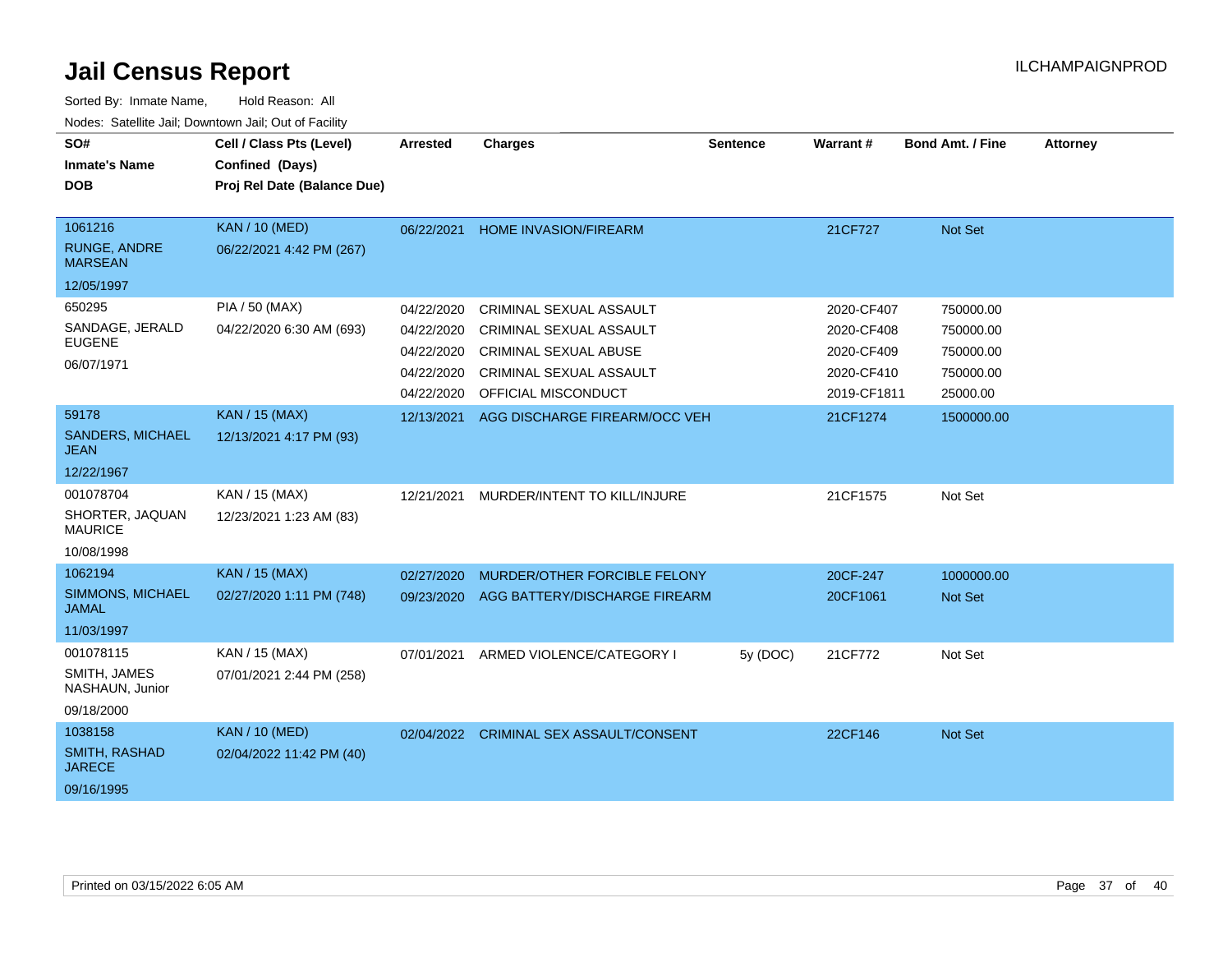| SO#                           | Cell / Class Pts (Level)                      | <b>Arrested</b> | <b>Charges</b>                 | <b>Sentence</b> | Warrant#   | Bond Amt. / Fine | <b>Attorney</b> |
|-------------------------------|-----------------------------------------------|-----------------|--------------------------------|-----------------|------------|------------------|-----------------|
| <b>Inmate's Name</b>          | Confined (Days)                               |                 |                                |                 |            |                  |                 |
| <b>DOB</b>                    | Proj Rel Date (Balance Due)                   |                 |                                |                 |            |                  |                 |
|                               |                                               |                 |                                |                 |            |                  |                 |
| 001077868                     | <b>KAN / 15 (MAX)</b>                         | 04/21/2021      | ARMED ROBBERY/ARMED W/FIREARM  |                 | 21CF445    | <b>Not Set</b>   |                 |
| SPEARMENT,<br><b>KENTRELL</b> | 04/21/2021 9:48 PM (329)                      | 08/19/2021      | FLEEING/ATTEMPT ELUDE OFFICER  |                 | 2021TR1053 | 1000.00          |                 |
| 01/21/2002                    |                                               |                 |                                |                 |            |                  |                 |
| 11979                         | EHD                                           | 01/11/2022      | AGG FLEEING POLICE/21 MPH OVER |                 | 2021CF629  | Not Set          |                 |
| STARK, JACK LYNN              | 01/11/2022 10:13 AM (64)                      |                 |                                |                 |            |                  |                 |
| 12/31/1955                    | 4/9/2022 (0.00)                               |                 |                                |                 |            |                  |                 |
| 65920                         | <b>KAN / 15 (MAX)</b>                         | 12/21/2021      | ARMED ROBBERY/ARMED W/FIREARM  |                 | 21CF1543   | 100000.00        |                 |
| TAPSCOTT,<br><b>CORNELIUS</b> | 12/21/2021 10:57 PM (85)                      |                 |                                |                 |            |                  |                 |
| 07/14/1985                    |                                               |                 |                                |                 |            |                  |                 |
| 1046632                       | KAN / 15 (MAX)                                | 09/14/2021      | ARMED VIOLENCE/CATEGORY II     |                 | 21CF912    | 750000.00        |                 |
|                               | TATE, JAVON MARQUIS 09/14/2021 12:10 PM (183) |                 |                                |                 |            |                  |                 |
|                               |                                               |                 |                                |                 |            |                  |                 |
| 08/10/1996                    |                                               |                 |                                |                 |            |                  |                 |
| 1033031                       | <b>KAN / 15 (MAX)</b>                         | 08/19/2020      | *AGG BATTERY W/FIREARM/PERSON  |                 | 2020-CF923 | 500000.00        |                 |
| TOMS, ANDREW<br><b>CHUCKY</b> | 08/19/2020 5:59 PM (574)                      |                 |                                |                 |            |                  |                 |
| 09/28/1978                    |                                               |                 |                                |                 |            |                  |                 |
| 1004142                       | KAN / 15 (MAX)                                | 10/27/2021      | POSSESSION OF METH/15<100GRAMS |                 | 2021CF1298 | 1500000.00       |                 |
| TOY, KAYON LARENZ             | 10/22/2021 1:01 PM (145)                      |                 |                                |                 |            |                  |                 |
|                               |                                               |                 |                                |                 |            |                  |                 |
| 09/12/1991                    |                                               |                 |                                |                 |            |                  |                 |
| 001078386                     | <b>KAN / 10 (MED)</b>                         | 09/14/2021      | POSSESSION OF STOLEN FIREARM   | 3y(DOC)         | 2021CF1099 | No Bond          |                 |
| <b>TURNER, AMARIO</b>         | 09/14/2021 11:42 PM (183)                     |                 |                                |                 |            |                  |                 |
| 09/23/2002                    |                                               |                 |                                |                 |            |                  |                 |
| 961786                        | KAN / 15 (ADS)                                | 01/24/2022      | ARMED HABITUAL CRIMINAL        |                 | 22CF104    | Not Set          |                 |
| <b>WARREN, DESIE</b><br>ARNEZ | 01/24/2022 7:23 AM (51)                       |                 |                                |                 |            |                  |                 |
| 04/28/1988                    |                                               |                 |                                |                 |            |                  |                 |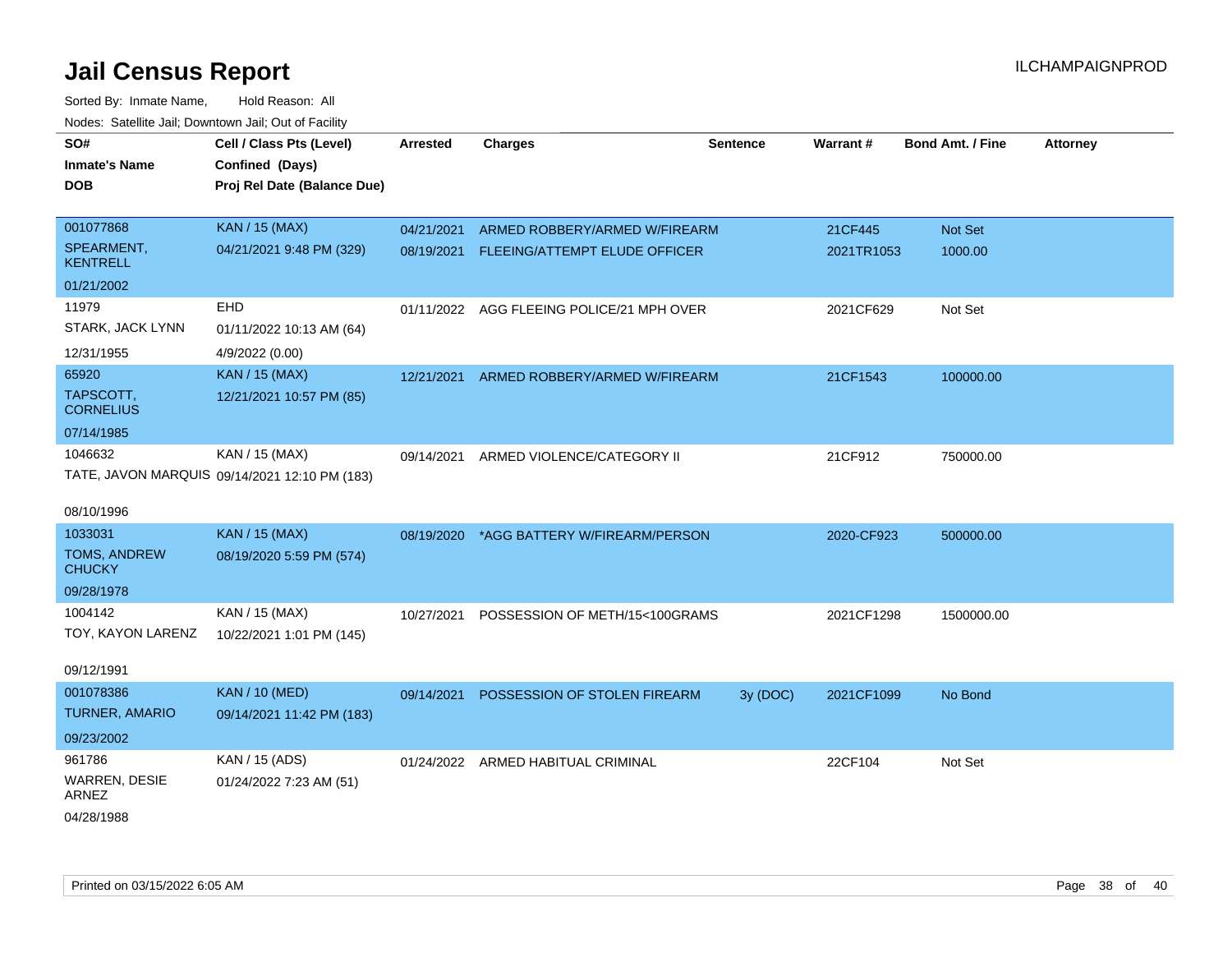| SO#<br><b>Inmate's Name</b><br><b>DOB</b>                      | Cell / Class Pts (Level)<br>Confined (Days)<br>Proj Rel Date (Balance Due) | <b>Arrested</b>                                                    | <b>Charges</b>                                                                                                                                                     | <b>Sentence</b> | Warrant#                                                                      | <b>Bond Amt. / Fine</b>                               | <b>Attorney</b> |
|----------------------------------------------------------------|----------------------------------------------------------------------------|--------------------------------------------------------------------|--------------------------------------------------------------------------------------------------------------------------------------------------------------------|-----------------|-------------------------------------------------------------------------------|-------------------------------------------------------|-----------------|
| 1062558<br><b>WELLS, JIAMANTE</b><br><b>AMORE</b>              | <b>KAN / 10 (MED)</b><br>10/02/2021 8:29 PM (165)                          | 10/02/2021                                                         | FELON POSS/USE WEAPON/FIREARM                                                                                                                                      |                 | 21CF1185                                                                      | <b>Not Set</b>                                        |                 |
| 09/02/1995                                                     |                                                                            |                                                                    |                                                                                                                                                                    |                 |                                                                               |                                                       |                 |
| 1002033<br><b>WEST, ANTONIO</b><br><b>DEONTA</b><br>04/15/1992 | KAN / 15 (MAX)<br>09/08/2021 11:01 PM (189)                                | 09/08/2021<br>09/08/2021<br>09/08/2021<br>09/08/2021<br>09/08/2021 | DRIVING ON SUSPENDED LICENSE<br>ARMED ROBBERY/ARMED W/FIREARM<br>AGG UNLAWFUL USE OF WEAPON/VEH<br><b>OBSTRCT JUSTICE/LEAVE STATE</b><br>ARMED VIOLENCE/CATEGORY I |                 | 2019-TR-11944<br>2020-CF-1406<br>2021-CF-AWOW<br>2021-CF-AWOW<br>2021-CF-AWOW | 5000.00<br>500000.00<br>Not Set<br>Not Set<br>Not Set |                 |
| 1022068                                                        | <b>KAN / 15 (ADS)</b>                                                      | 10/10/2021                                                         | FELON POSS/USE WEAPON/FIREARM                                                                                                                                      |                 | 21CF1212                                                                      | Not Set                                               |                 |
| <b>WILKINS, MICHAEL</b><br><b>CARL</b>                         | 10/10/2021 5:07 AM (157)                                                   |                                                                    |                                                                                                                                                                    |                 |                                                                               |                                                       |                 |
| 07/10/1992                                                     |                                                                            |                                                                    |                                                                                                                                                                    |                 |                                                                               |                                                       |                 |
| 001078709<br>WILLIAMS, DAVID LEE                               | KAN / 15 (MAX)<br>12/22/2021 11:00 AM (84)                                 | 12/22/2021                                                         | ARMED VIOLENCE/CATEGORY I                                                                                                                                          |                 | 21CF1586                                                                      | Not Set                                               |                 |
| 12/18/1989                                                     |                                                                            |                                                                    |                                                                                                                                                                    |                 |                                                                               |                                                       |                 |
| 539662                                                         | <b>KAN / 10 (MED)</b>                                                      | 08/14/2021                                                         | <b>AGGRAVATED BATTERY</b>                                                                                                                                          |                 | 21CF979                                                                       | No Bond                                               |                 |
| <b>WILLIAMS, JAVONTAE</b><br><b>DEMAR</b><br>07/28/1991        | 08/14/2021 1:28 AM (214)                                                   | 08/14/2021<br>08/14/2021                                           | <b>AGGRAVATED DOMESTIC BATTERY</b><br>DOM BTRY/CONTACT/1-2 PRECONV                                                                                                 |                 | 2020CF1098<br>2021CF770                                                       | 25000.00<br>250000.00                                 |                 |
|                                                                |                                                                            | 08/14/2021                                                         | <b>CITY OV ARREST</b>                                                                                                                                              |                 | 2017OV893                                                                     | 1000.00                                               |                 |
| 1049234<br><b>WILLIAMS, KHAMRON</b><br><b>MARCELL</b>          | KAN / 10 (MED)<br>01/22/2022 9:30 AM (53)                                  | 01/22/2022                                                         | AGGRAVATED DOMESTIC BATTERY                                                                                                                                        |                 | 22CF94                                                                        | Not Set                                               |                 |
| 08/15/1995                                                     |                                                                            |                                                                    |                                                                                                                                                                    |                 |                                                                               |                                                       |                 |
| 1037579                                                        | <b>KAN / 10 (MED)</b>                                                      | 08/17/2021                                                         | FELON POSS/USE WEAPON/FIREARM                                                                                                                                      |                 | 2019CF73                                                                      | No Bond                                               |                 |
| <b>WILLIAMS, STEVEN</b><br>PATRICK, Second                     | 08/17/2021 8:16 PM (211)                                                   |                                                                    |                                                                                                                                                                    |                 |                                                                               |                                                       |                 |
| 11/25/1994                                                     |                                                                            |                                                                    |                                                                                                                                                                    |                 |                                                                               |                                                       |                 |